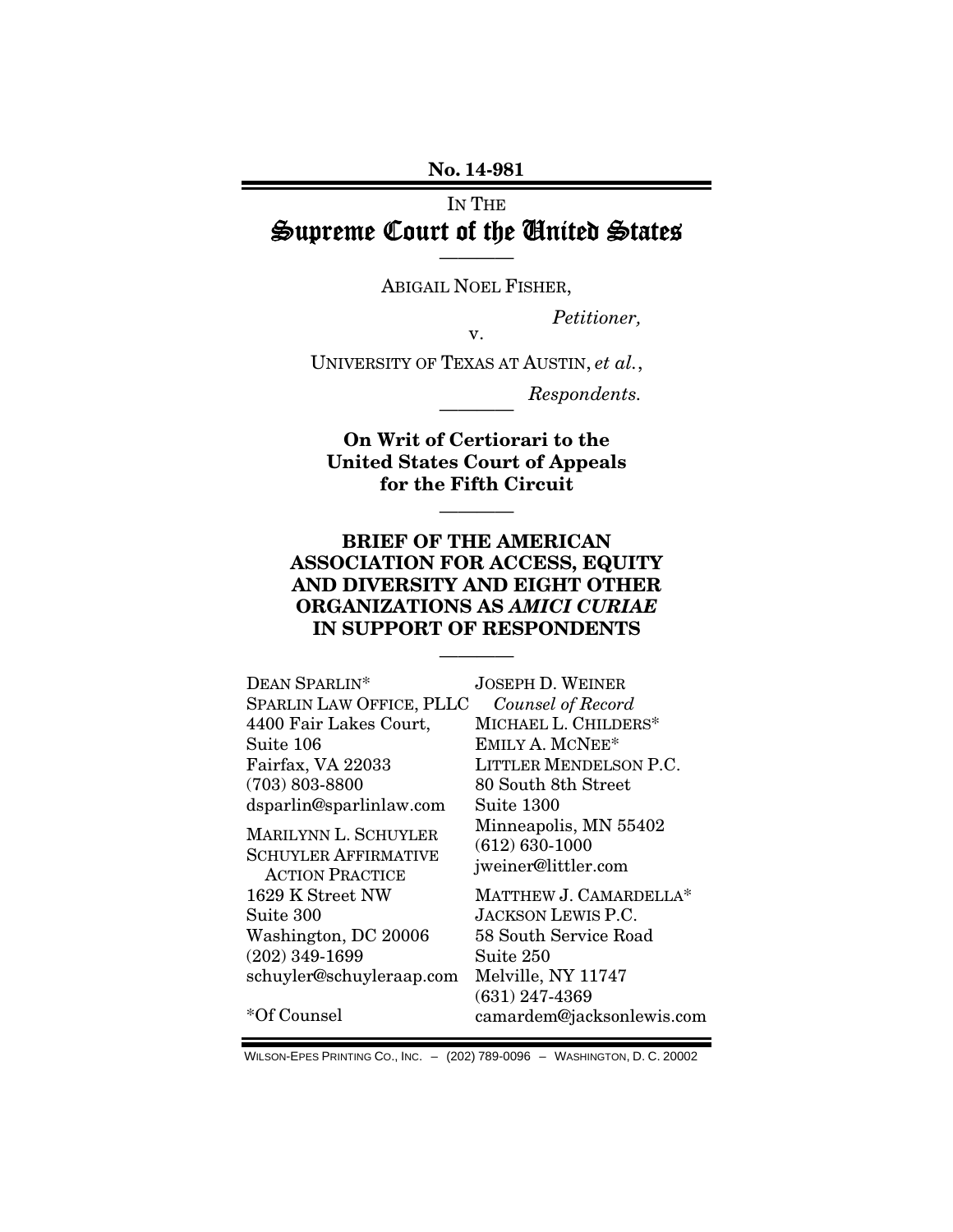## TABLE OF CONTENTS

|                                                                                                                                                                                                          | Page           |
|----------------------------------------------------------------------------------------------------------------------------------------------------------------------------------------------------------|----------------|
| TABLE OF AUTHORITIES                                                                                                                                                                                     | iv             |
| <b>IDENTITY AND INTEREST OF</b>                                                                                                                                                                          |                |
|                                                                                                                                                                                                          | 1              |
| SUMMARY OF ARGUMENT                                                                                                                                                                                      | 3              |
|                                                                                                                                                                                                          | $\overline{4}$ |
| I. PETITIONER LACKS STANDING<br>BECAUSE SHE HAS SUFFERED NO<br>INJURY AND THE ISSUE BEFORE                                                                                                               | 4              |
| A. Petitioner Did Not Suffer an Injury                                                                                                                                                                   | 5              |
| 1. Petitioner Has Failed to Show<br>a Concrete, Particularized Harm<br>Stemming from UT-Austin's<br>Decision to Deny Her Admission                                                                       | 5              |
| 2. Petitioner Cannot Pursue a Claim<br>on Behalf of Other Similarly-                                                                                                                                     | 6              |
| 3. Petitioner Has Not Suffered a<br>Constitutional Harm                                                                                                                                                  | 7              |
|                                                                                                                                                                                                          | 8              |
| THE COURT SHOULD ANALYZE<br>II.<br>BENIGN AND INVIDIOUS CLASSI-<br><b>DIFFERENTLY</b><br><b>FICATIONS</b><br>CON-<br>SISTENT WITH ITS PAST PRACTICE<br>AND THE PURPOSE OF THE EQUAL<br>PROTECTION CLAUSE | 10             |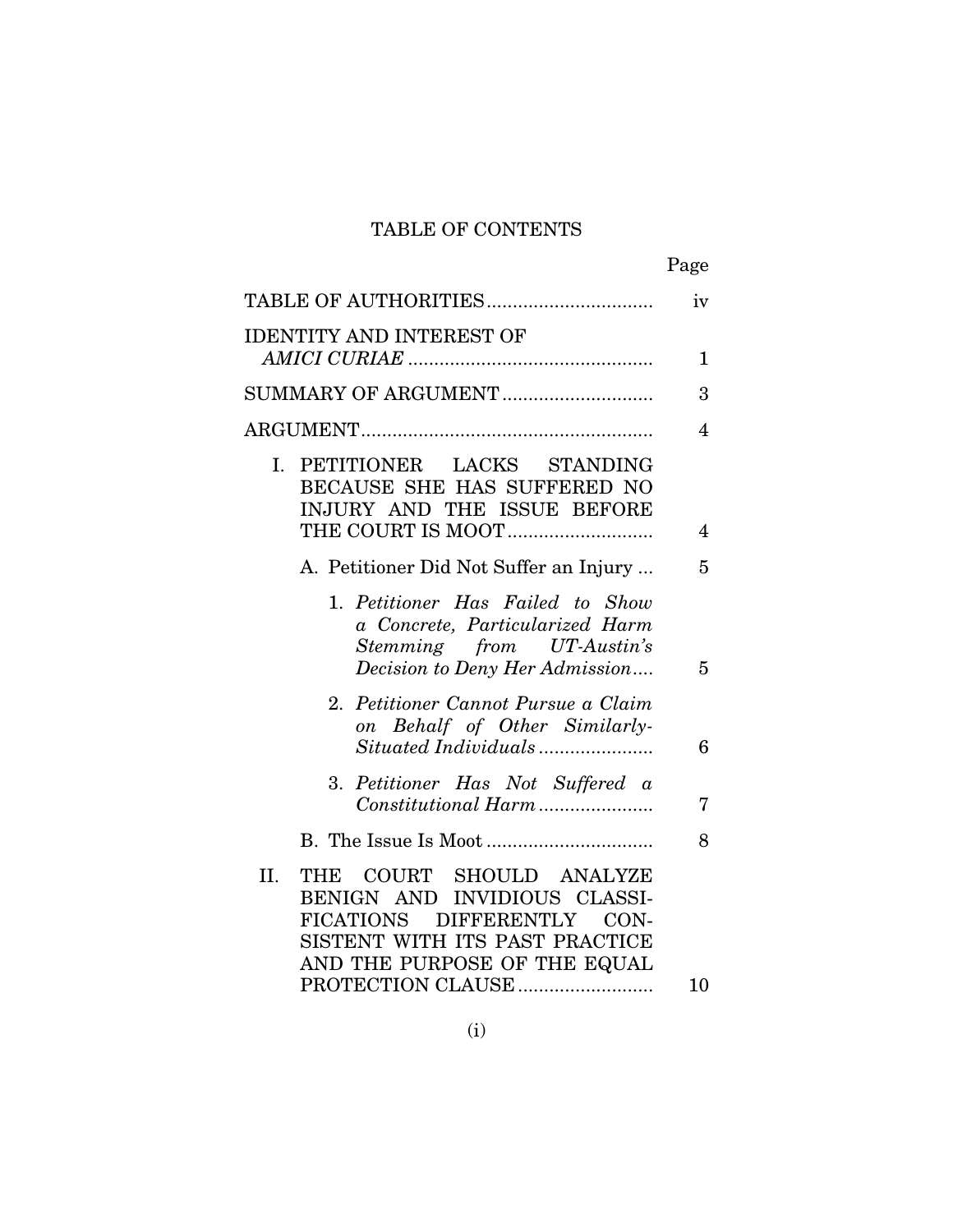# TABLE OF CONTENTS—Continued

|    | A. The History of the Fourteenth<br>Amendment Supports a Distinction<br>Between Benign and Invidious Use of                                  | 10       |
|----|----------------------------------------------------------------------------------------------------------------------------------------------|----------|
|    | 1. The Fourteenth Amendment Was<br>Intended to Eliminate Discrimina-<br>tion Against African Americans                                       | 10       |
|    | 2. Use of the Equal Protection Clause<br>to Target Invidious Discrimination.                                                                 | 11       |
| В. | The Court Can Appropriately Analyze<br>Benign Classifications Differently<br>from Invidious Classifications Using a                          | 14       |
|    | 1. Benign Classifications Are Distin-<br>guishable from Invidious Ones                                                                       | 14       |
|    | Historically, the Supreme Court<br>a.<br>Distinguished Benign and<br>Invidious Classifications                                               | 14       |
|    | b. Legitimate Concerns Arise<br>When Applying Strict Scrutiny<br>Benign Race-Based<br>to                                                     |          |
|    | 2. Courts Can Maintain Consistency<br>While Analyzing the Purpose and<br>Motives of Benign Classifications<br>Using an Intermediate Level of | 17<br>19 |
|    | a. Applying a Spectrum Test<br>Allows for Consistency                                                                                        | 20       |

ii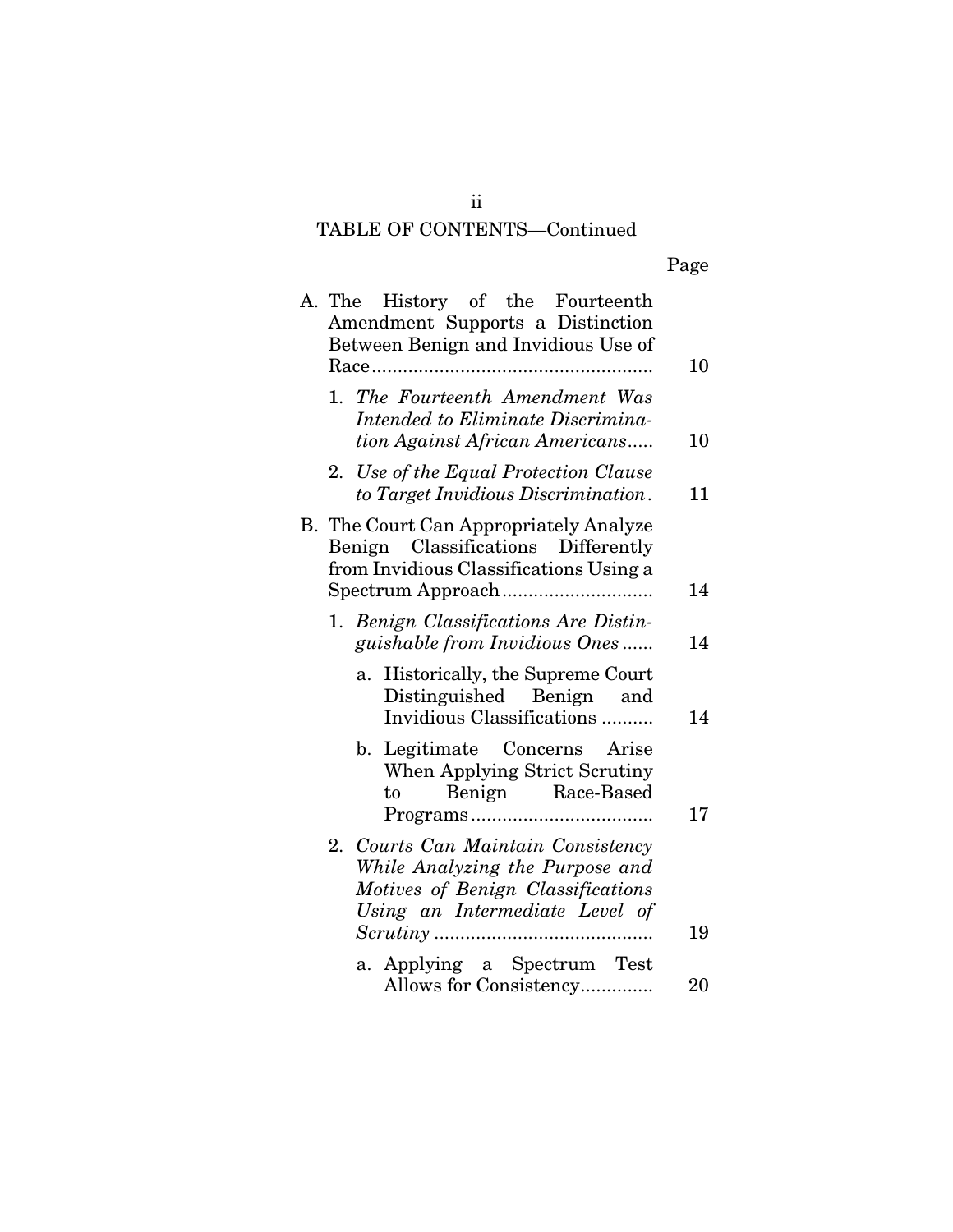# TABLE OF CONTENTS—Continued

|--|

| 21 | b. Consistency across Benign<br>Race and Gender Programs Is                                                                                                             |
|----|-------------------------------------------------------------------------------------------------------------------------------------------------------------------------|
| 22 | Court Has Modified the<br>C. The<br>Expressed Level of Scrutiny Based<br>on Its Valuation of the State's<br>Interest Consistent with the                                |
| 26 | D. Properly Valuing the State's Interest<br>Better Explains the Court's Decisions<br>in Equal Protection Cases                                                          |
| 30 | THE HOLISTIC CONSIDERATION OF<br>III.<br>RACE, WHICH ONLY PARTIALLY<br>MODERATES THE ADVERSE IMPACT<br>OF TEST SCORES ON MINORITIES, IS<br>NOT AN IMPERMISSIBLE "RACIAL |
| 31 | A. College Admission Tests Have<br>Serious Adverse Impact on Minority                                                                                                   |
| 32 | B. Holistic Consideration of Race Is<br>Essential to Mitigate the Racial Bias<br>of Facially Neutral Admission Test                                                     |
| 39 | C. Removal of Race from the Admissions<br>Process Will Not Result in Racial                                                                                             |
| 40 |                                                                                                                                                                         |
|    |                                                                                                                                                                         |

iii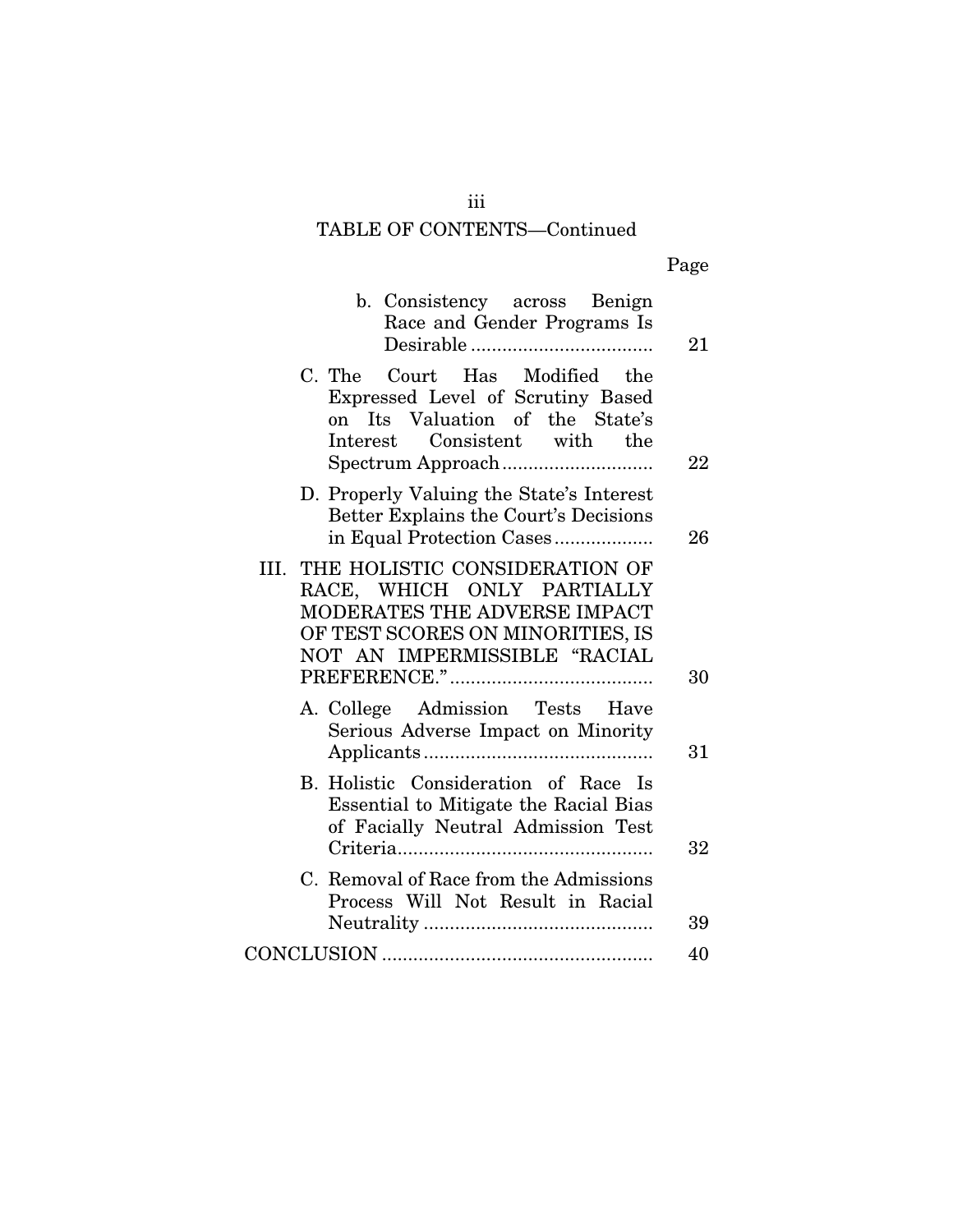## TABLE OF AUTHORITIES

| <b>CASES</b>                                                                                                                    | Page(s)        |
|---------------------------------------------------------------------------------------------------------------------------------|----------------|
| Adarand Constructors, Inc. v. Pena,                                                                                             |                |
| Arena v. Graybar Elec. Co., Inc.,                                                                                               | $\overline{4}$ |
| Arizonans for Official English v. Arizona,                                                                                      | 8              |
| Brown v. Board of Educ. of Topeka,                                                                                              | 16             |
| Burns v. State,                                                                                                                 | 11             |
| Bush v. Kentucky,                                                                                                               | 12             |
| Castaneda v. Partida,                                                                                                           | 32             |
| City of Cleburne v. Cleburne Living<br>Center, Inc.,                                                                            |                |
| Dukes v. Wal-Mart Stores, Inc.,<br>222 F.R.D. 137 (N.D. Cal. 2004), $\alpha f f d$ ,<br>474 F.3d 1214 (9th Cir. 2007), rev'd on |                |
| other grounds, 113 S. Ct. 2541 (2001)  31-32<br>Fisher v. Univ. of Texas,                                                       | 6, 9           |
| Fla. Chapter of the Associated Gen.<br>Contractors of Am. v. City of Jacksonville,                                              | 7              |
| Fullilove v. Klutznick,                                                                                                         |                |

iv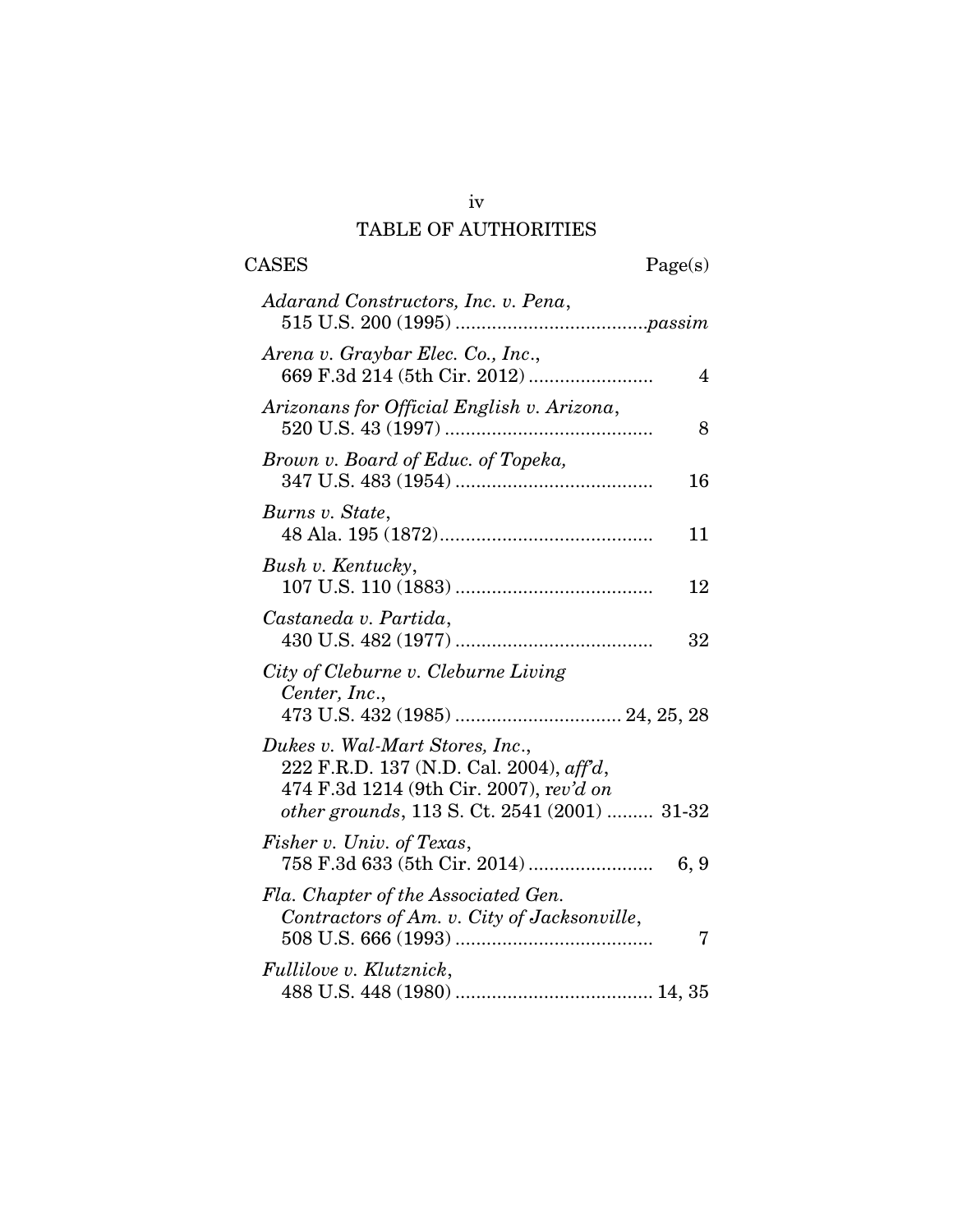# TABLE OF AUTHORITIES—Continued

| Gratz v. Bollinger,                                               |
|-------------------------------------------------------------------|
| Griggs v. Duke Power Co.,<br>32                                   |
| Grupo Dataflux v. Atlas Global Grp., L.P.,<br>4                   |
| Grutter v. Bollinger,                                             |
| Hamer v. City of Atlanta,<br>872 F.2d 1521 (11th Cir. 1989)<br>32 |
| Johnson v. California,                                            |
| Loving v. Virginia,<br>14                                         |
| Lujan v. Defenders of Wildlife,<br>5                              |
| Metro Broadcasting, Inc. v. FCC,<br>14                            |
| Neal v. Delaware,<br>12                                           |
| Regents of Univ. of Cal. v. Bakke,                                |
| Renne v. Geary,<br>8                                              |
| Richmond v. J.A. Croson Co.,                                      |

v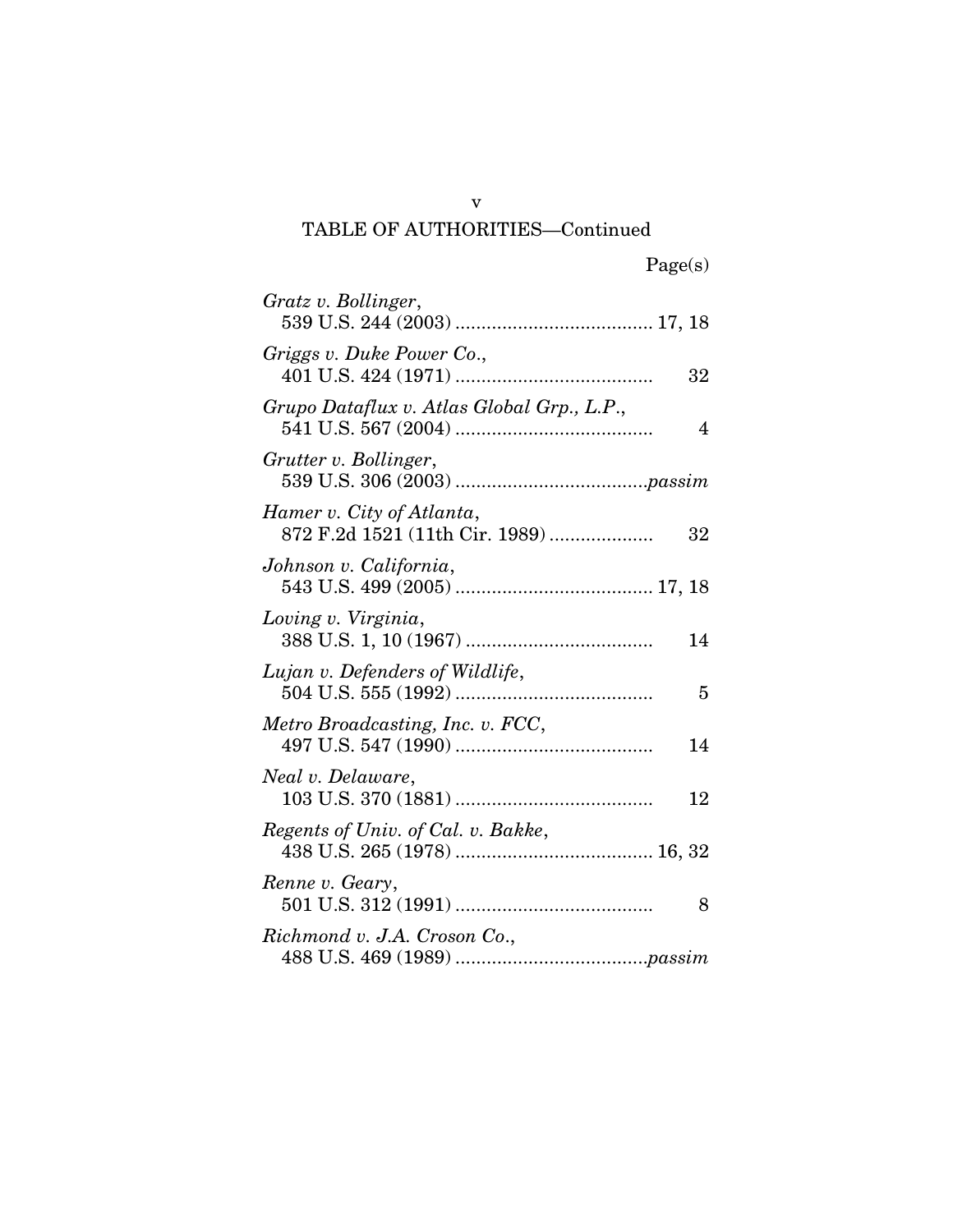# TABLE OF AUTHORITIES—Continued

| Romer v. Evans,                                                                       |      |
|---------------------------------------------------------------------------------------|------|
| Snowden v. Hughes,                                                                    | 19   |
| Strauder v. West Virginia,                                                            |      |
| Texas v. Lesage,                                                                      | 8    |
| Tigner v. Texas,                                                                      | 19   |
| United Jewish Organizations of<br>Williamsburgh, Inc., v. Carey,                      | 15   |
| Valley Forge Christian Coll. v. Americans<br>United For Separation of Church & State, | 5    |
| Vill. of Arlington Heights v. Metrop. Hous.<br>Dev. Corp.,                            |      |
| Warth v. Seldin,                                                                      | 6, 7 |
| Washington v. Davis,                                                                  |      |
| Yick Wo v. Hopkins,                                                                   | 15   |
| CONSTITUTION                                                                          |      |
|                                                                                       | 5, 6 |

vi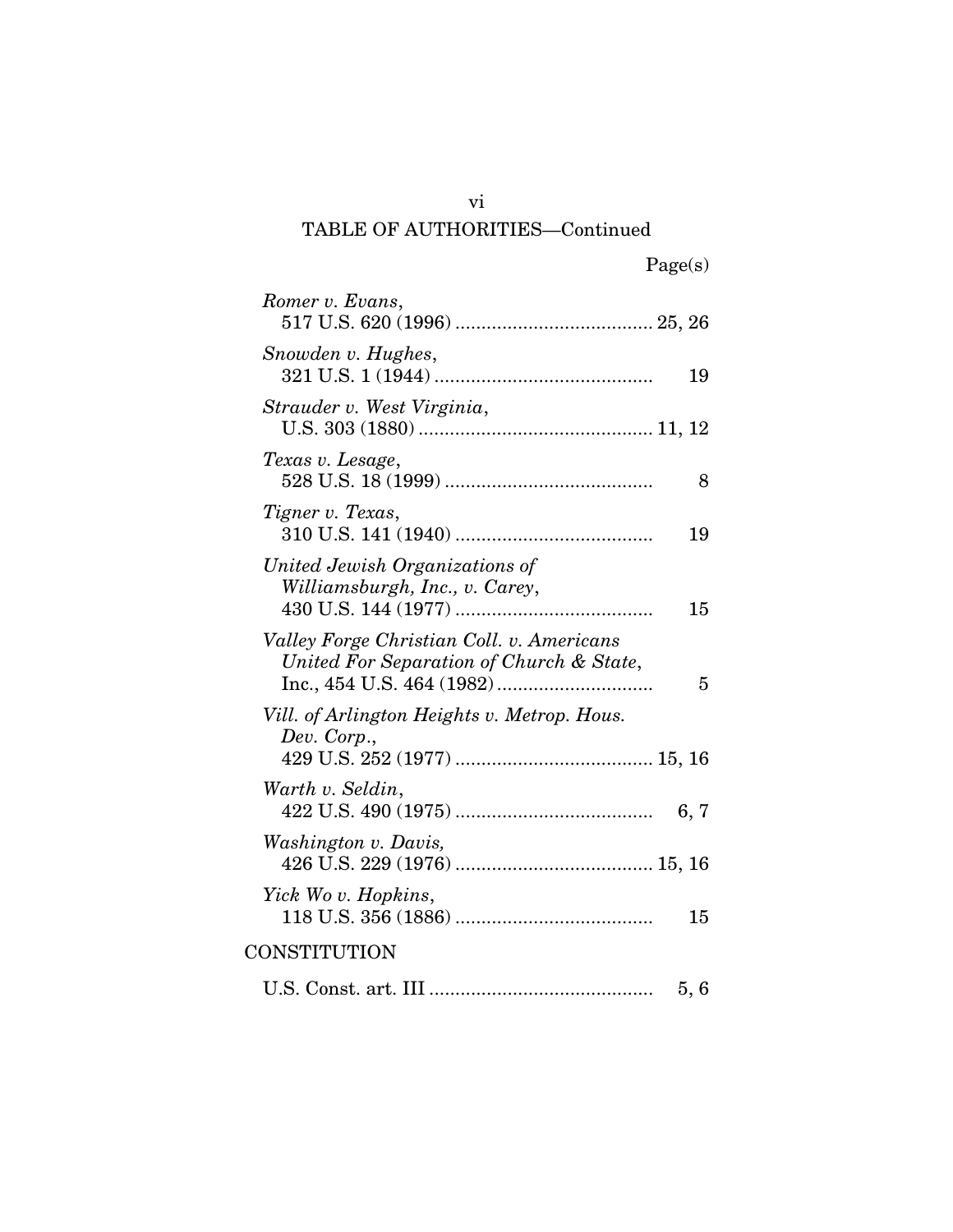## vii

## TABLE OF AUTHORITIES—Continued

|  | Page(s) |
|--|---------|
|  |         |

## **STATUTES**

| Act of July 25, 1868, ch. 245, 15 Stat. 193 | 13 |
|---------------------------------------------|----|

### OTHER AUTHORITIES

| ACT, Predicting Long-Term College Success    |  |
|----------------------------------------------|--|
| Through Degree Completion Using ACT          |  |
| Composite Score, ACT Benchmarks, and         |  |
| High School Grade Point Average (2012) 33-34 |  |

| Adam Chandler, Legal Scholarship                     |    |
|------------------------------------------------------|----|
| Highlight: The Trouble with Fisher,                  |    |
| SCOTUSblog (Sept. 6, 2012, 5:41 PM),                 |    |
| http://www.scotusblog.com/2012/09/legal-             |    |
| scholarship-highlight-the-trouble-with-              |    |
|                                                      | 9  |
| An Open Discussion With Justice Ruth Bader           |    |
| Ginsburg, 36 Conn. L. Rev. 1033 (2004)               | 26 |
|                                                      |    |
| A.P. Ellis & A.M. Ryan, Race and Cognitive-          |    |
| Ability Test Performance: The Mediating              |    |
| Effects of Test Preparation, Test-Taking             |    |
| Strategy Use and Self-Efficacy, 33 J.                |    |
| Applied Soc. Psych. 2607 (2003)                      | 40 |
| Brian C. Eades, Note, <i>Affirmative Action: The</i> |    |
| United States Supreme Court Goes Color-              |    |
| <i>Blind:</i> Adarand Constructors, Inc. v. Pena,    |    |
| 29 Creighton L. Rev. 771 (1996)                      | 20 |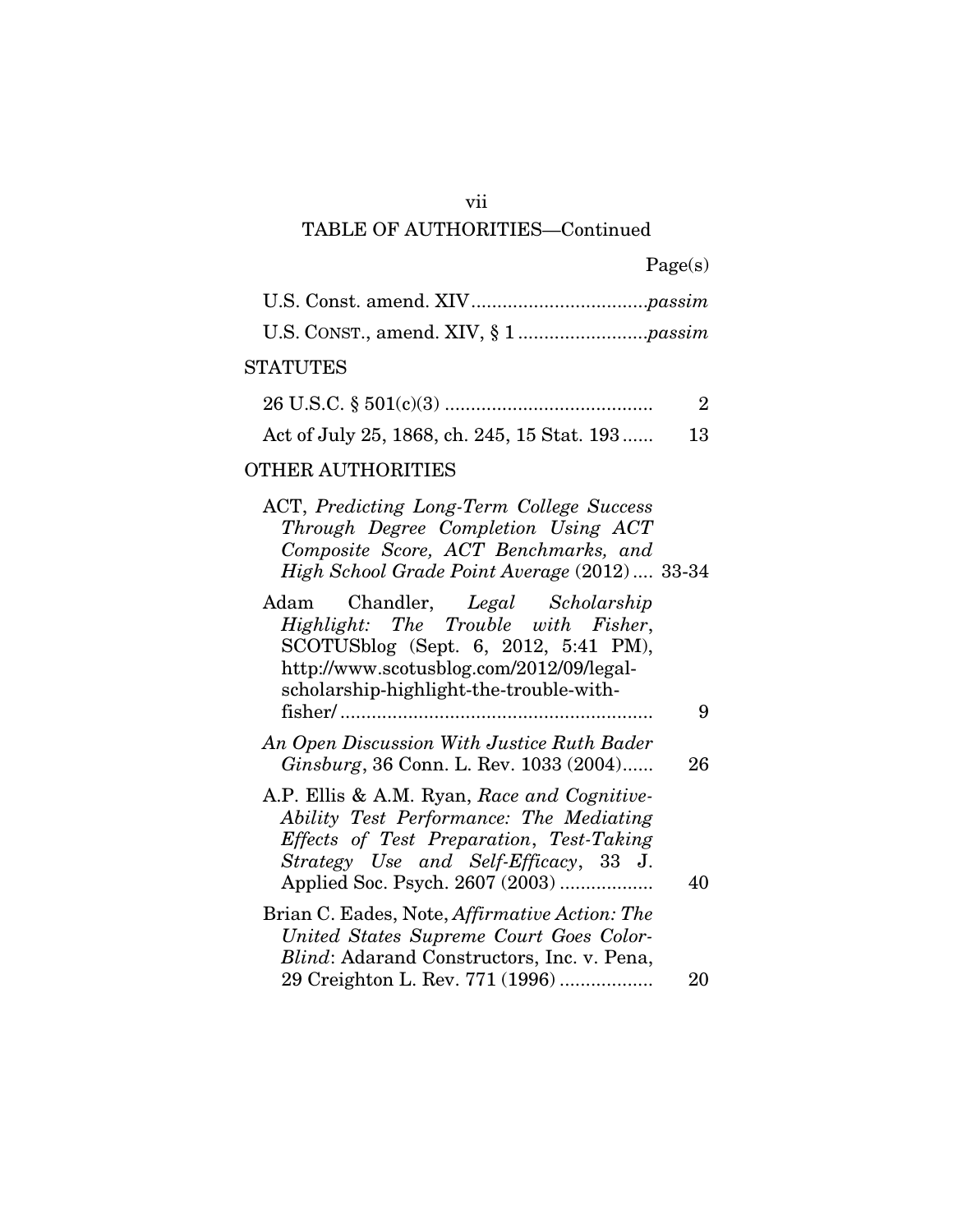## viii

# TABLE OF AUTHORITIES—Continued

| Charles A. Scherbaum et al., Examining the<br>Effects of Stereotype Threat on Test-Taking<br>Behaviors, 14 Soc. Psychol. Ed. 361 (2011).                                     | 40  |
|------------------------------------------------------------------------------------------------------------------------------------------------------------------------------|-----|
| 13 Charles Alan Wright, et al., Fed. Practice                                                                                                                                | 4   |
| College Board, 2008 College-Bound Seniors<br>Total Group Profile Report (2008)  31, 33                                                                                       |     |
| College Board, Validity of the SAT for<br>Predicting First-Year College Grade Point<br>Average, Research Report No. 2008-5                                                   |     |
| Cong. Globe, 42d Cong., 1st Sess. app. 68                                                                                                                                    | 11  |
| Eric Schnapper, Affirmative Action and the<br>Legislative History of the Fourteenth<br>Amendment, 71 Va. L. Rev. 753 (1985)                                                  | 13  |
| Frank S. Ravitch, Creating Chaos In The<br>Name Of Consistency: Affirmative Action<br>And The Odd Legacy Of Adarand<br>Constructors, Inc. v. Pena, 101 Dick. L.              | 22  |
| Goodwin Liu, The Myth and the Math of<br>Affirmative Action, Wash. Post, Apr. 14,<br>2001, <i>available at http://diversity.umich.</i><br>edu/admissions/statements/liu.html | 7,8 |
| H.R. Exec. Doc. No. 11, 39th Cong., 1st Sess.                                                                                                                                | 13  |
| 2 Oliver O. Howard Autobiography (1907)                                                                                                                                      | 13  |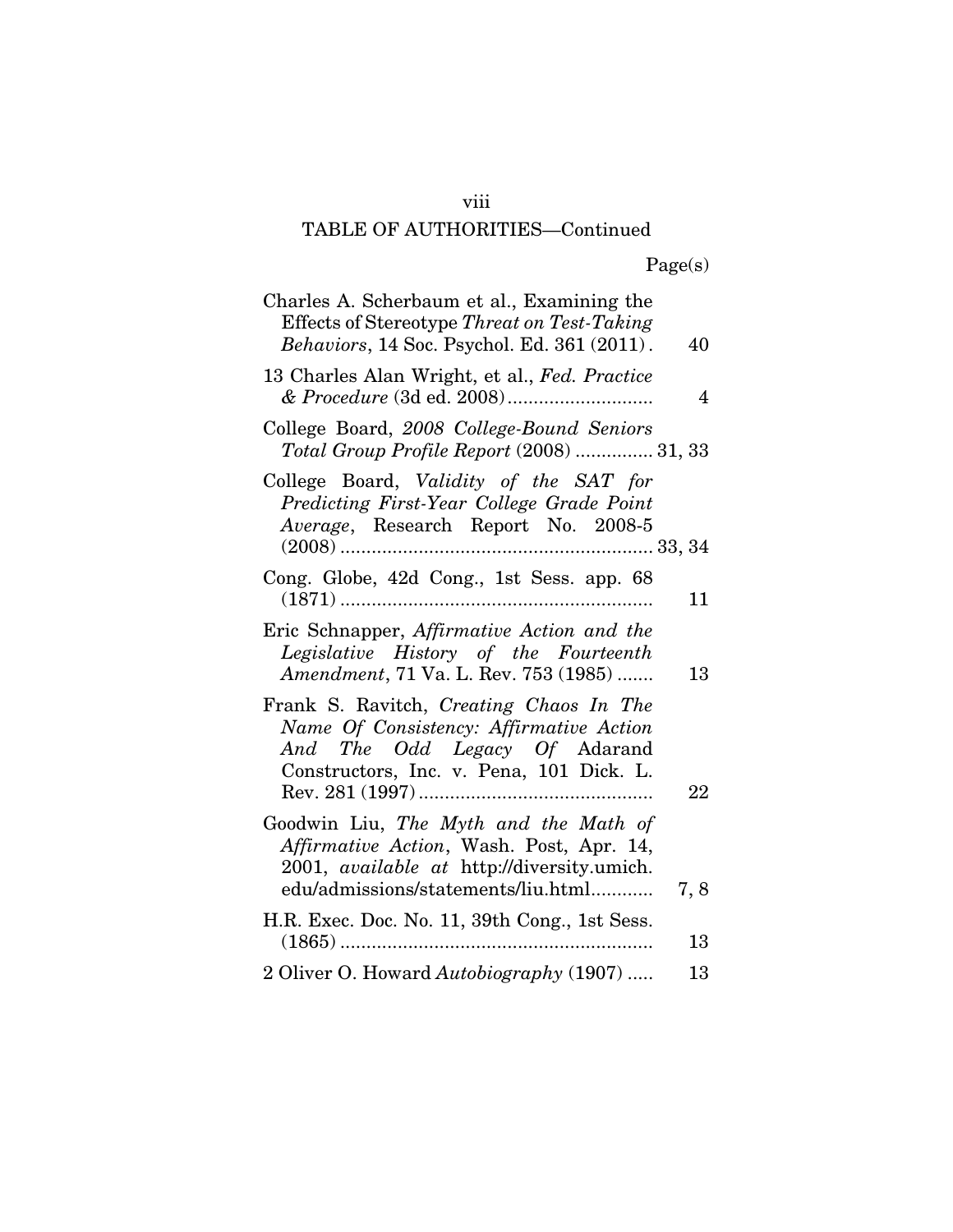# TABLE OF AUTHORITIES—Continued

Page(s)

| Paul Brest et al., Processes of Constitutional                                                                                        | 10 |
|---------------------------------------------------------------------------------------------------------------------------------------|----|
| Roy. O. Freedle, Correcting the SAT's Ethnic<br>and Social-Class Bias: A Method for<br><i>Reestimating SAT Scores, 73 Harvard Ed.</i> | 40 |
| U.S. Bureau of Refugees, Freedmen and<br>Abandoned Lands, Sixth Semi-Annual<br>Report on Schools for Freedmen (July 1,                | 13 |
| William Nelson, The Fourteenth Amendment:<br>From Political Principle to Judicial                                                     |    |
|                                                                                                                                       |    |

ix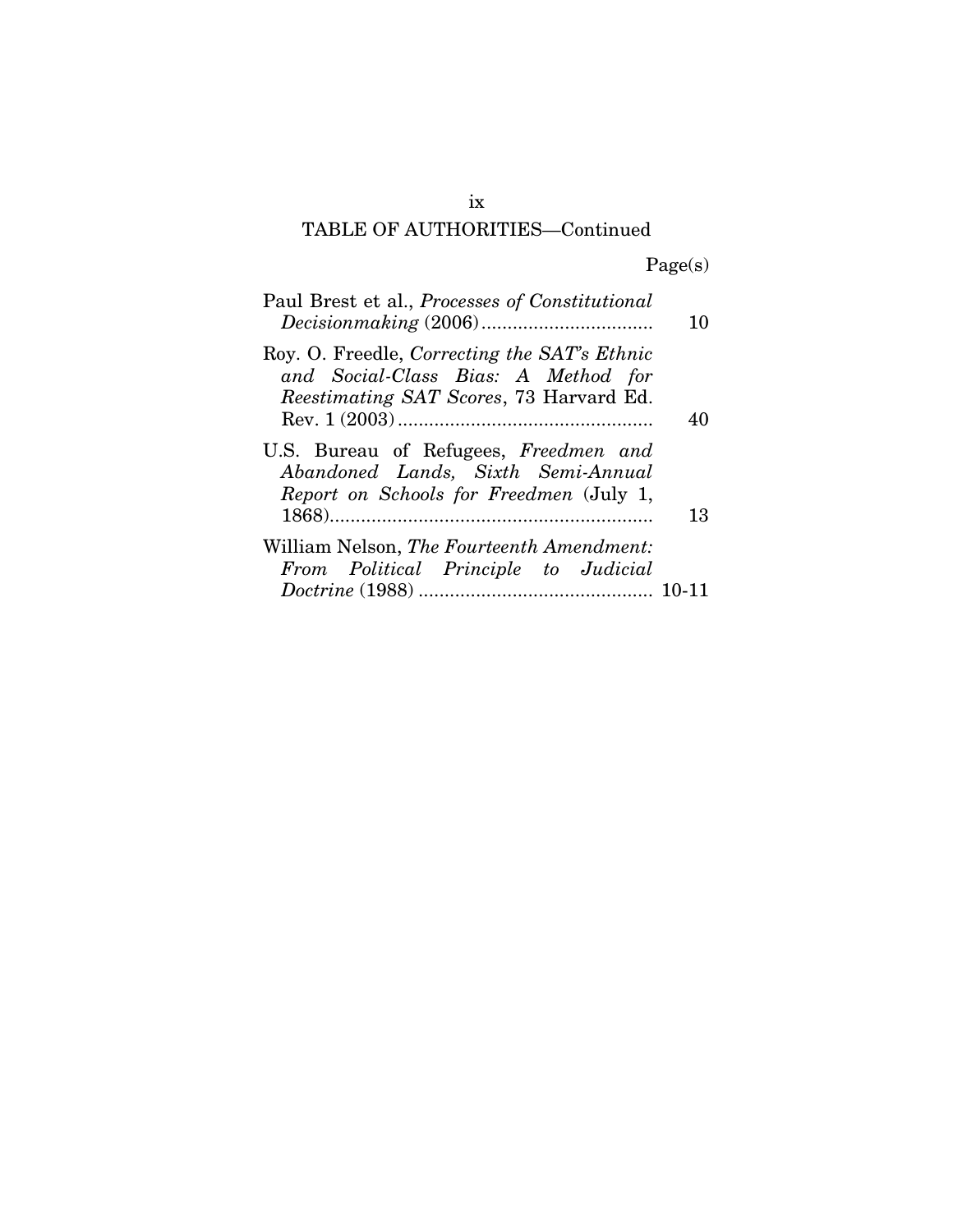#### IDENTITY AND INTEREST OF *AMICI CURIAE*

The American Association for Access, Equity and Diversity ("AAAED"), California Hispanic Chambers of Commerce ("CHCC"), Feeding and Teaching Organization of Los Angeles ("Feeding and Teaching"), Fund for Leadership, Equity, Access and Diversity ("LEAD Fund"), California Leadership Institute ("CLI"), National Association for Diversity Officers in Higher Education ("NADOHE"), National Organization for Women Foundation ("NOW Foundation"), TODOS UNIDOS, Inc., and Transgender Legal Defense & Education Fund ("TLDEF") respectfully submit this brief amici curiae in support of the Respondent University of Texas at Austin ("UT-Austin").1

AAAED, founded in 1974 as the American Association for Affirmative Action, is a national nonprofit organization of approximately 1,000 practicing professionals and institutions. Nearly one-half of AAAED members, who manage affirmative action, equal opportunity, diversity, and other human resources programs, work for colleges and universities.

CHCC, representing the interests of over 700,000 Hispanic owned businesses in California, recognizes the importance of affirmative action in academic admissions to the diverse business and education communities, and its impact on procurement, which is so essential to economic growth.

<sup>1</sup> Pursuant to Supreme Court Rule 37.6, counsel for amici certify that no counsel for any party authored this brief in whole or in part and that no person or entity other than amici made a monetary contribution intended to fund the brief's preparation or submission. Letters from the parties consenting to the filing of this amici brief have been filed with the Court.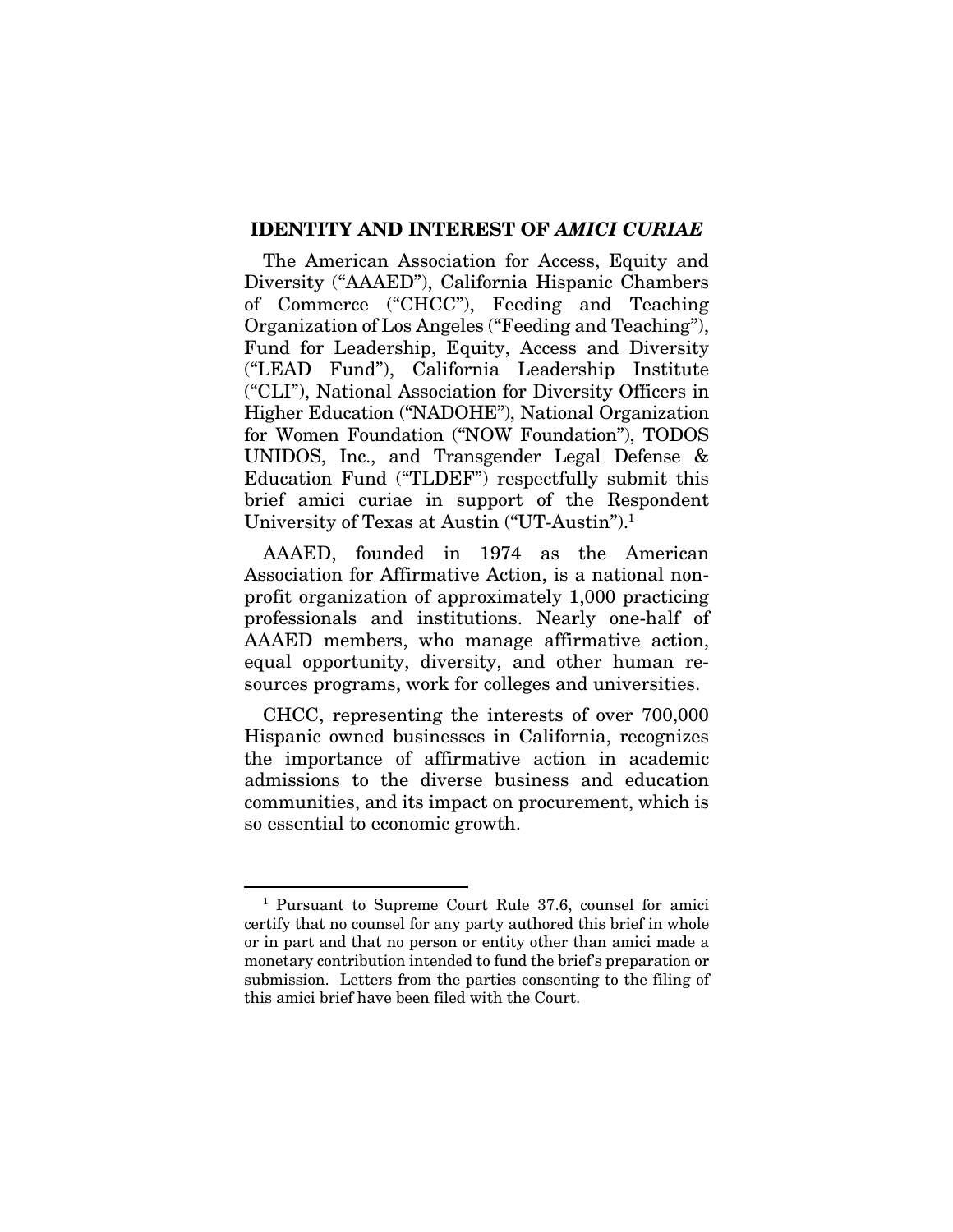Feeding and Teaching is dedicated to alleviating hunger and providing skills to the needy, developing programs to increase awareness of the hunger problem, and providing an opportunity for volunteerism and community involvement.

The LEAD Fund was established as a  $501(c)(3)$ charitable organization to provide thought leadership in promoting inclusive organizations and institutions through research and education on issues related to diversity, social responsibility, human, and civil rights.

CLI is a non-partisan and non-profit organization dedicated to educating current and future leaders and building a catalyst for change.

NADOHE serves as the preeminent voice for diversity officers in higher education, producing and disseminating empirical evidence to support diversity initiatives, identifying and circulating exemplary practices, providing professional development for current and aspiring diversity officers, informing and influencing national and local policies, and creating and fostering networking opportunities.

NOW Foundation, a  $501(c)(3)$  organization devoted to furthering women's rights through litigation and education, has as a primary objective assuring access to all aspects of education for women and girls, including equal access for women and girls of color.

TODOS UNIDOS is a  $501(c)(3)$  nonprofit corporation founded in 2004 providing programs and services in the areas of education, health, social, cultural and economic development, and serves thousands of Latinos and others in California.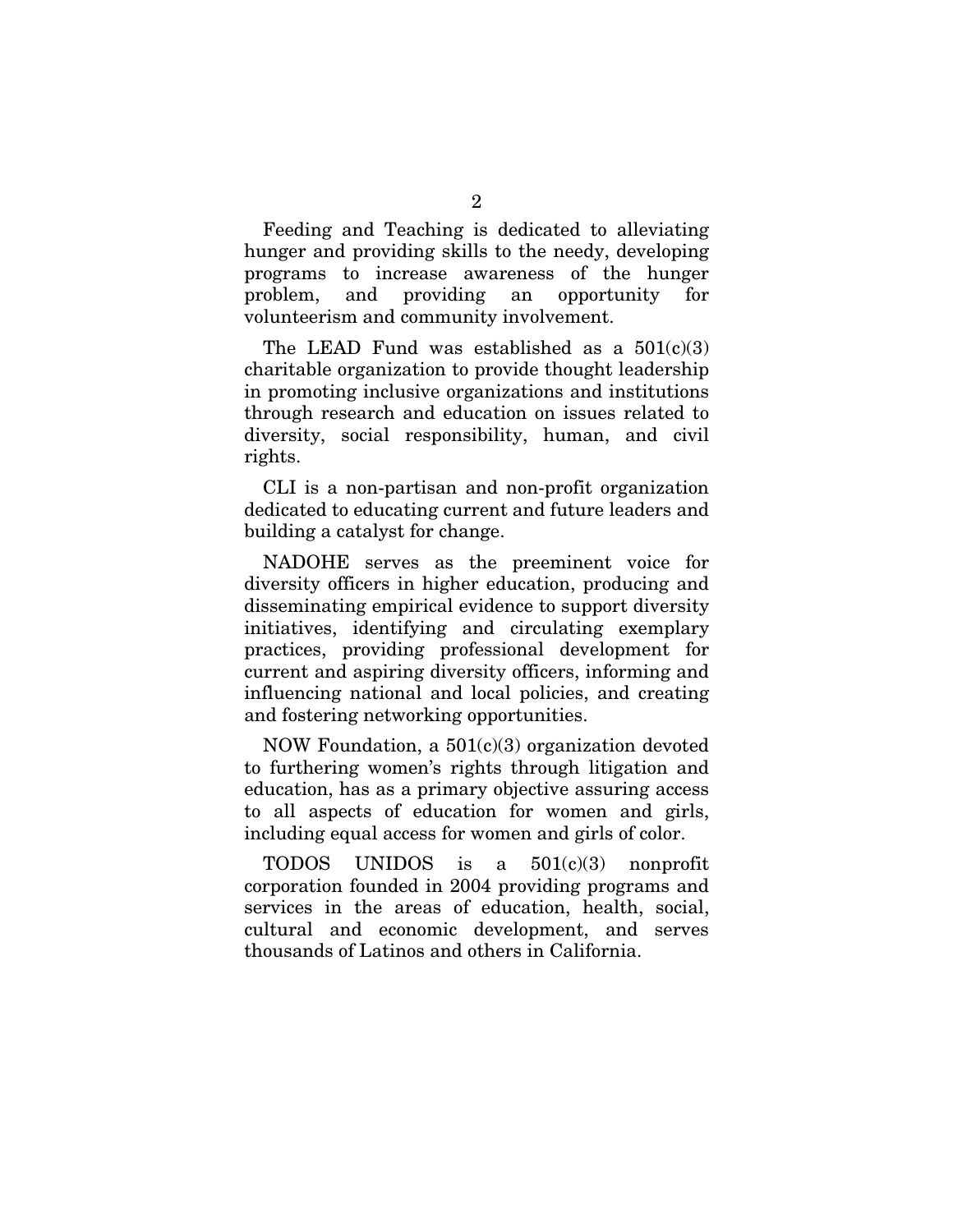TLDEF is a nonprofit law firm committed to ending discrimination in employment, education, and access to health care based upon gender identity and expression, and to achieving equality for transgender people through public education, test-case litigation, direct legal services, and public policy efforts.

Given their missions and membership composition, Amici are uniquely suited to opine on the importance of both (1) the need for diversity on campus to ensure that students receive the best possible education and graduate with the skills and experiences necessary to succeed as citizens, workers, and leaders, and (2) the need for diversity on campus to employers who, to remain competitive, must hire qualified workers reflecting the increasingly diverse communities and markets in which their businesses operate.

#### SUMMARY OF ARGUMENT

Following remand by this Court, the Fifth Circuit concluded UT-Austin's limited consideration of race in admissions to further holistic diversity satisfied a strict scrutiny inquiry. Unhappy with that decision, Petitioner again seeks to bar consideration of race by UT-Austin (or any other institution of higher education) asserting that, in essence, the use of race can never satisfy strict scrutiny. Petitioner asks the Court to endorse a standard of review strict in theory, but fatal in fact.

Amici support the Fifth Circuit decision and submit this brief to further elaborate on three issues. First, Petitioner lacks standing because she can make no showing of an injury and the issue at the heart of her case is moot. Second, even if Petitioner has standing, the Court should rule in favor of Respondent because (1) UT-Austin's admissions program satisfies the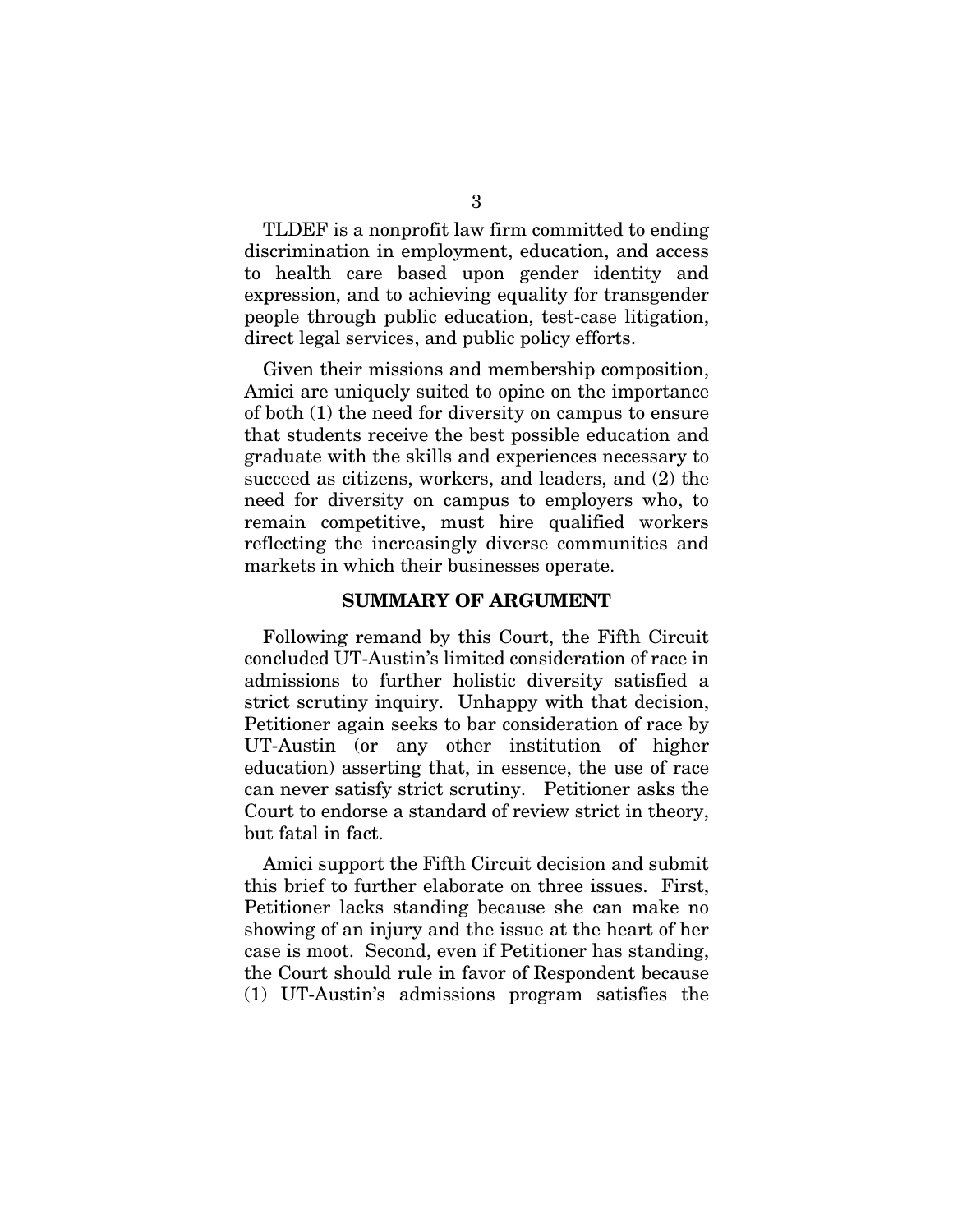requirements historically associated with the level of scrutiny applied by the Court to benign classifications, and (2) since holistic consideration of race only partially moderates the adverse impact of test scores, it does not constitute an impermissible "racial preference."

#### ARGUMENT

## I. PETITIONER LACKS STANDING BECAUSE SHE HAS SUFFERED NO INJURY AND THE ISSUE BEFORE THE COURT IS MOOT.

Jurisdiction must exist at every stage of litigation. A party "may raise a court's lack of subject-matter jurisdiction at any time in the same civil action, even initially at the highest appellate instance." *Grupo Dataflux v. Atlas Global Grp., L.P*., 541 U.S. 567, 576  $(2004)$  (citations omitted). The fact that "defendant. failed to challenge jurisdiction at a prior stage of the litigation, . . ." does not preclude it from raising it later. *Arena v. Graybar Elec. Co., Inc*., 669 F.3d 214, 223 (5th Cir. 2012). The "independent establishment of subject-matter jurisdiction is so important that [even] a party ostensibly invoking federal jurisdiction may later challenge it as a means of avoiding adverse results on the merits." *Id*. (quoting 13 Charles Alan Wright, et al., *Fed. Practice & Procedure* § 3522 at 122–23 (3d ed. 2008)).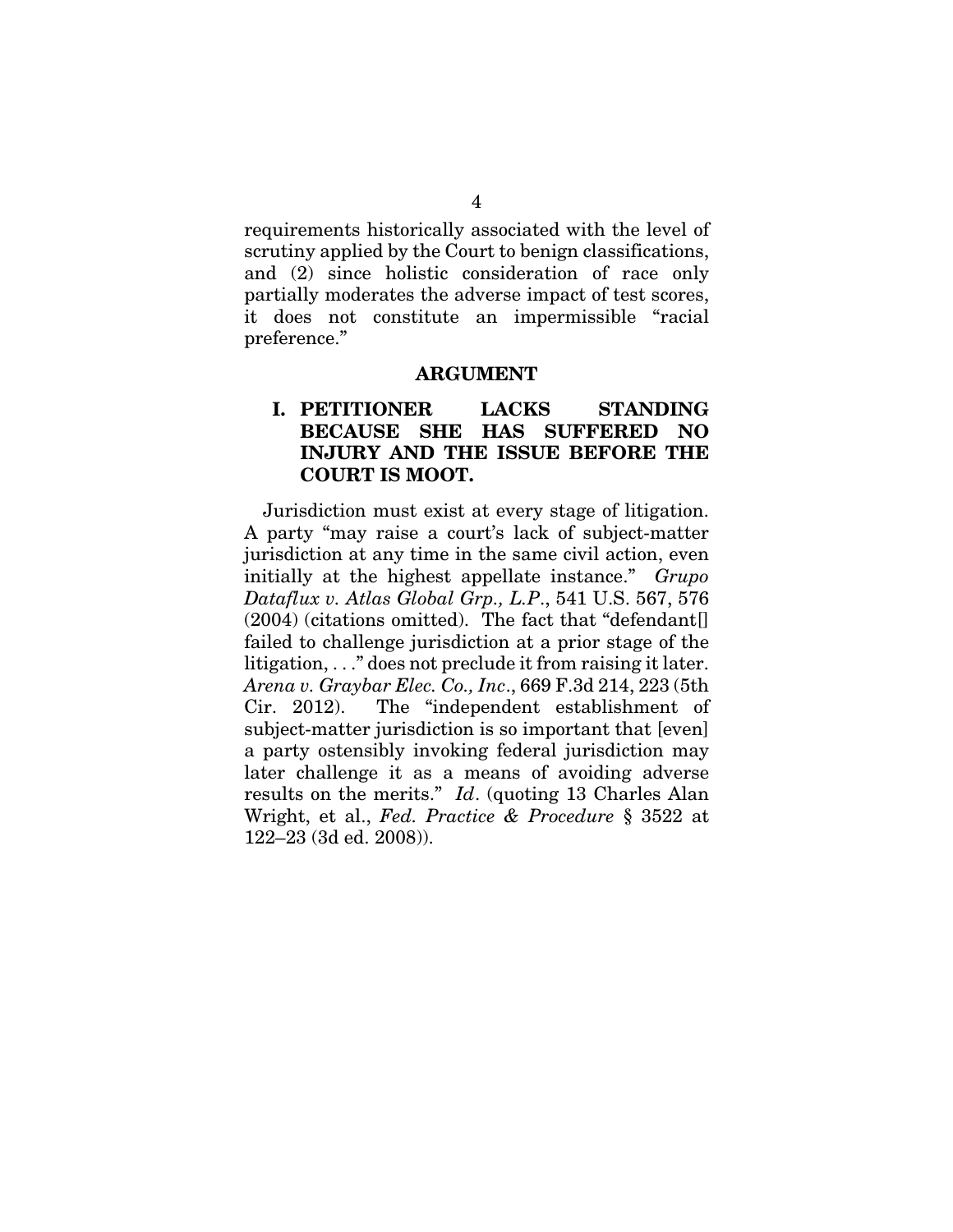#### A. Petitioner Did Not Suffer an Injury.

*1. Petitioner Has Failed to Show a Concrete, Particularized Harm Stemming from UT-Austin's Decision to Deny Her Admission.* 

To have Article III standing, Petitioner must have suffered (1) a concrete, particularized "injury in fact" (2) that bears a causal connection to the alleged misconduct, and (3) that a favorable court decision is likely to redress. *Valley Forge Christian Coll. v. Americans United For Separation of Church & State*, Inc., 454 U.S. 464, 471 (1982) (citations omitted). The "injury in fact" – an invasion of a legally-protected interest must be (1) concrete and particularized (injury must affect the plaintiff in a personal and individual way); and (2) "actual or imminent', not 'conjectural' or 'hypothetical.'" *Lujan v. Defenders of Wildlife*, 504 U.S. 555, 560-61 (1992) (citations and footnote omitted). Further, a plaintiff must make a factual showing of perceptible harm. *Id*. at 566.

While UT-Austin denied Petitioner admission to its undergraduate program,<sup>2</sup> Petitioner has not provided evidence of a causal connection to the holistic review employed by UT-Austin and her rejection. In fact, absent consideration of race, Petitioner would not have been admitted to UT-Austin:

<sup>2</sup> Petitioner may claim other possible harms resulting from Respondent's action, such as fewer or less prestigious employment or economic opportunities, but those speculative claims suffer from the same shortcoming as her principal claim of harm—denial of admission to UT-Austin. No causal connection exists between Petitioner's rejection and UT-Austin's raceconscious admission program.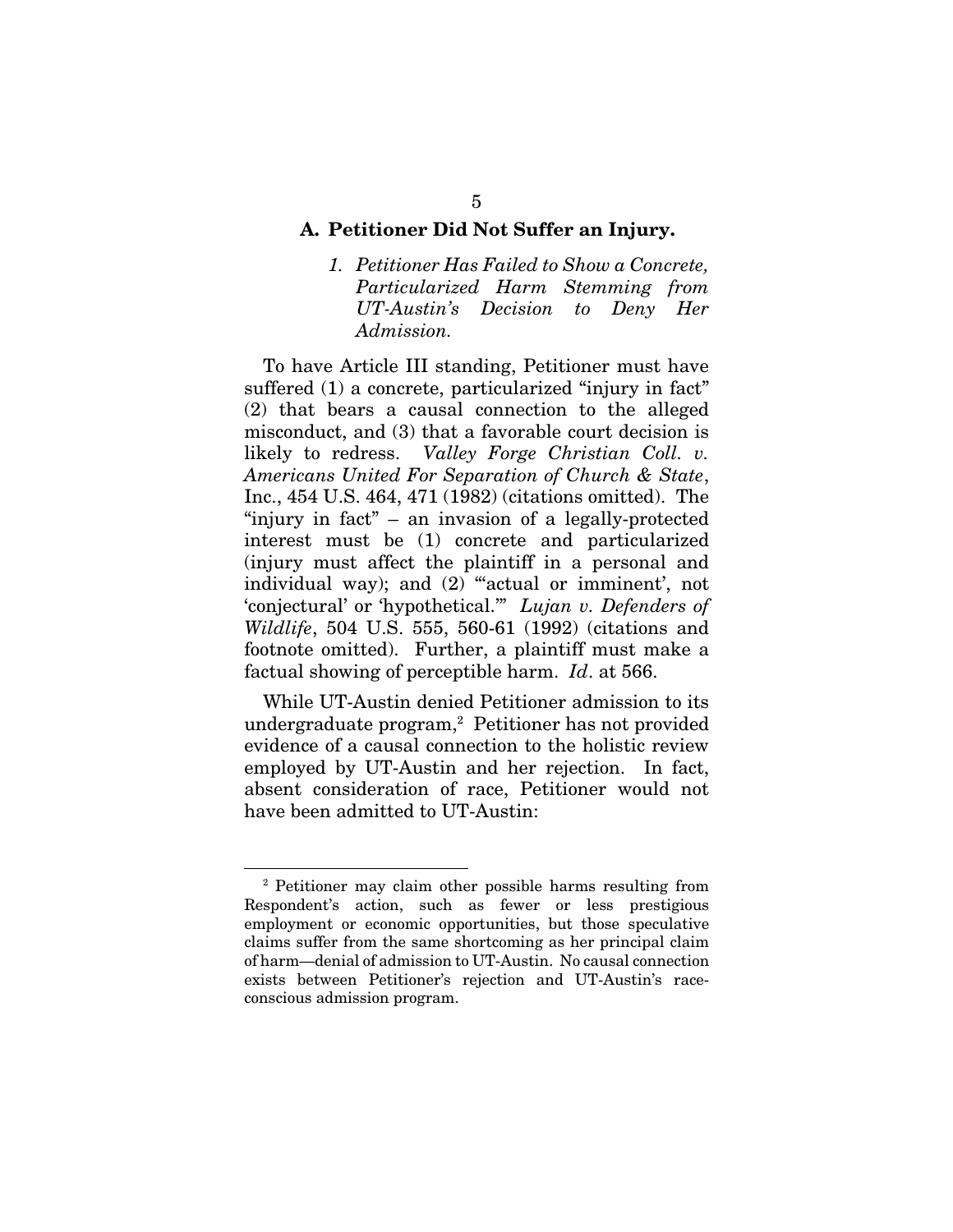Fisher's AI scores were too low for admission to her preferred academic programs at UT Austin; Fisher had a Liberal Arts AI of 3.1 and a Business AI of 3.1. And, because nearly all the seats in the undeclared major program in Liberal Arts were filled with Top Ten Percent students, all holistic review applicants "were only eligible for Summer Freshman Class or [Coordinated Admissions Program] admission, unless their AI exceeded 3.5." Accordingly, even if she had received a perfect PAI score of 6, she could not have received an offer of admission to the Fall 2008 freshman class. If she had been a minority the result would have been the same.

*Fisher v. Univ. of Texas*, 758 F.3d 633, 638-39 (5th Cir. 2014). Because UT-Austin rejected Petitioner's application based on her academic record, Petitioner cannot establish any causal link between that decision and UT-Austin's race-conscious admissions program.

### *2. Petitioner Cannot Pursue a Claim on Behalf of Other Similarly-Situated Individuals.*

Article III judicial power exists "only to redress or otherwise protect against injury to the complaining party, even though the court's judgment may benefit others collaterally." *Warth v. Seldin*, 422 U.S. 490, 498-99 (1975). To claim an "injury," plaintiff must have suffered "some threatened or actual injury resulting from the putatively illegal action." *Id*. However, UT-Austin denied Petitioner admission because of her academic record. Assuming *arguendo* that other candidates for admission at UT-Austin suffered the type of harm claimed by Petitioner, she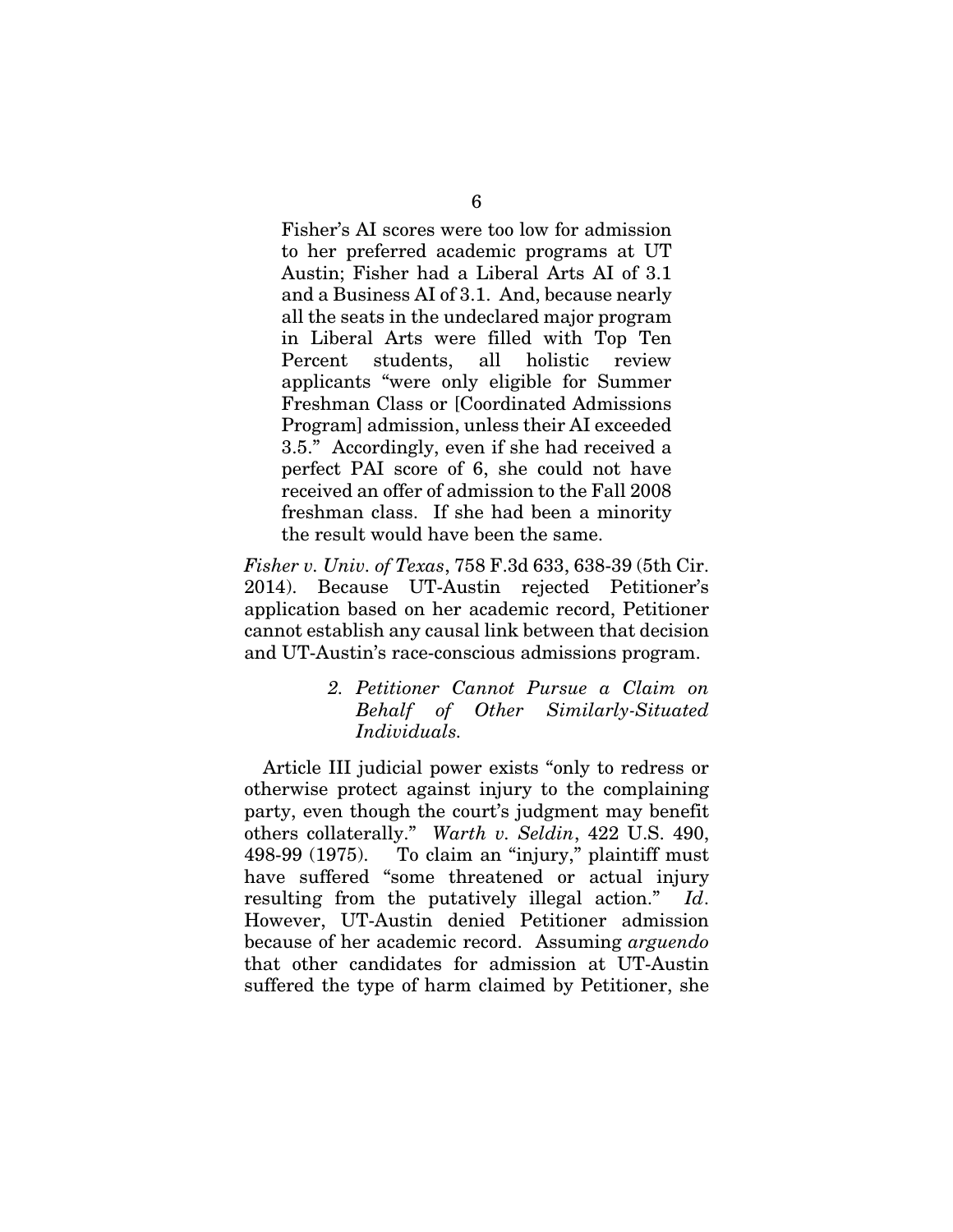may not "cloak" herself in their injury since it is not enough to allege an injury that has been suffered by other, unidentified members of the class to which she belongs and purports to represent. *Id*. at 502.

### *3. Petitioner Has Not Suffered a Constitutional Harm.*

Petitioner has an "injury in fact" when she can establish the "inability to compete on an equal footing." *Ne. Fla. Chapter of the Associated Gen. Contractors of Am. v. City of Jacksonville*, 508 U.S. 666 (1993). Further, it is not necessary to prove that the benefit would have flowed, absent the consideration of race, as the existence of a barrier to compete equally is the violation. *Adarand Constructors, Inc. v. Pena*, 515 U.S. 200, 211 (1995). In both cases, the Supreme Court ruled the plaintiffs were denied an opportunity to compete equally, because the imposition of the barrier, not the ultimate inability to obtain a benefit, established the "injury in fact." *Id*.; *City of Jacksonville*, 508 U.S. at 666.

Unlike those cases, UT-Austin did not consider Petitioner's race. Throughout UT-Austin's evaluation of her personal application, there was no denial of an opportunity to compete equally and, consequently, no potential for constitutional harm.

Even if Petitioner could establish that she faced a barrier in her opportunity to compete, she fails to prove a Constitutional harm because consideration of race likely would not have impacted the admissions outcome in any statistically significant way. While affirmative action programs give minority applicants a significant boost in selective admissions, it is not true most white applicants would fare better if schools eliminated the practice. Goodwin Liu, *The Myth and*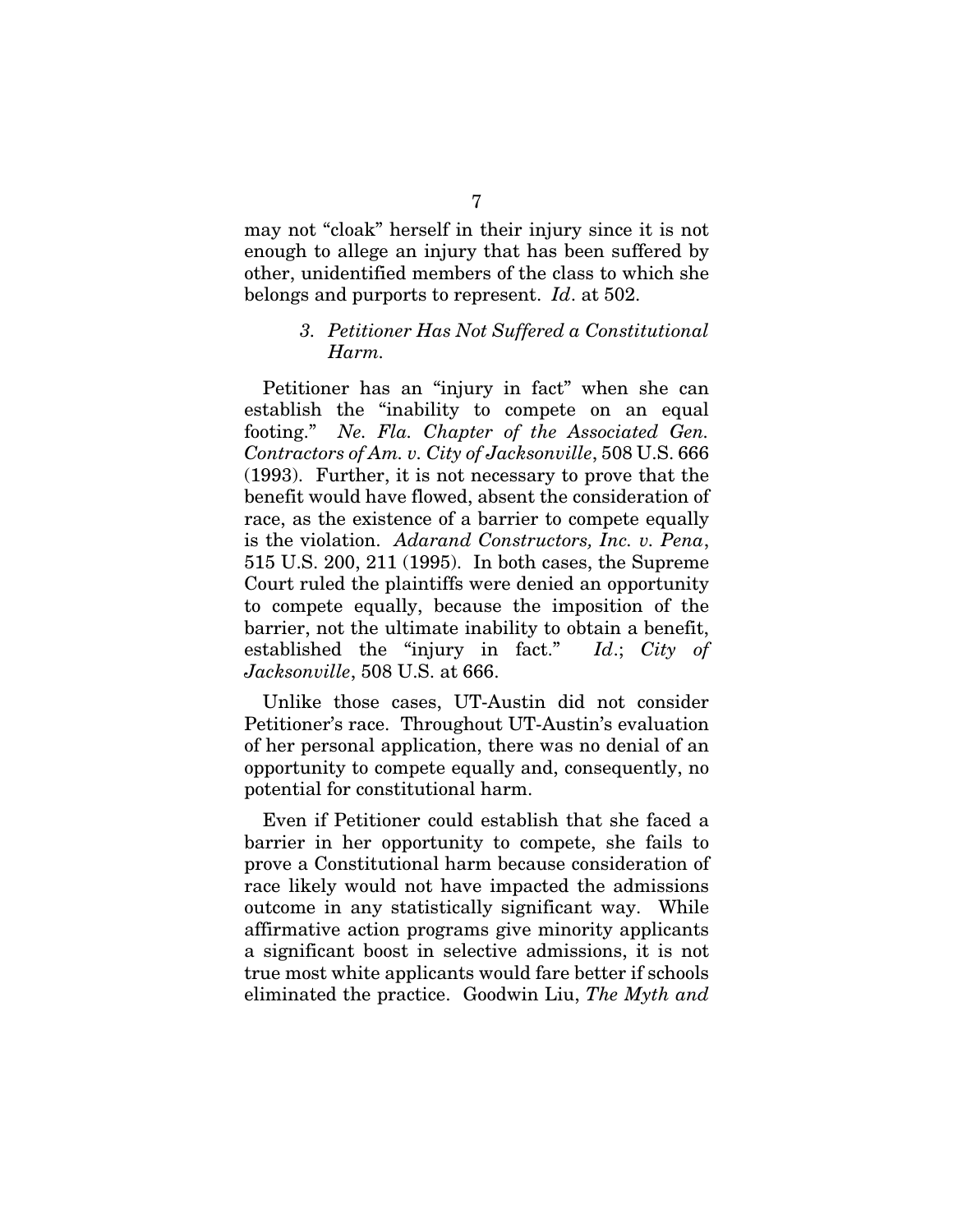*the Math of Affirmative Action*, Wash. Post, Apr. 14, 2001, at B01, *available at* http://diversity.umich.edu/ admissions/statements/liu.html. This occurs in any selection process in which the applicants who do not benefit from affirmative action greatly outnumber those who do. *Id*.

A study of 1989 data showed that elimination of racial preferences would have increased the likelihood of admission for white undergraduate applicants from 25 percent to only 26.5 percent. *Id*. Further, at scores of 1300 and above, the chance of admission for white applicants would have increased by one percentage point or less. *Id*. From a statistical standpoint, consideration of race in the admissions process would not have impacted Petitioner's ability to compete equally in any meaningful way. Without a barrier to overcome, the Constitutional harm is nonexistent.

#### B. The Issue Is Moot.

Federal courts only have constitutional authority to resolve actual disputes. A live case or controversy must exist for the court to resolve, and legal actions cannot commence or continue after the matter has been resolved, else the matter becomes "moot." *See Arizonans for Official English v. Arizona*, 520 U.S. 43 (1997); *Renne v. Geary*, 501 U.S. 312 (1991). Further, when a plaintiff seeking forward-looking relief challenges a discrete governmental decision as based on an impermissible criterion, and the facts show the government would have made the same decision regardless, there is no liability and no cognizable injury. *Texas v. Lesage*, 528 U.S. 18, 21 (1999).

Petitioner did not bring this case on behalf of future applicants. She enrolled at Louisiana State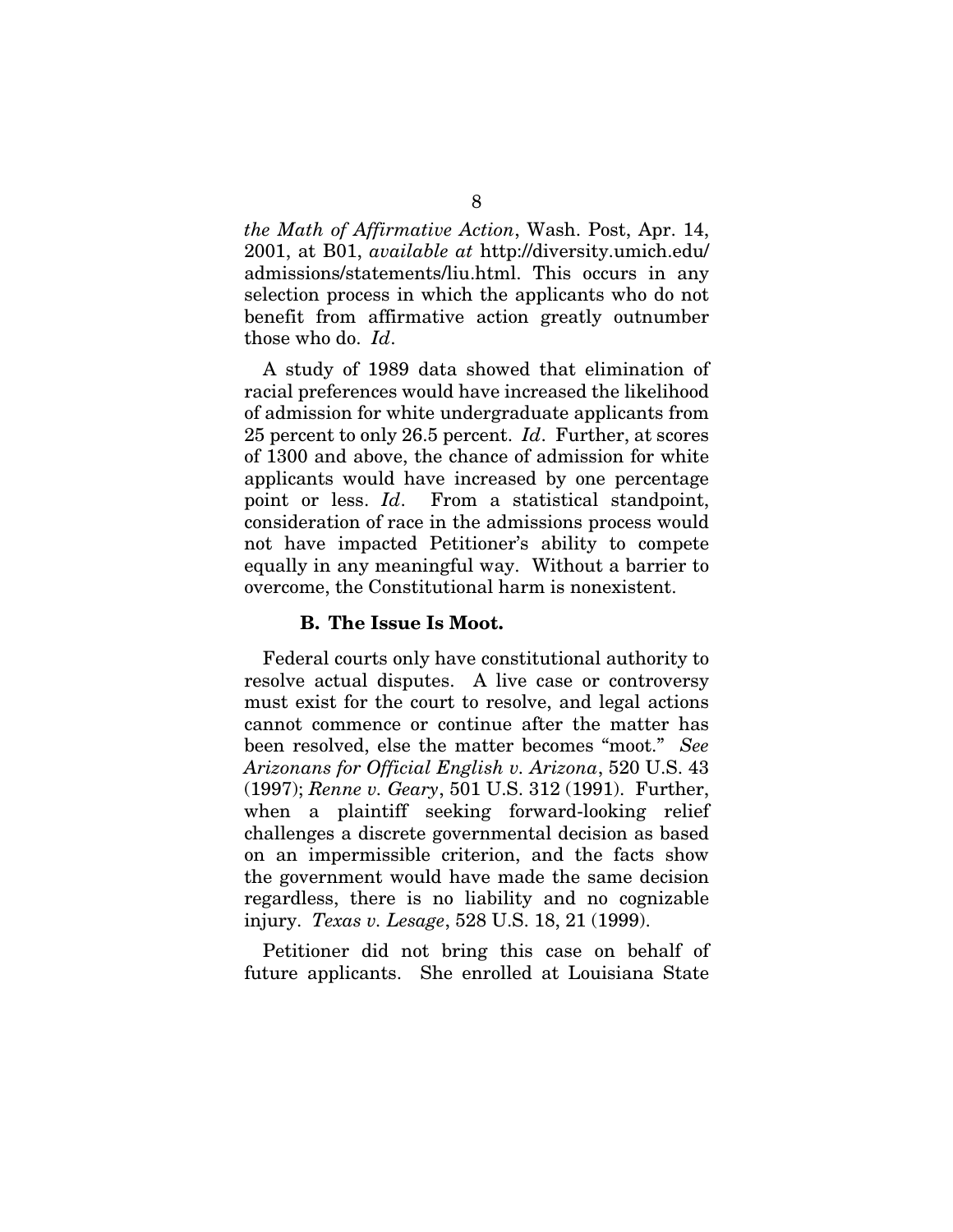University and never reapplied or requested a transfer to UT-Austin. In fact, she flatly rejected an offer to attend a satellite campus, with the option of transferring. Accordingly, the Fifth Circuit denied standing for forward-looking relief, leaving the application fee of one hundred dollars as the only injury in dispute. *Fisher*, 758 F.3d at 639-50. "To the extent that Fisher's alleged injury is a monetary one . . ., it bears no causal connection to the complained-of university conduct. UT's consideration of race in admissions did not make Fisher any more likely to apply to UT and thus to pay the fees. If anything, the opposite is true." Adam Chandler, *Legal Scholarship Highlight: The Trouble with Fisher*, SCOTUSblog (Sept. 6, 2012, 5:41 PM), http:// www.scotusblog.com/2012/09/legal-scholarship-high light-the-trouble-with-fisher/. UT-Austin offered to refund this application fee, and it matters not that Petitioner refused the offer. The case was resolved the instant the offer was made.

There is no live case or controversy for the court to consider. Even assuming an actual dispute, no remedy can resolve it. The redressability of an injury is integral to the standing inquiry. *Fisher*, 758 F.3d at 640 n. 26. Thus, petitioner lacks standing on the basis of "mootness."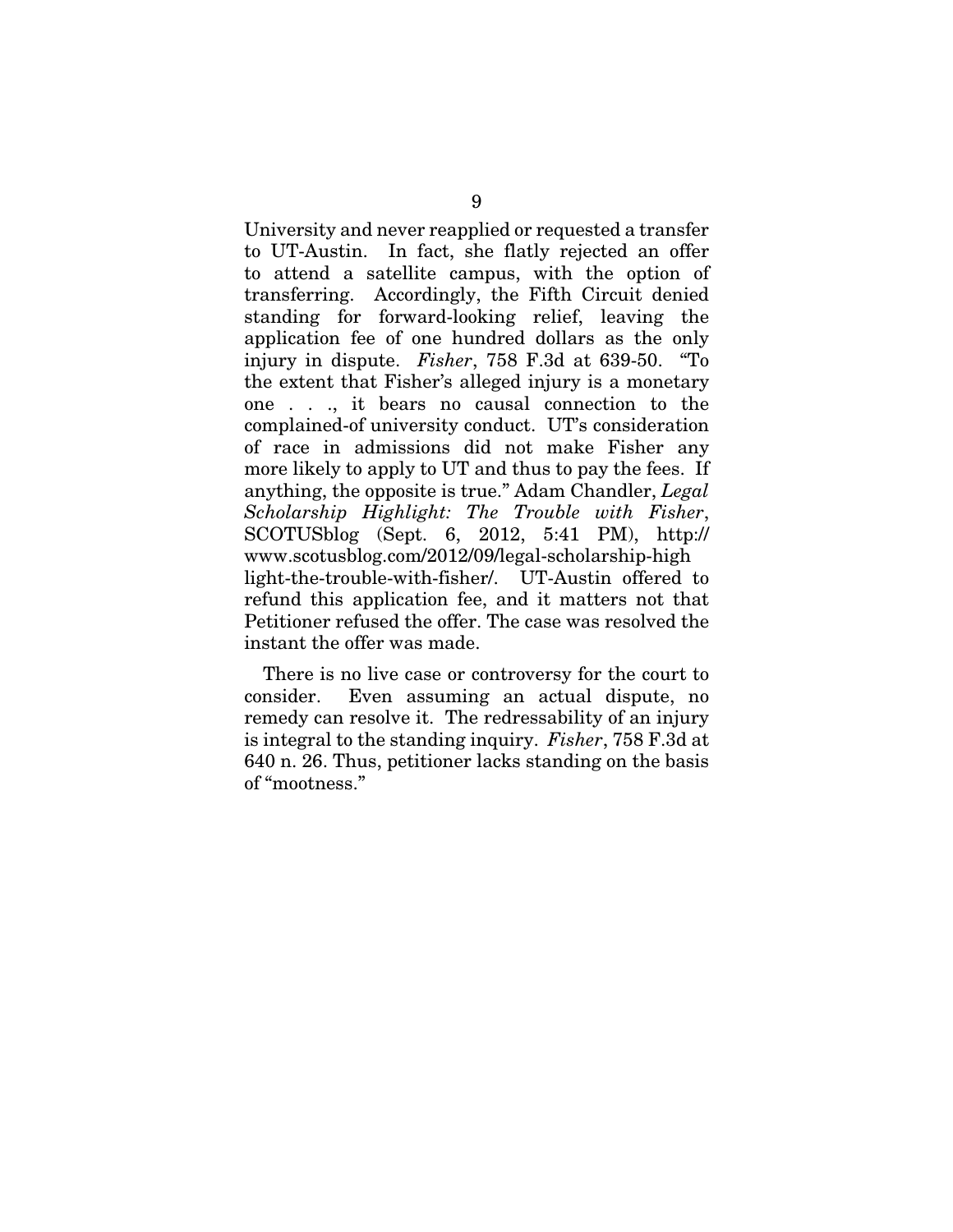## II. THE COURT SHOULD ANALYZE BENIGN AND INVIDIOUS CLASSIFICATIONS DIFFERENTLY CONSISTENT WITH ITS PAST PRACTICE AND THE PURPOSE OF THE EQUAL PROTECTION CLAUSE.

- A. The History of the Fourteenth Amendment Supports a Distinction Between Benign and Invidious Use of Race.
	- *1. The Fourteenth Amendment Was Intended to Eliminate Discrimination Against African Americans.*

In the aftermath of the Civil War, Southern states passed "black codes" which severely restricted the civil rights of African Americans. Besides creating more stringent criminal penalties for blacks than whites, these codes limited the abilities of African Americans to hold real property, personal property, and to form and enforce contracts. *See* Brest et al., *Processes of Constitutional Decisionmaking* 301-09 (2006). Congress first attempted to respond to this discriminatory regime by enacting the Civil Rights Act of 1866, which passed over President Andrew Johnson's veto. *Id*. However, concerns about the constitutionality and the long-term security of this provision led to the drafting of the Fourteenth Amendment. *Id*. The intent was to remedy systemic racial discrimination that had taken place prior to the war and to empower the Federal government with tools to prevent the reestablishment of any system seeking to distinguish among citizens either de jure or *de facto*. *See* William Nelson, *The Fourteenth Amendment: From Political Principle to Judicial*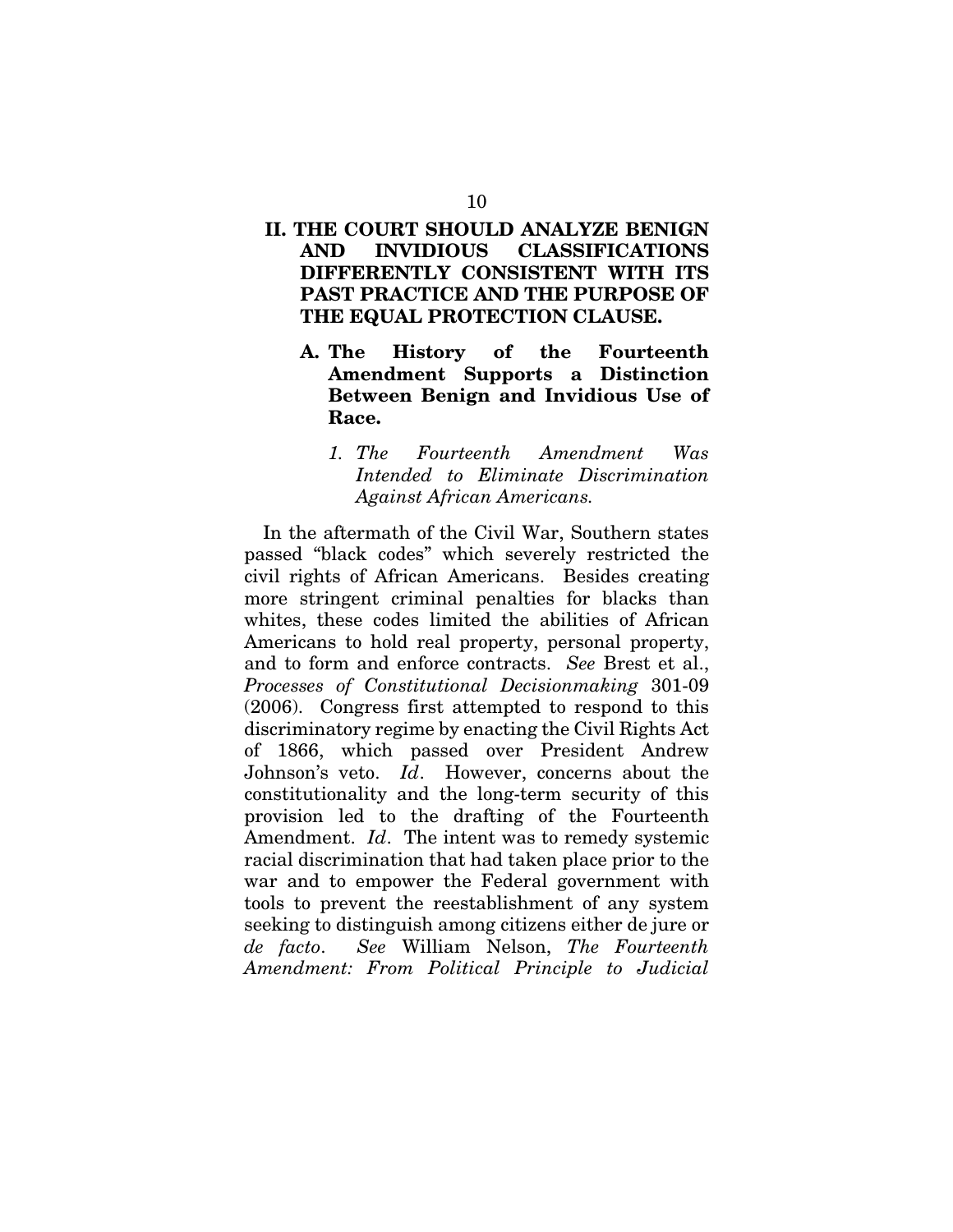*Doctrine* 124 (1988) (quoting Representative Samuel Shellabarger).

The framers of the amendment contemplated the Equal Protection Clause as an enforcement provision to secure the rights of citizens:

[B]y declaring all our people United States citizens. . . declaring that the States shall not deny them equal protection of these equal laws, and then declaring that Congress shall have power . . . to enforce the enjoyment of these privileges of citizenship by seeing to it that the laws do not abridge them nor the States withhold protection to them.

Cong. Globe, 42d Cong., 1st Sess. app. 68 (1871).

With a clear Congressional mandate, the courts set about the task of dismantling the legal regime constructed by the former Confederacy to deprive African Americans of the equal rights to which they were entitled. *See, e.g., Burns v. State*, 48 Ala. 195 (1872).

### *2. Use of the Equal Protection Clause to Target Invidious Discrimination.*

The Federal courts penned a series of decisions striking down state actions, which sought to deny to some citizens rights enjoyed by others based solely on an arbitrary construction. In *Strauder v. West Virginia*, the Supreme Court held that the categorical exclusion of African Americans from jury service was unconstitutional under of the Equal Protection Clause. *See generally* 100 U.S. 303 (1880). The majority noted the purpose of the Equal Protection Clause was "to assure to the colored race the enjoyment of all the civil rights that under the law are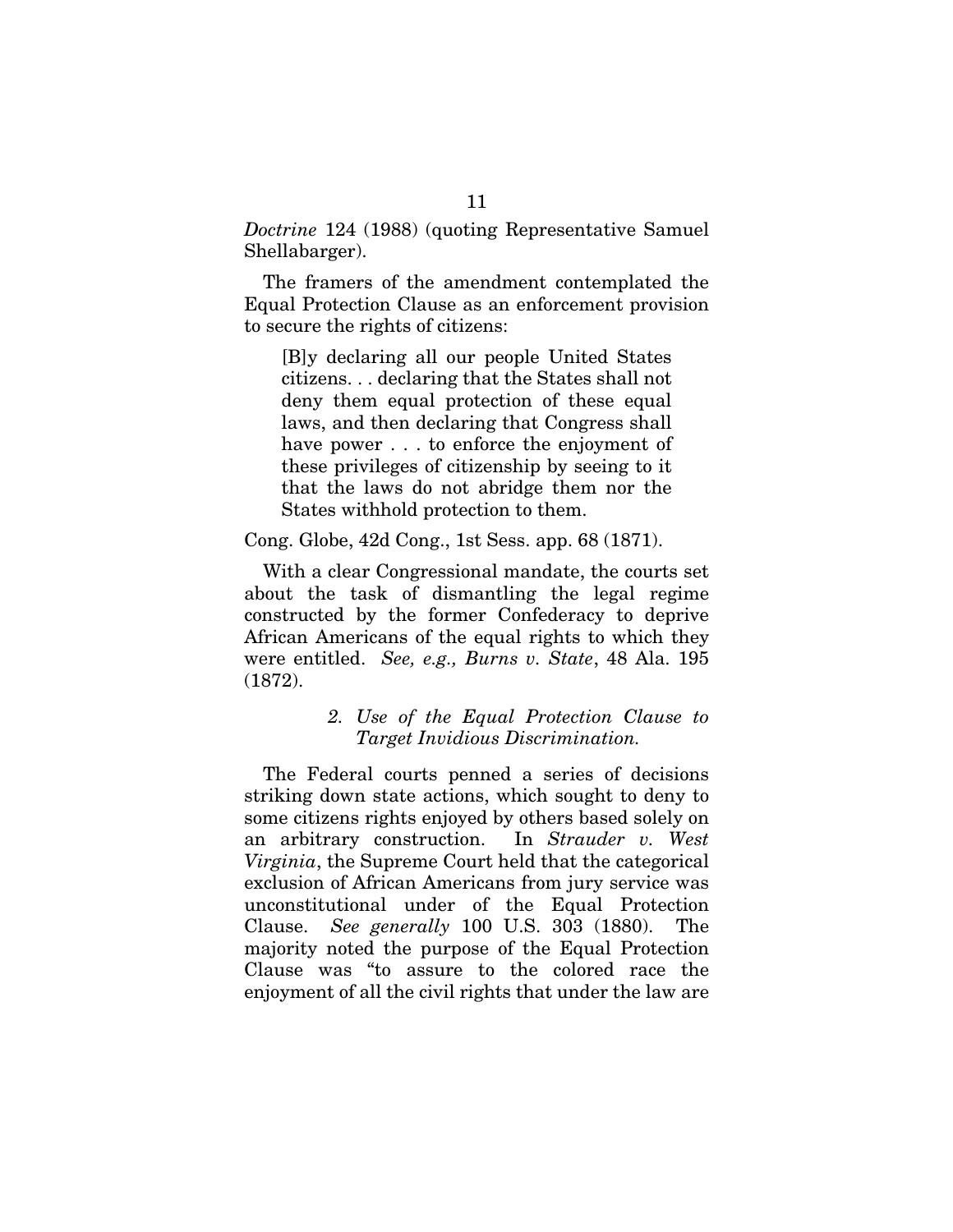enjoyed by white person, and to give to that race the protection of the general government, in that enjoyment, whenever it should be denied by the States." *Id*. at 306. *Strauder* formed the foundation for the first major series of decisions targeting discrimination aimed against African Americans. *See Bush v. Kentucky*, 107 U.S. 110 (1883); *Neal v. Delaware*, 103 U.S. 370 (1881).

While compelling on its own merits, the early judicial interpretation of the amendment is only a piece to understanding the original intent behind the Fourteenth Amendment. The legislative and social history surrounding the amendment is relevant to the standard of review and treatment of affirmative action programs today. As one commentator explains:

From the closing days of the Civil War until the end of civilian Reconstruction some five years later, Congress adopted a series of social welfare programs whose benefits were expressly limited to blacks. These programs were generally open to all blacks, not only to recently freed slaves, and were adopted over repeatedly expressed objections that such racially exclusive measures were unfair to whites. The race-conscious Reconstruction programs were enacted concurrently with the fourteenth amendment and were supported by the same legislators who favored the constitutional guarantee of equal protection. This history strongly suggests that the framers of the amendment could not have intended it generally to prohibit affirmative action for blacks or other disadvantaged groups.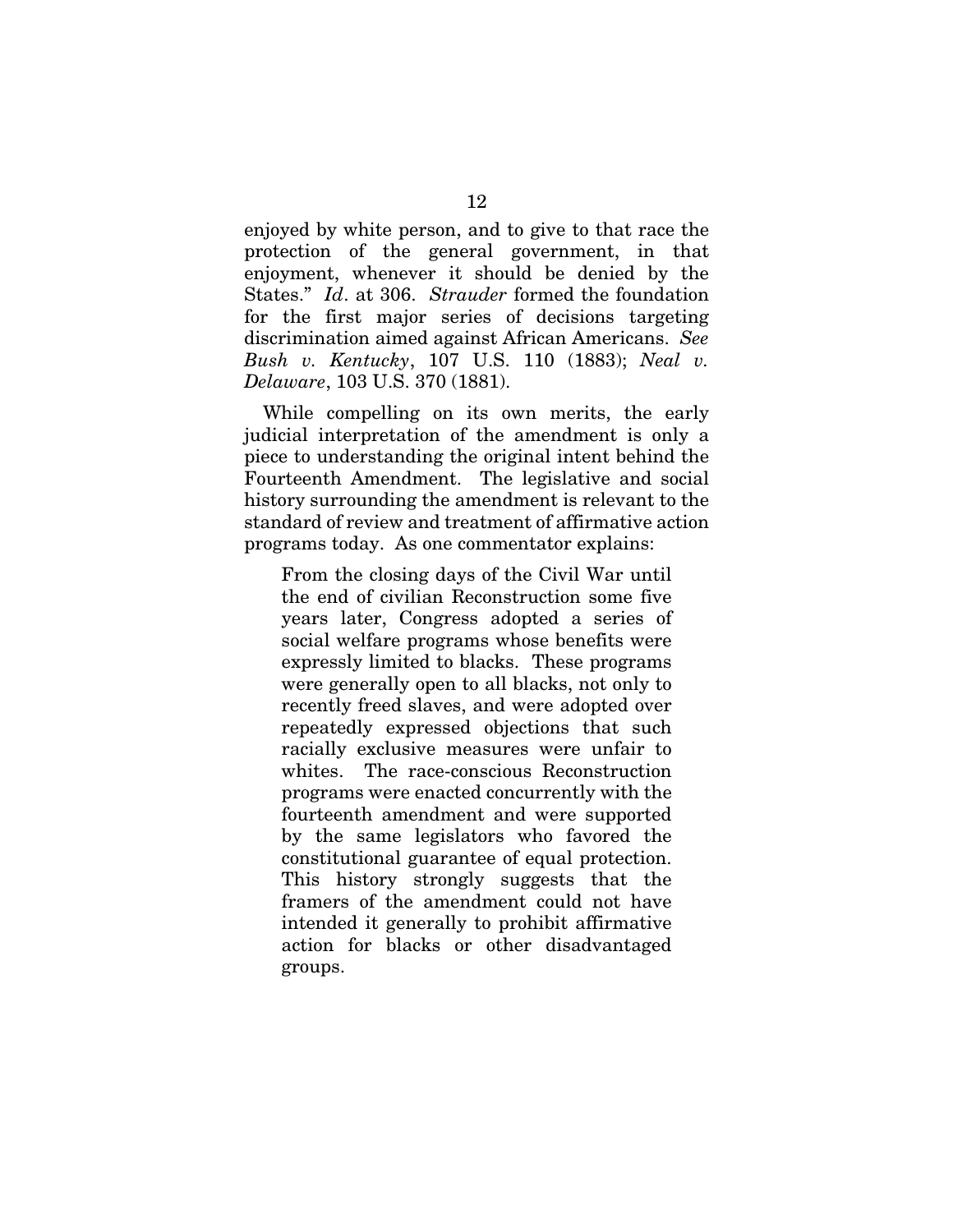## Eric Schnapper, *Affirmative Action and the Legislative History of the Fourteenth Amendment*, 71 Va. L. Rev. 753, 754 (1985).

The Freedman's Bureau Acts of 1865 and 1866 are illustrative of this point. The Freedman's Bureau was established, in part, for the proper administration of race conscious social, legal, and *educational* programs designed to benefit African Americans. H.R. Exec. Doc. No. 11, 39th Cong., 1st Sess. (1865). The Bureau's role in ensuring that former slaves received a quality education was at the heart of its purpose. As General Oliver Howard, the Commissioner of the Freedman's Bureau, noted, "The most urgent want of the freedmen was a practical education; and from the first I have devoted more attention to this than to any other branch of my work." 2 Oliver O. Howard *Autobiography* 368 (1907). During its later years, the Bureau provided land and funding to help establish exclusively black educational institutions. U.S. Bureau on Refugees, *Freedmen and Abandoned Lands, Sixth Semi-Annual Report on Schools for Freedmen*, 60-632 (July 1, 1868). Eventually, the Bureau's work in providing educational opportunities to former slaves subsumed nearly all of its other functions when the Congress indefinitely continued "the educational department of" the Bureau. Act of July 25, 1868, ch. 245, 15 Stat. 193.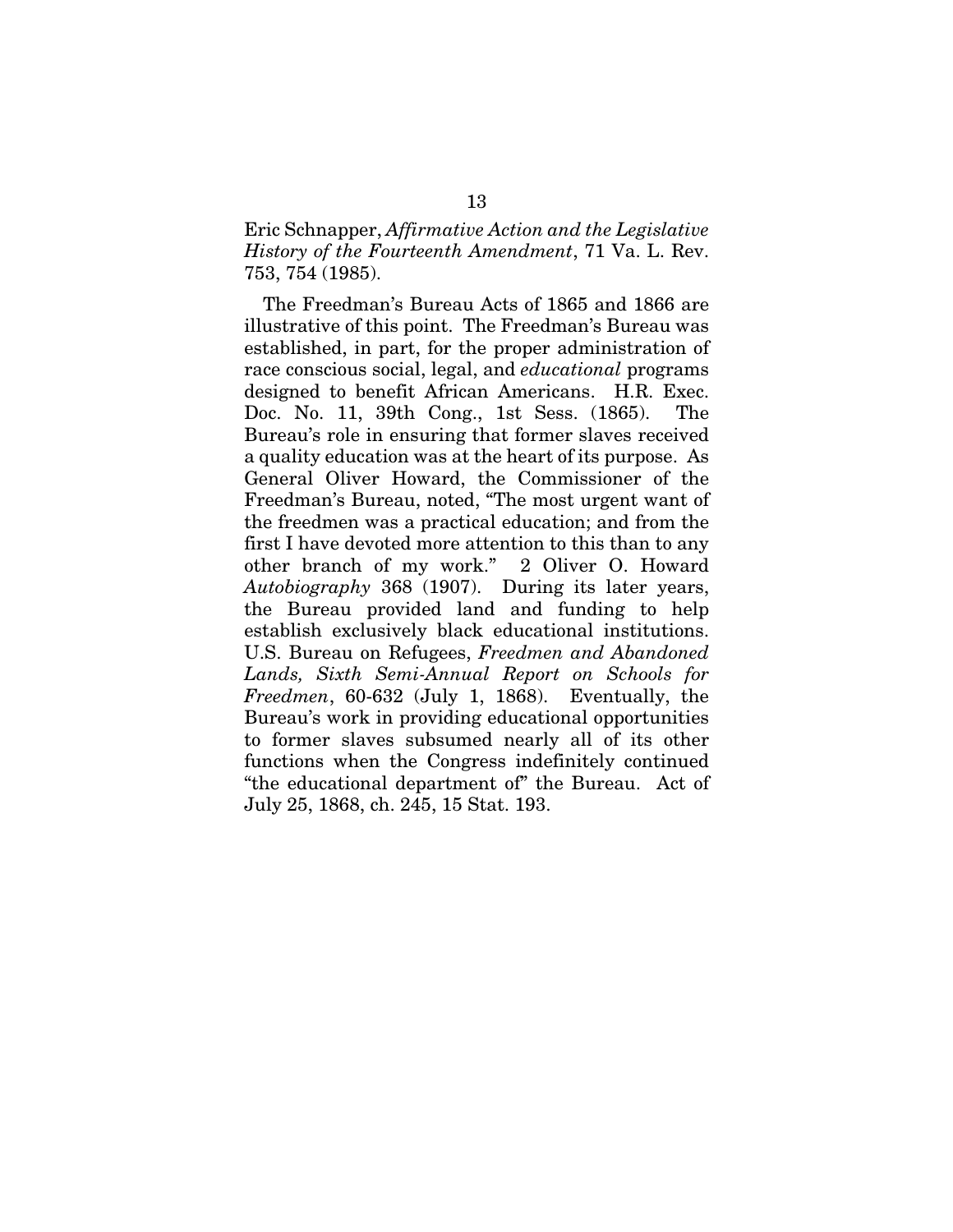## B. The Court Can Appropriately Analyze Benign Classifications Differently from Invidious Classifications Using a Spectrum Approach.

- *1. Benign Classifications Are Distinguishable from Invidious Ones.* 
	- a. Historically, the Supreme Court Distinguished Benign and Invidious Classifications.

In *Loving v. Virginia*, the Supreme Court declared "[t]he clear and central purpose of the Fourteenth Amendment was to eliminate all official state sources of *invidious* racial discrimination in the States." 388 U.S. 1, 10 (1967) (emphasis added). Accordingly, in *Metro Broadcasting, Inc. v. FCC*, a majority of the Court held intermediate scrutiny applied to benign race-based measures. 497 U.S. 547, 563 (1990); *see also Fullilove v. Klutznick*, 488 U.S. 448, 473 (1980) (applying intermediate scrutiny to a minority setaside program in plurality decision). These decisions established that "benign" racial classifications, in at least some circumstances, were subject to intermediate review. *Metro Broad., Inc*., 497 U.S. at 563.

Despite this precedent, the Court later held that strict scrutiny applies to all racial classifications. The Court rationalized this departure by stating that "[a]bsent searching judicial inquiry into the justification for . . . race-based measures, there is simply no way of determining what classifications are 'benign' or 'remedial' and what classifications are in fact motivated by illegitimate notions of racial inferiority or simple racial politics." *Richmond v. J.A. Croson Co*., 488 U.S. 469, 493 (1989). Following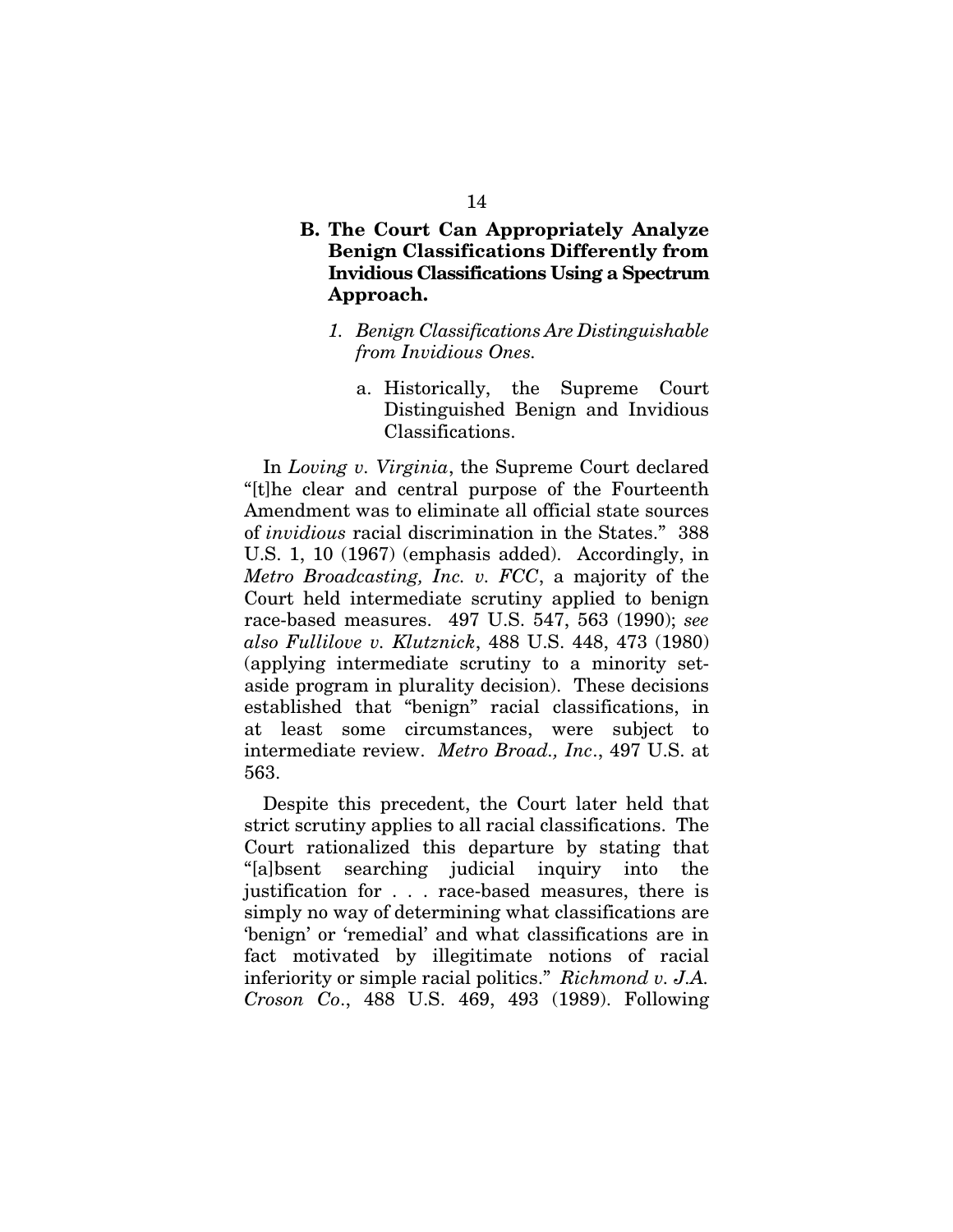*Croson*, the majority in *Adarand* continued to upend the Court's earlier position, and adopted strict scrutiny for programs enacted by the federal government. *Adarand Constructors, Inc*., 515 U.S. at 219.

Prior to these cases, courts found no difficulty in distinguishing between "benign" and "invidious" programs. For example, a classification made simply to oppress African Americans or other minorities would have no conceivable justification sufficiently compelling to withstand judicial review. *See, e.g., Yick Wo v. Hopkins*, 118 U.S. 356, 374 (1886). Similarly, the validity of classifications that segregate individuals based on race requires skepticism.

When considering facially neutral policies to show an unconstitutional racial classification, a party must first prove a "racially discriminatory purpose." *Washington v. Davis*, 426 U.S. 229, 240 (1976); *Vill. of Arlington Heights v. Metrop. Hous. Dev. Corp*., 429 U.S. 252, 264 (1977). In *Davis*, the Court upheld a facially neutral law that had a racially disproportionate impact on minorities, citing "the basic equal protection principle that the invidious quality of a law claimed to be racially discriminatory must ultimately be traced to a racially discriminatory purpose." 426 U.S. at 241. The use of race "in a purposeful manner" does not suffice unless a "racial slur or stigma" is intended or inferred, or the classification can be shown independently to have been intended to violate a constitutional right. *United Jewish Organizations of Williamsburgh, Inc., v. Carey*, 430 U.S. 144, 163 (1977). The Court has enumerated several factors to establish invidious intent for facially neutral laws, including legislative history, sequence of events, patterns of behavior, and departures from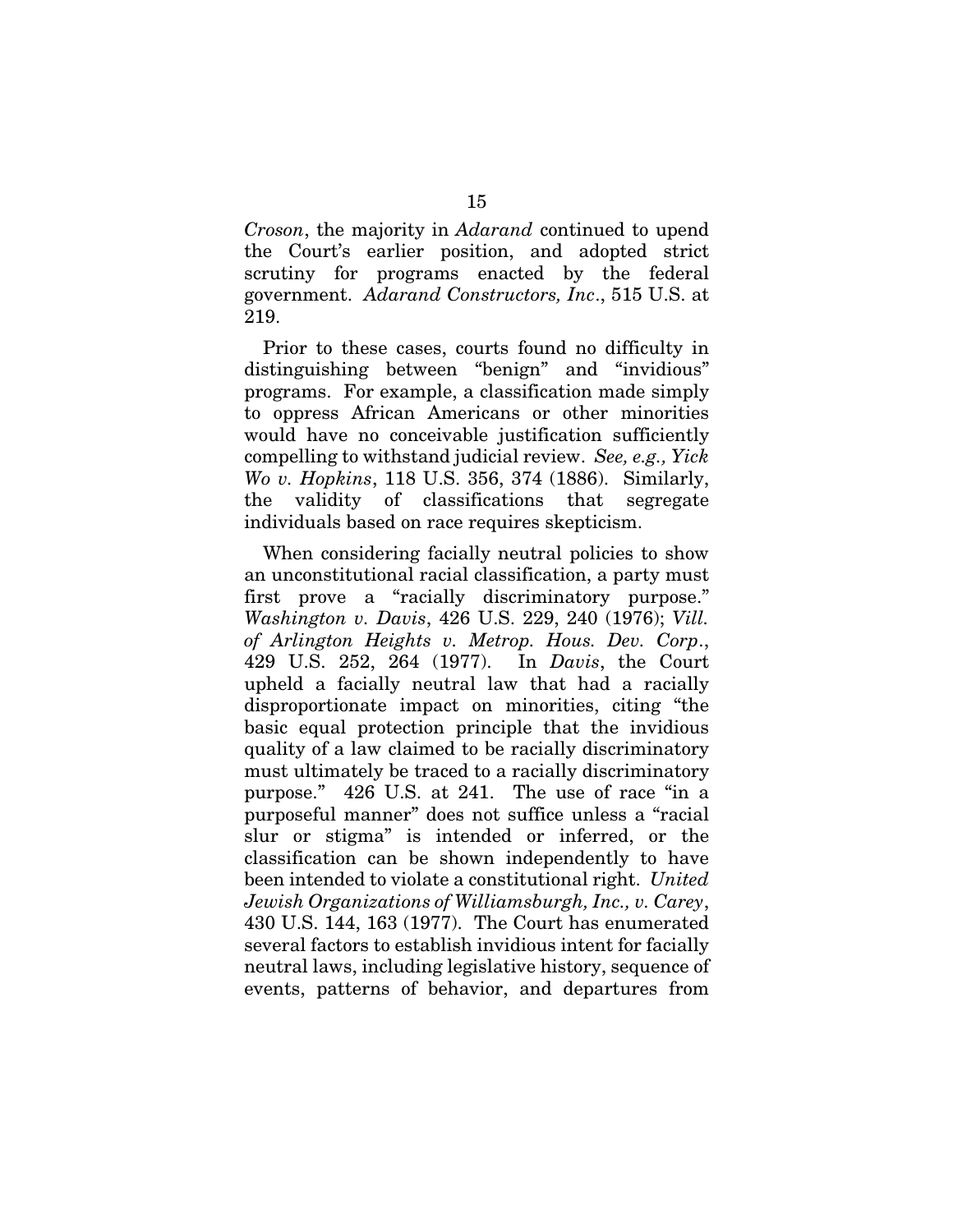normal decision-making procedures, as evidentiary sources to divine invidious intent. *Arlington Heights*, 429 U.S. at 266-68. Those same factors could be used to distinguish benign from invidious intent where it is not obvious.

Benign classifications are distinguishable from invidious ones in measurable ways that justify applying a different standard of review. In the affirmative action context, a benign classification via a race-based program does not produce the same type of harm as an invidious classification. *See Regents of Univ. of Cal. v. Bakke*, 438 U.S. 265, 375 (1978) (Brennan, J., concurring in part and dissenting in part) ("[T]here is absolutely no basis for concluding that Bakke's rejection as a result of Davis' use of racial preference will affect him throughout his life in the same way as the segregation of the Negro schoolchildren in *Brown I* would have affected them. . . . The use of racial preferences for remedial purposes does not inflict a pervasive injury upon individual whites in the sense that wherever they go or whatever they do there is a significant likelihood that they will be treated as second-class citizens because of their color."). With a benign program, minority and non-minority students benefit alike. Minority students receive an increased chance of success through quality education and all students receive the benefits of diversity. Moreover, a societal benefit ensues when educational institutions produce a diverse set of leaders with legitimacy in the eyes of the citizenry.

The blanket application of strict scrutiny to all racial classifications has come under question precisely because it is not sustainable as a standard for reviewing the legitimacy of benign governmental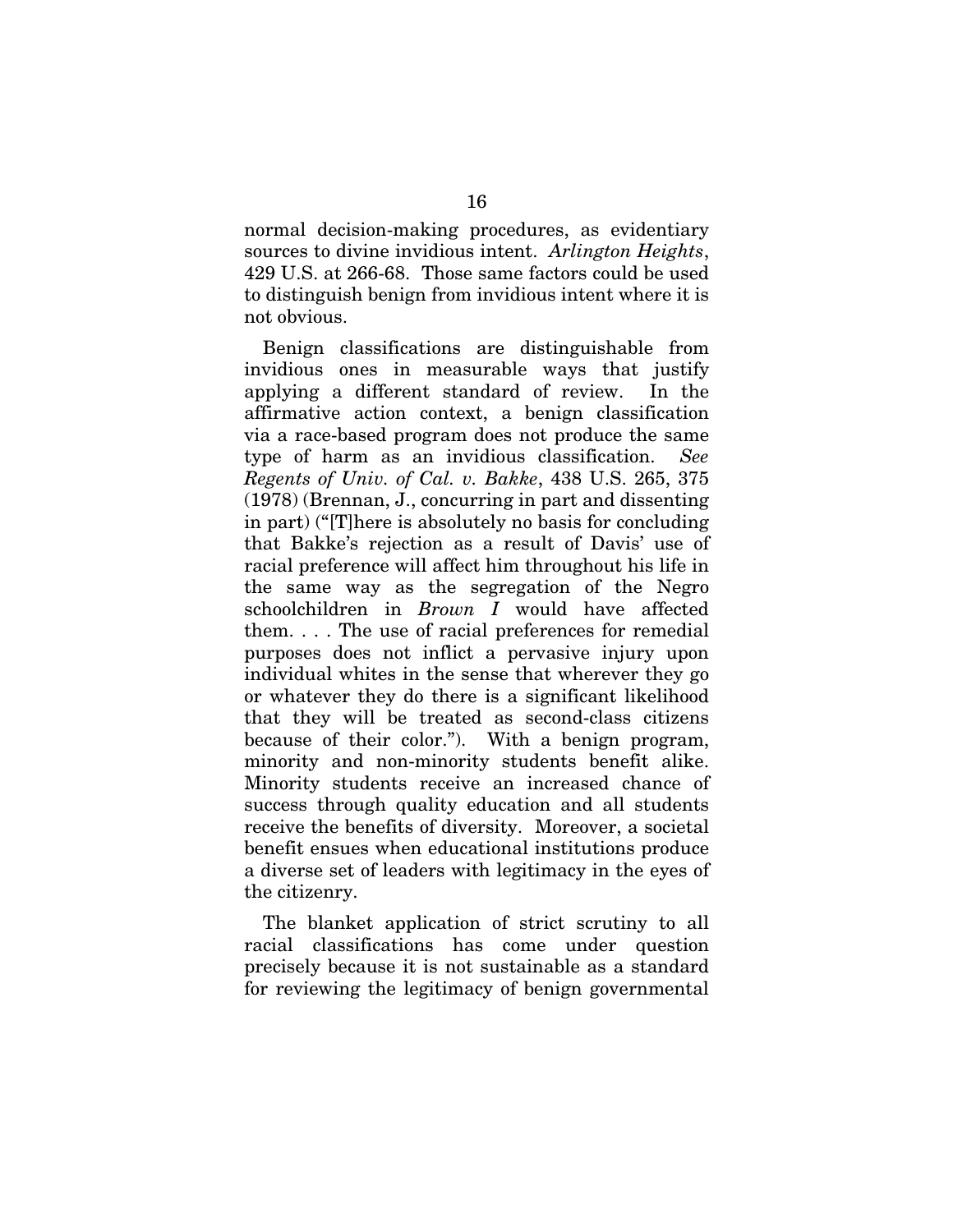actions based on race. *See, e.g., Johnson v. California*, 543 U.S. 499, 516 (2005) (Ginsburg, J., joined by Souter and Breyer, JJ., concurring); *id*. at 524 (Thomas, J., joined by Scalia, J., dissenting); *Gratz v. Bollinger*, 539 U.S. 244, 298-302 (2003) (Ginsburg, J., joined by Souter and Breyer, JJ., dissenting); *Adarand Constructors, Inc*., 515 U.S. at 243-49 (Stevens, J., joined by Ginsburg, J., dissenting). This Court should revisit the standard of review in cases like this one, where universities seek to ensure diversity in their student bodies through benign race-based affirmative action programs.

> b. Legitimate Concerns Arise When Applying Strict Scrutiny to Benign Race-Based Programs.

This Court has expressed concerns about applying strict scrutiny to review benign race-based programs. For example, in *Adarand*, Justice Stevens expressed his concerns with applying the label "strict scrutiny" to benign race-based programs:

[Strict scrutiny] has usually been understood to spell the death of any governmental action to which a court may apply it. The court suggests today that strict scrutiny means something different—something less strict when applied to benign racial classifications. Although I agree that benign programs deserve different treatment than invidious programs, there is a danger that the fatal language of 'strict scrutiny' will skew the analysis and place well-crafted benign programs at unnecessary risk.

515 U.S. at 243-44 n.1 (Stevens, J., dissenting). Justice Stevens emphasized the difference between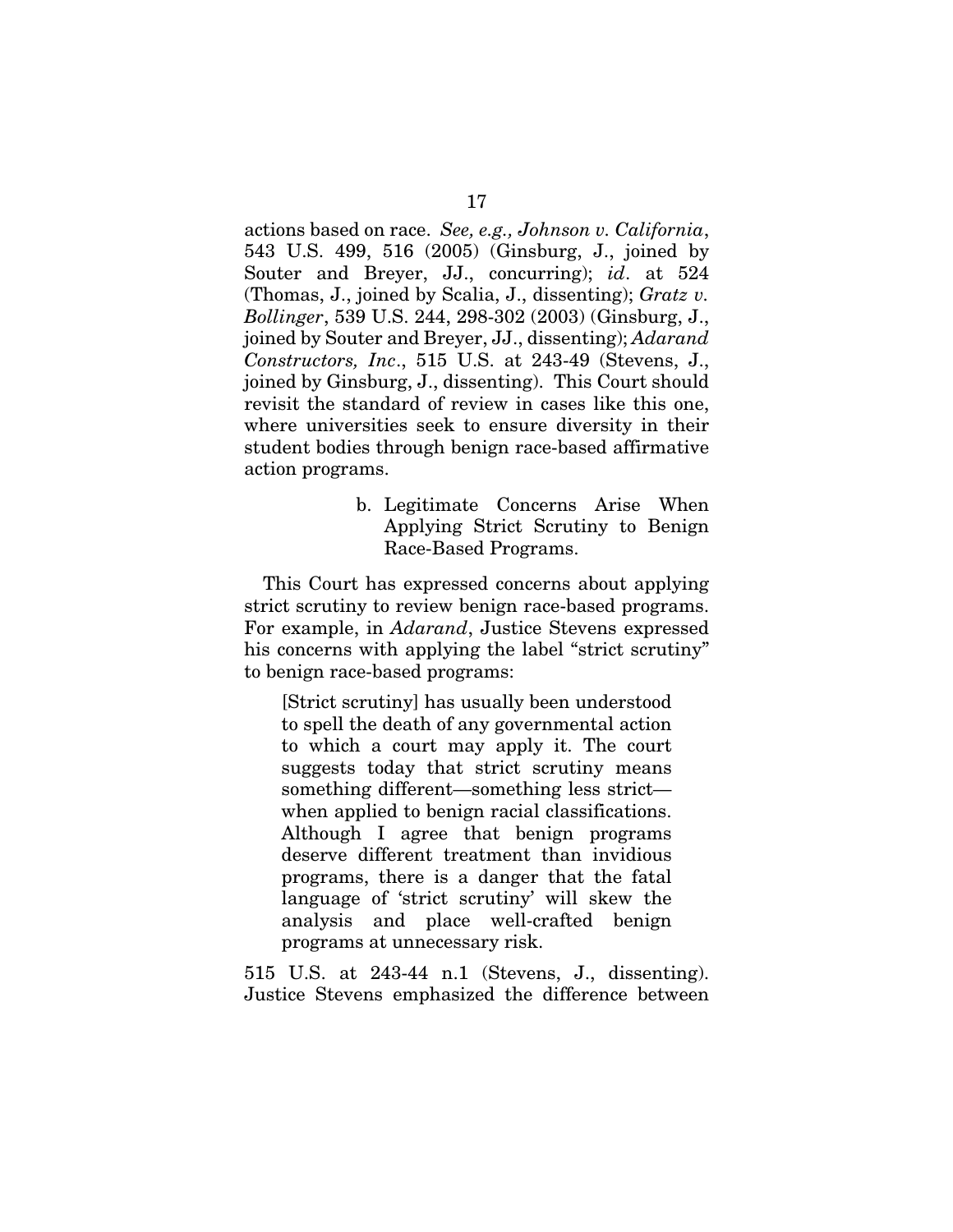invidious discrimination, aptly labeled an "engine of oppression," and "benign" legislation, which has an entirely different purpose—a "desire to foster equality." *Id*. at 243. Further, Justice Stevens advocated for applying strict scrutiny to invidious classifications and intermediate scrutiny to benign classifications. *Id*.

In *Gratz*, Justice Ginsburg criticized the Court's application of the same standard of review for all official race classifications. 539 U.S. at 298 (Ginsburg, J., dissenting). Justice Ginsburg stated that:

government decisionmakers may properly distinguish between policies of exclusion and inclusion. . . . Actions designed to burden groups long denied full citizenship stature are not sensibly ranked with measures taken to hasten the day when entrenched discrimination and its aftereffects have been extirpated.

*Id*. at 301 (citations omitted); *see also Johnson v. California*, 543 U.S. at 516 (Ginsburg, J., concurring). Strict scrutiny may have been necessary at the time to "smoke out" the invidious classification masquerading as benign. *See Croson*, 488 U.S. at 493. Today, however, universities seeking to increase campus diversity have done so to provide a richer classroom experience and the educational benefits that result from a diverse student body. They have not done so in order to hide an invidious intent behind a benign façade.

In *Adarand*, this Court stated that strict scrutiny takes "relevant differences" into account distinguish legitimate from illegitimate uses of race in governmental decisionmaking." 515 U.S. at 228.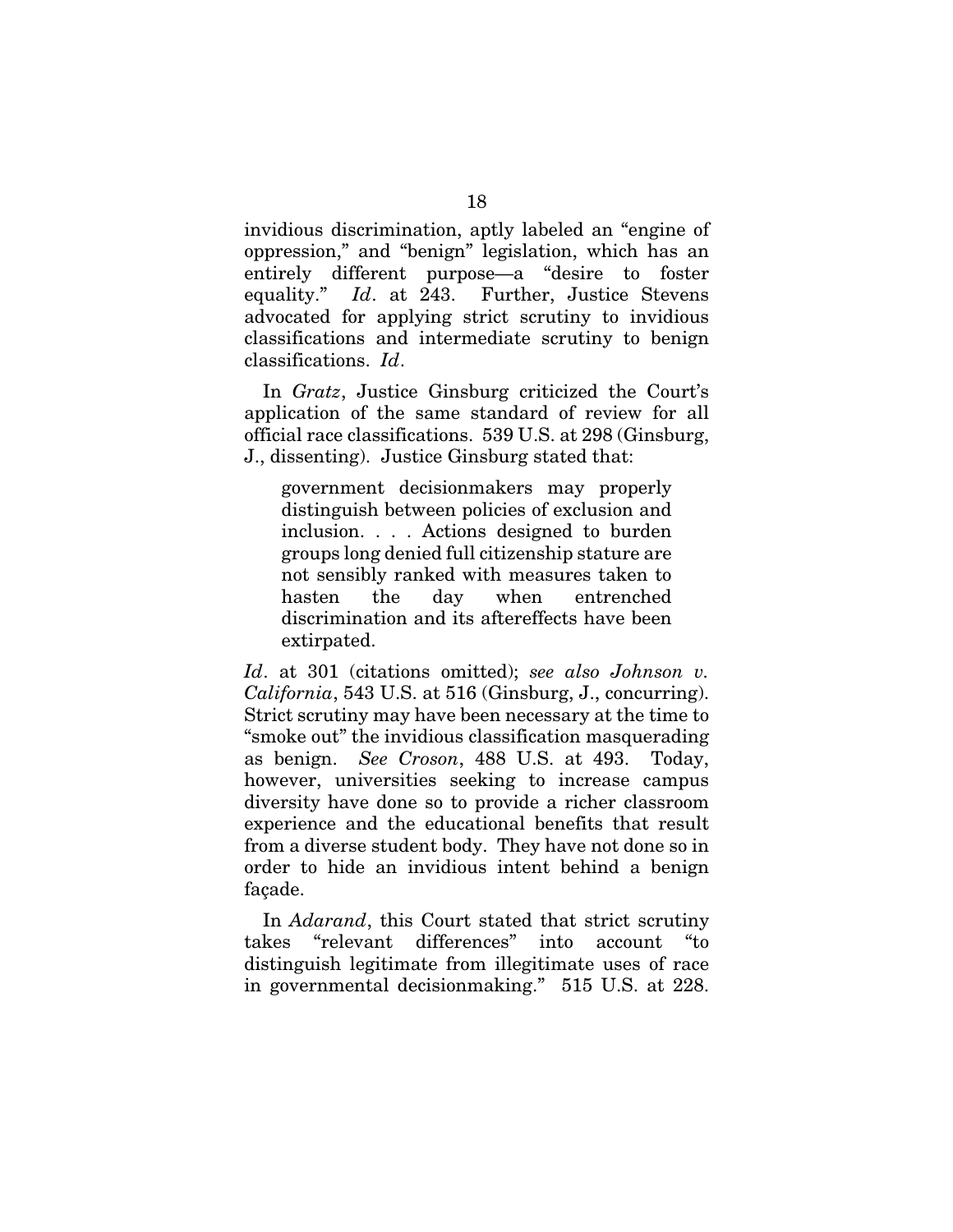Importantly, *Adarand* recognizes that not all racial classifications are the same. "The Constitution does not require things which are different in fact or opinion to be treated in law as though they were the same," *Tigner v. Texas*, 310 U.S. 141, 147 (1940), and "not every denial of a right conferred by state law involves a denial of the equal protection of the laws, even though the denial of the right to one person may operate to confer it on another." *Snowden v. Hughes*, 321 U.S. 1, 8 (1944). Because of this proposition, this Court has applied varying levels of judicial scrutiny to different classifications of groups under the Equal Protection Clause, based on the type of classification being made. Programs like UT-Austin's, designed to promote inclusion and remedy the historical disadvantages of race discrimination, are deserving of a different standard of review along the equal protection spectrum. Properly contextualized, the Equal Protection analysis should consider benign classifications differently.

> *2. Courts Can Maintain Consistency While Analyzing the Purpose and Motives of Benign Classifications Using an Intermediate Level of Scrutiny.*

Any concern that subjecting benign classifications to a more flexible standard of review will mean all affirmative action programs are *per se* constitutional is unfounded. The difference in standard simply alters the first analytical step—determining how closely to scrutinize the program at issue.<sup>3</sup> Because not all

<sup>&</sup>lt;sup>3</sup> Amici do not argue for the cessation of a searching inquiry when race is a component of a decision. Rather, the Court should conduct that inquiry but balance it against the State's interest to determine whether the classification is benign or otherwise.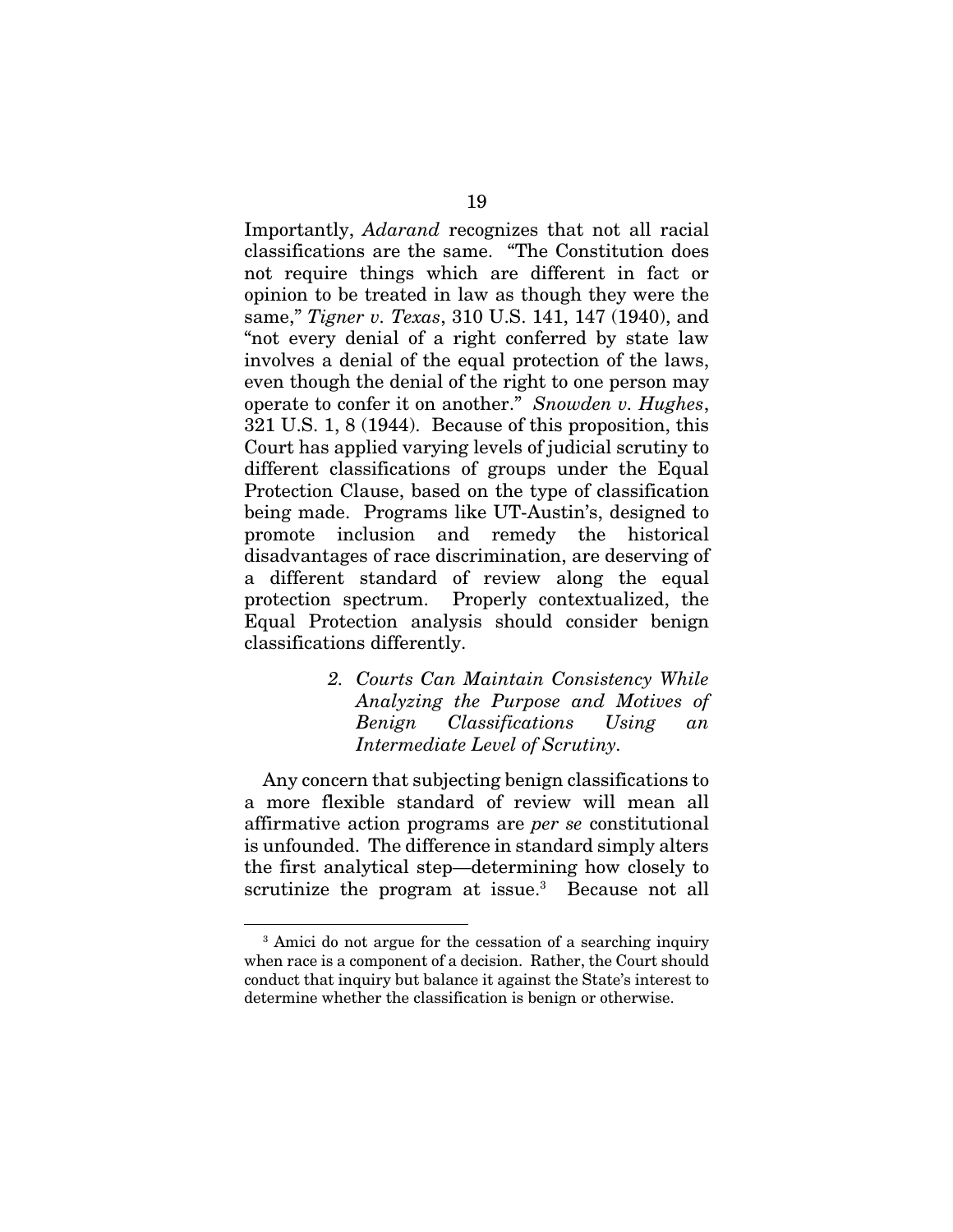classifications are equally objectionable under the Equal Protection Clause, the Court should consider the classification under review make a determination whether the classification is benign or invidious. Reviewing benign classifications under a more relaxed standard does not alter the need, or the opportunity, for the Court to conduct a searching inquiry. Rather this process follows precisely what the Court prescribed in *Adarand*—considering relevant differences and distinguishing a legitimate use of race from an illegitimate one in making a determination.

> a. Applying a Spectrum Test Allows for Consistency.

Depending on the classification at issue, i.e. race, sex, etc., the Court applies a variation on the stated standard. Instead of forcing classifications into rigid tiers, or diluting the standard of strict scrutiny, a flexible and intermediate standard of review for benign classifications presents a more realistic and practicable approach.

By employing a more flexible spectrum for review of equal protection challenges, the Court will create greater consistency in its decisions. The Court's current process "assumes that there is no significant difference between a decision by the majority to impose a special burden on the members of a minority race and a decision by the majority to provide a benefit to certain members of that minority notwithstanding its incidental burden on some members of the majority." *Adarand Constructors, Inc*., 515 S. Ct. at 212 (Stevens, J., dissenting); *see also* Brian C. Eades, Note, *Affirmative Action: The United States Supreme Court Goes Color-Blind*: Adarand Constructors, Inc. v. Pena, 29 Creighton L. Rev. 771, 784 (1996). Benign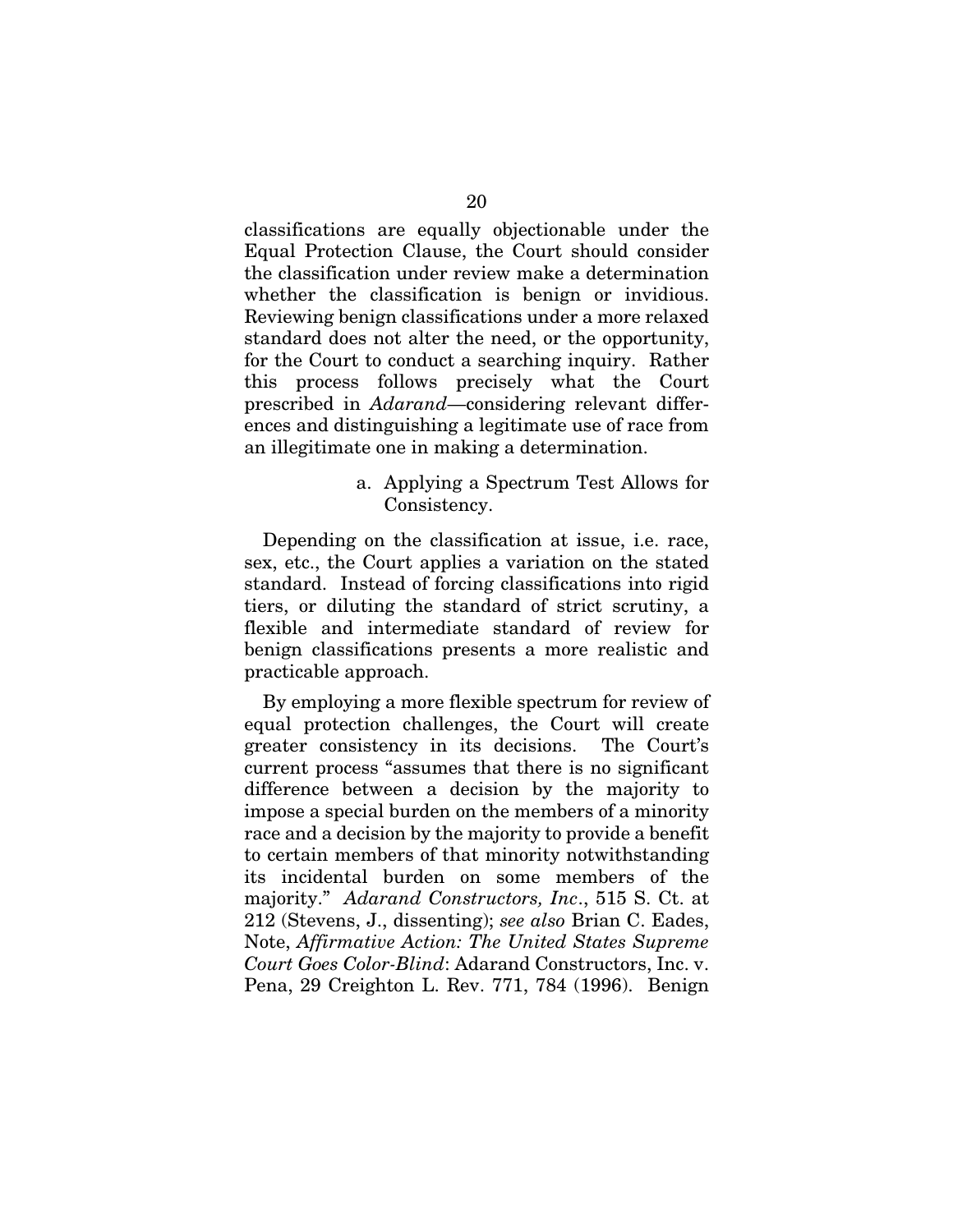classifications hold a different purpose from invidious classifications seeking on their face to burden a minority racial group. Consistency does not necessitate analyzing all race-based classifications under the same standard. Instead, the Court can continue to conduct a thorough inquiry and then raise or lower its deference appropriately, addressing benign racial classifications under one standard and reviewing invidious ones under a more rigid standard of review.

## b. Consistency across Benign Race and Gender Programs Is Desirable.

Intermediate scrutiny represents a more logical choice of review for affirmative action programs based on race.4 Like gender classifications, benign racial classifications are used in the affirmative action context for a legitimate purpose, and reflect no intentional malice or prejudice. Numerous scholars have pointed out the inconsistency in standard of review for benign affirmative action programs based on gender versus race:

[A]s the law currently stands, the Court will apply 'intermediate scrutiny' to cases of invidious gender discrimination and 'strict scrutiny' to cases of invidious race discrimination, while applying the same standard for benign classifications as invidious ones. If this remains the law, . . . the government can more easily enact affirmative action programs to remedy discrimination

<sup>4</sup> Amici do not argue the level of scrutiny for affirmative action programs aimed at other classes, such as gender, sexual identity, or disability should be raised but instead racial considerations should track other classes.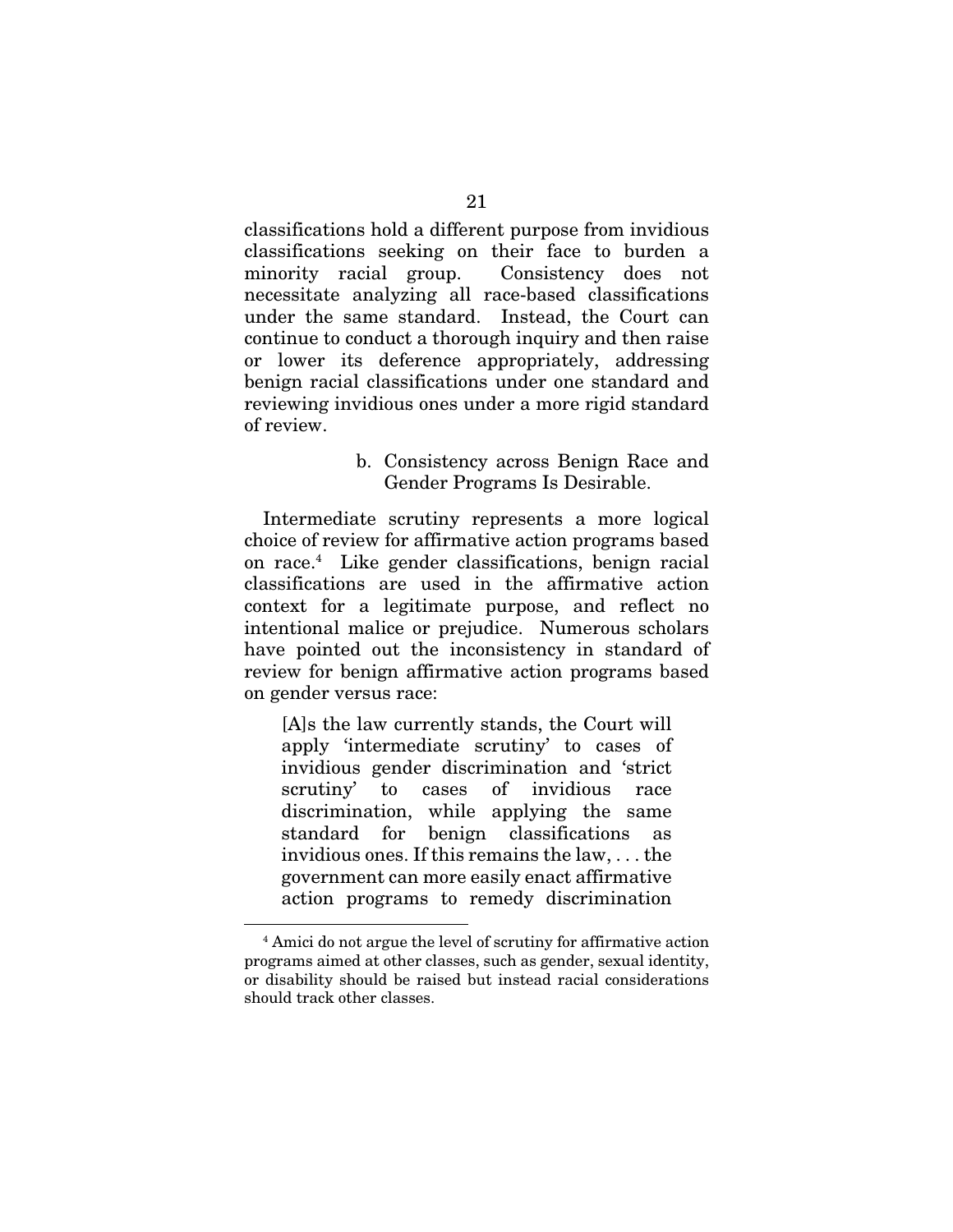against women than it can enact affirmative action programs to remedy discrimination against African-Americans—even thoug Amici do not argue the level of scrutiny for affirmative action programs aimed at other classes, such as gender, sexual identity, or disability should be raised but instead racial considerations should track other classes. h the primary purpose of the Equal Protection Clause was to end discrimination against the former slaves.

*E.g*., Frank S. Ravitch, *Creating Chaos In The Name Of Consistency: Affirmative Action And The Odd Legacy Of* Adarand Constructors, Inc. v. Pena, 101 Dick. L. Rev. 281, 296 (1997) (citation omitted). *Adarand* and *Croson* do not present viable legal standards when measured against the practical realities of their holdings. Under the current state of the law, it is harder to remedy race than sex discrimination through affirmative action, even though the Fourteenth Amendment was intended to benefit African Americans.

## C. The Court Has Modified the Expressed Level of Scrutiny Based on Its Valuation of the State's Interest Consistent with the Spectrum Approach.

The Court's reliance on the three-tiered scrutiny classification system is not reflected in the outcomes of many of its most contested cases. The standard has become "strict in theory but fatal in fact" such that no use of race has been found satisfying these requirement, with the exception of *Grutter v. Bollinger*. 539 U.S. 306 (2003). The Court ostensibly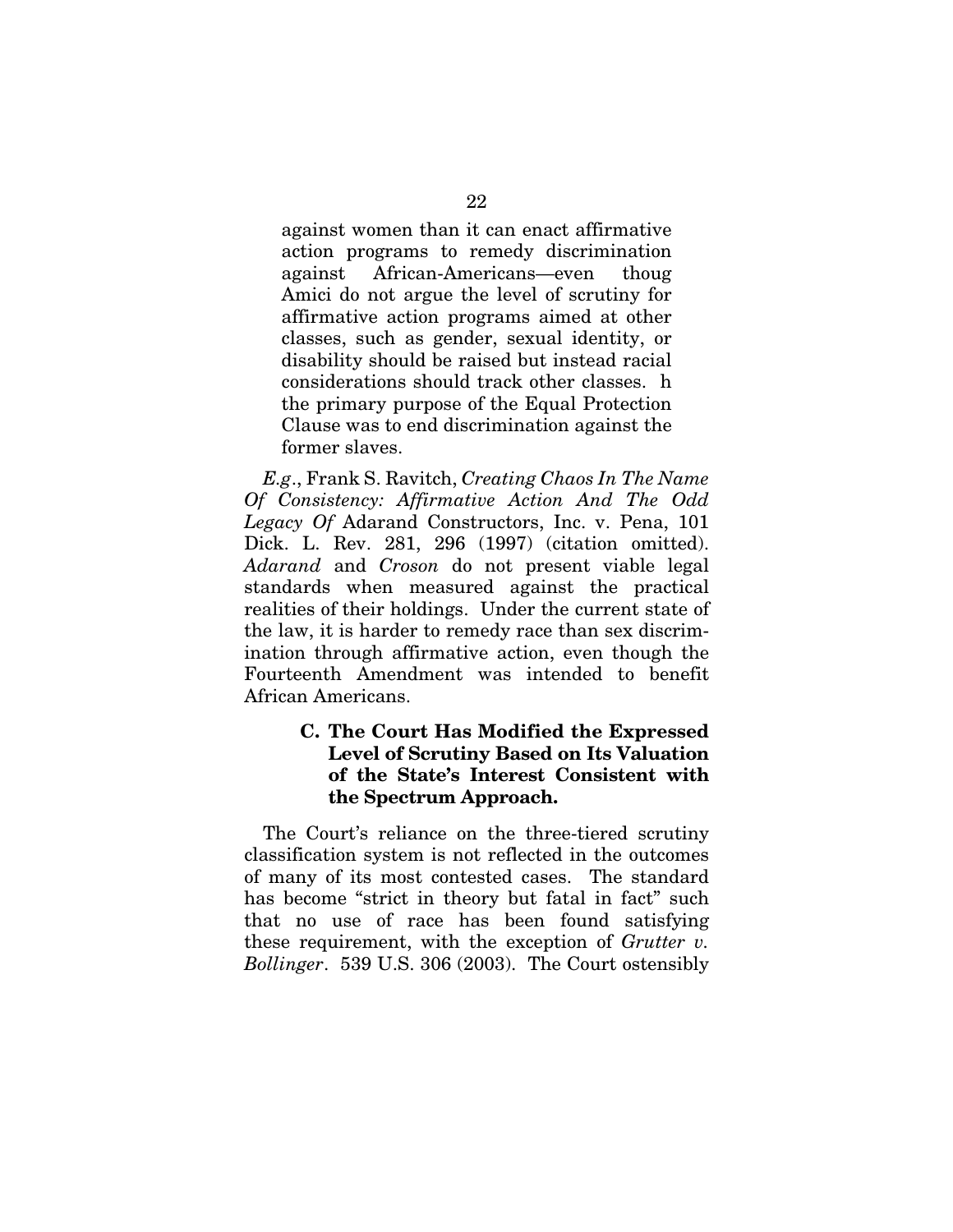applied strict scrutiny in that case, but the level of review actually applied allowed for more deference to state interests than otherwise dictated by the classification. This relaxed standard of review employed in *Grutter* is not surprising given the fact that legitimate state and societal interests allow for the consideration of race, but the rhetoric of such a searching judicial inquiry rarely will find a situation in which that standard is met.

Practical considerations have required the Court to lessen (or heighten) the analysis dictated by the tiered system in cases involving sex-based classifications, sexual orientation, mental disabilities, and certain fundamental or quasi-fundamental rights, based on the nature of the state's interest. This practical restructuring of the system in which courts first identify a classification and then apply a corresponding level of judicial scrutiny is the natural consequence when the subtle factors underlying legitimate, yet competing, interests collide in matters of public policy.

For example, in *Grutter*, the Court clarified that remedying past discrimination is not the only permissible justification for race-based governmental action. 539 U.S. at 328. Recognizing that attaining a diverse student body is a compelling interest, the Court applied a type of strict scrutiny that took "into account complex educational judgments in an area that lies primarily within the expertise of the university." *Id*. Weighing on the Court's decision was the State's interest in the way diversity "prepar[es] students for work and citizenship" and cultivates "a set of leaders with legitimacy in the eyes of the citizenry." *Id*. at 331- 32.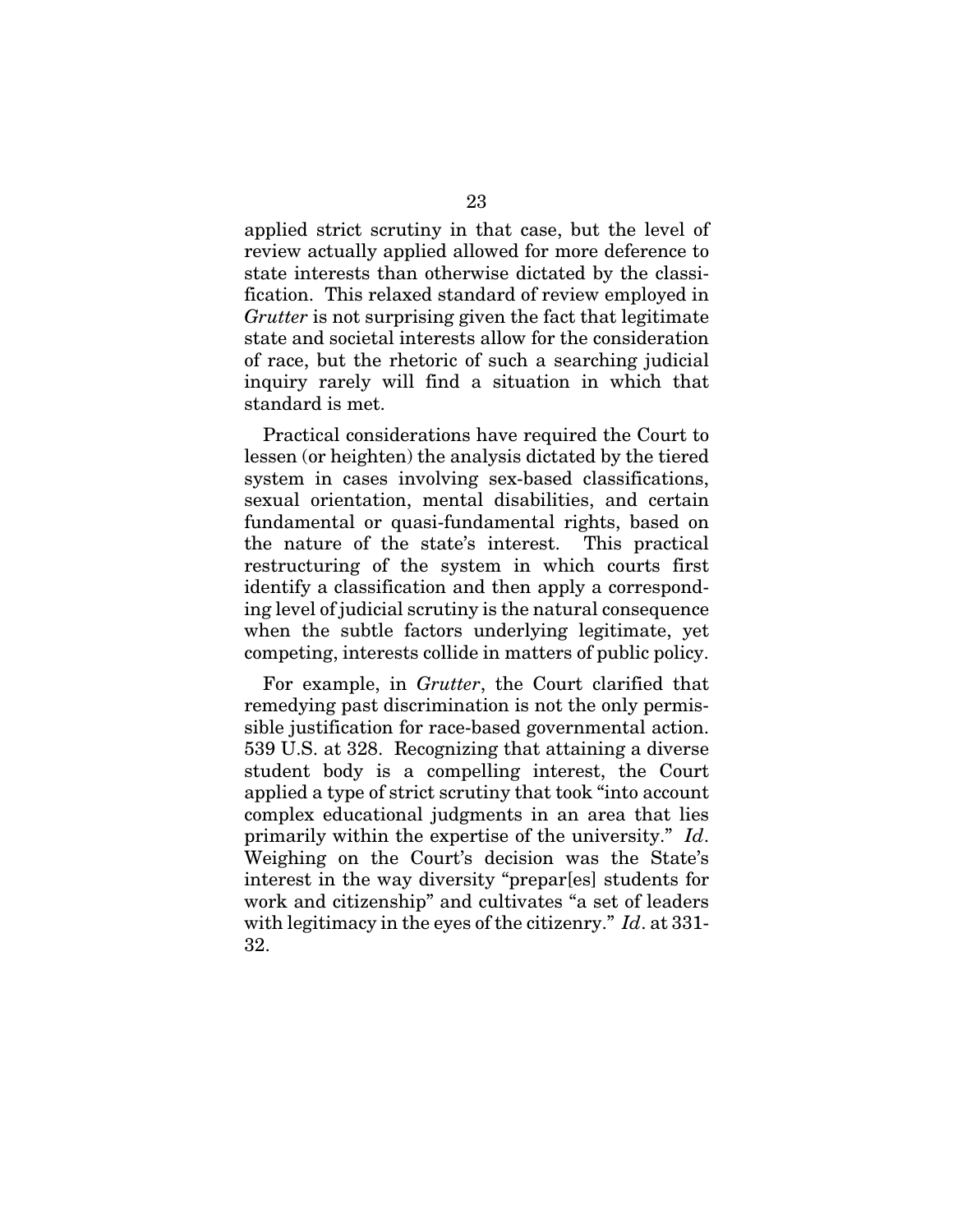Not everyone agreed that this level of review was consistent with the Court's jurisprudence. Chief Justice Rehnquist noted that "[a]lthough the Court recites the language of our strict scrutiny analysis, its application of that review is unprecedented in its deference." *Id*. at 380 (Rehnquist, C.J., dissenting). Justice Kennedy wrote the "Court confuses deference to a university's definition of its educational objective with deference to the implementation of this goal." *Id*. at 388 (Kennedy, J., dissenting). Assuming the Court must apply a formulaic and regimented analysis under strict scrutiny, these criticisms are not without merit. However, the Court's review of laws has always been fluid. The outcome in *Grutter* corresponds with the Court's practice of weighing the nature of the state's interest in determining the level of review to apply.

This adjustment of the level of scrutiny does not move in only one direction. The Court has raised the level of scrutiny when it finds a questionable interest asserted by the state. In *City of Cleburne v. Cleburne Living Center, Inc*., 473 U.S. 432 (1985), the Court purported to use a rational basis inquiry in striking down a zoning ordinance that denied a special use permit for a group home for individuals with mental disabilities. The Court took pains to affirm that it was not applying a heightened level of scrutiny to this analysis based on a mental disabilities classification. *Id*. at 442-46. The Court then engaged in a searching inquiry into the purpose and rationale in passing such an ordinance. *Id*. at 446-51; *see also id*. at 458 ("Cleburne's ordinance is invalidated only after being subjected to precisely the sort of probing inquiry associated with heightened scrutiny." (Marshall, J., concurring)). In doing so, the Court ignored the City's purported interest in maintaining property values,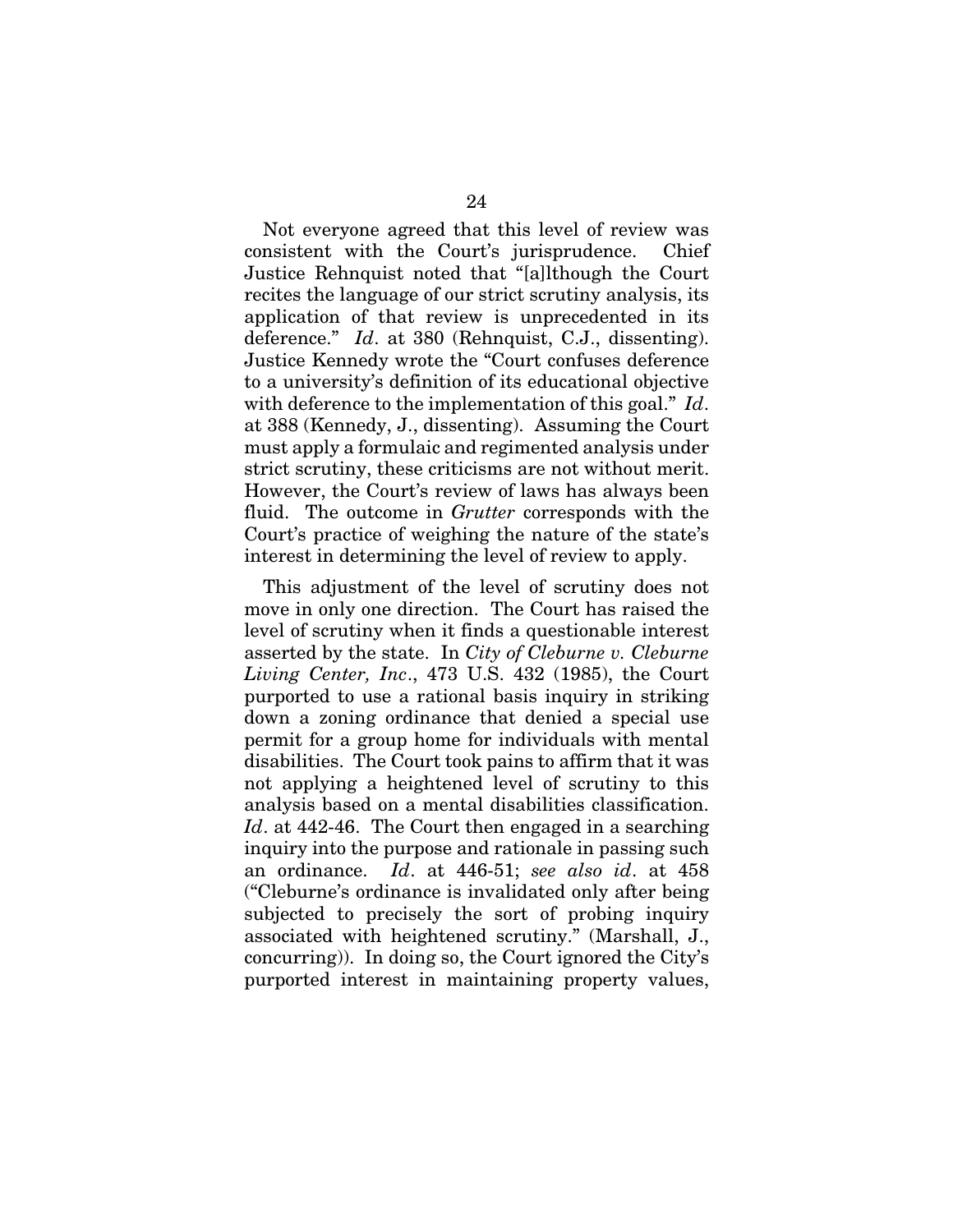which would be the level of review traditionally "accorded economic and social legislation." *Id*. at 442.

Instead, the Court balanced Cleburne's purported interests against the rights of the mentally disabled and invalidated the ordinance. Under rational basis review, a court should not undertake any such balancing. The question presented is merely, "Is the purported rationale reasonable?" In *Cleburne*, it was reasonable but for the fact the ordinance appeared to target a particular class of individuals because of an inherent characteristic. *Id*. at 456 (Marshall, J., concurring). The Court adjusted its scrutiny based on "the constitutional and societal importance of the interest adversely affected and the recognized invidiousness of the basis upon which the particular classification is drawn." *Id*. at 460 (internal quotations omitted).

A similar increase in the scrutiny level occurred in *Romer v. Evans*, 517 U.S. 620 (1996). Until this decision, no court had recognized sexual orientation as a protected class and the Colorado Constitutional Amendment at the heart of *Romer* prohibited government action to protect individuals on the basis of sexual orientation. *Id*. at 624. The State's principal argument was not that it discriminated against homosexuals, but that it placed them in the same position as other non-protected groups. *Id*. at 626. The Court noted that the disadvantage imposed upon individuals based on their sexual orientation was "born of animosity toward the class of person affected." *Id*. at 634. While true, such an inquiry is not consistent with the purported rational basis standard of review.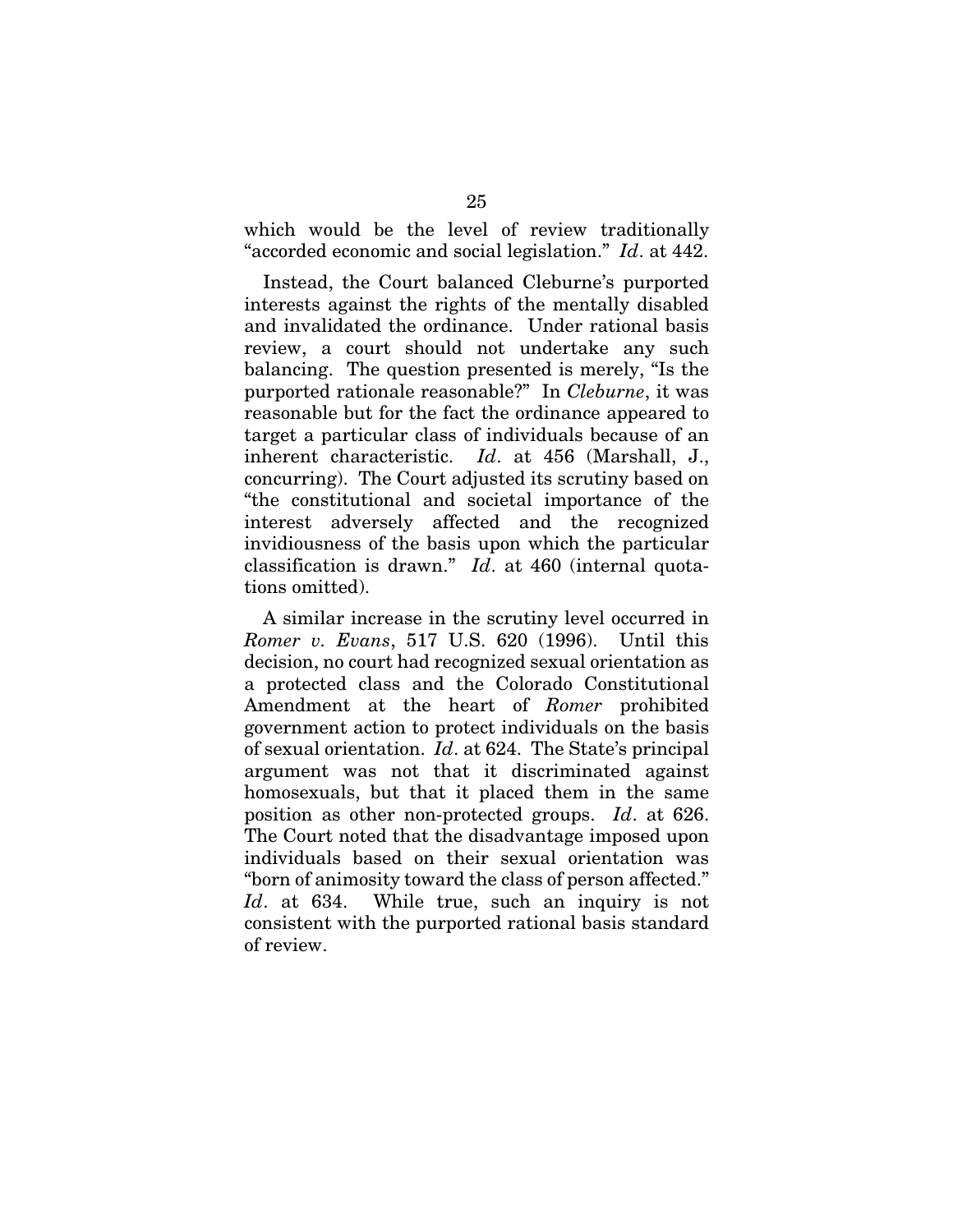## D. Properly Valuing the State's Interest Better Explains the Court's Decisions in Equal Protection Cases.

Determinations of the constitutionality of any government action inherently involve value judgments. The State's interest could be exceedingly positive as it relates to educational diversity, *see Grutter*, 539 U.S. at 306, or it can be exceedingly negative as it relates to laws that penalize individuals because of their sexual orientation. *See Romer*, 517 U.S. at 620. That interest lies upon a spectrum that requires balancing many factors before the Court can pass on the constitutionality of the law. *See An Open Discussion With Justice Ruth Bader Ginsburg*, 36 Conn. L. Rev. 1033, 1045-1046 (2004) ("The decision generally turns on the character of the right involved, the individual interest at stake, and the strength of the government interest tugging the other way. I would not assign heavy weight to the labels. I don't think the Court routinely uses them in reaching its decision. The decisions are often reached without resorting to preconceived labels, and then fitted into the tiers.").

One way to conceptualize how the Court determines the level of scrutiny is to reduce the analysis to an equation:

## Level of Scrutiny  $("LS") = Basis of Classification$  $(^{4}$ BC")<sup>5</sup>

For purposes of the formula, rational basis review equals 0, intermediate scrutiny equals 1, and strict scrutiny equals 2. If the level of scrutiny was tied

 $5$  A similar equation could exist for Fundamental Rights: LS = FR.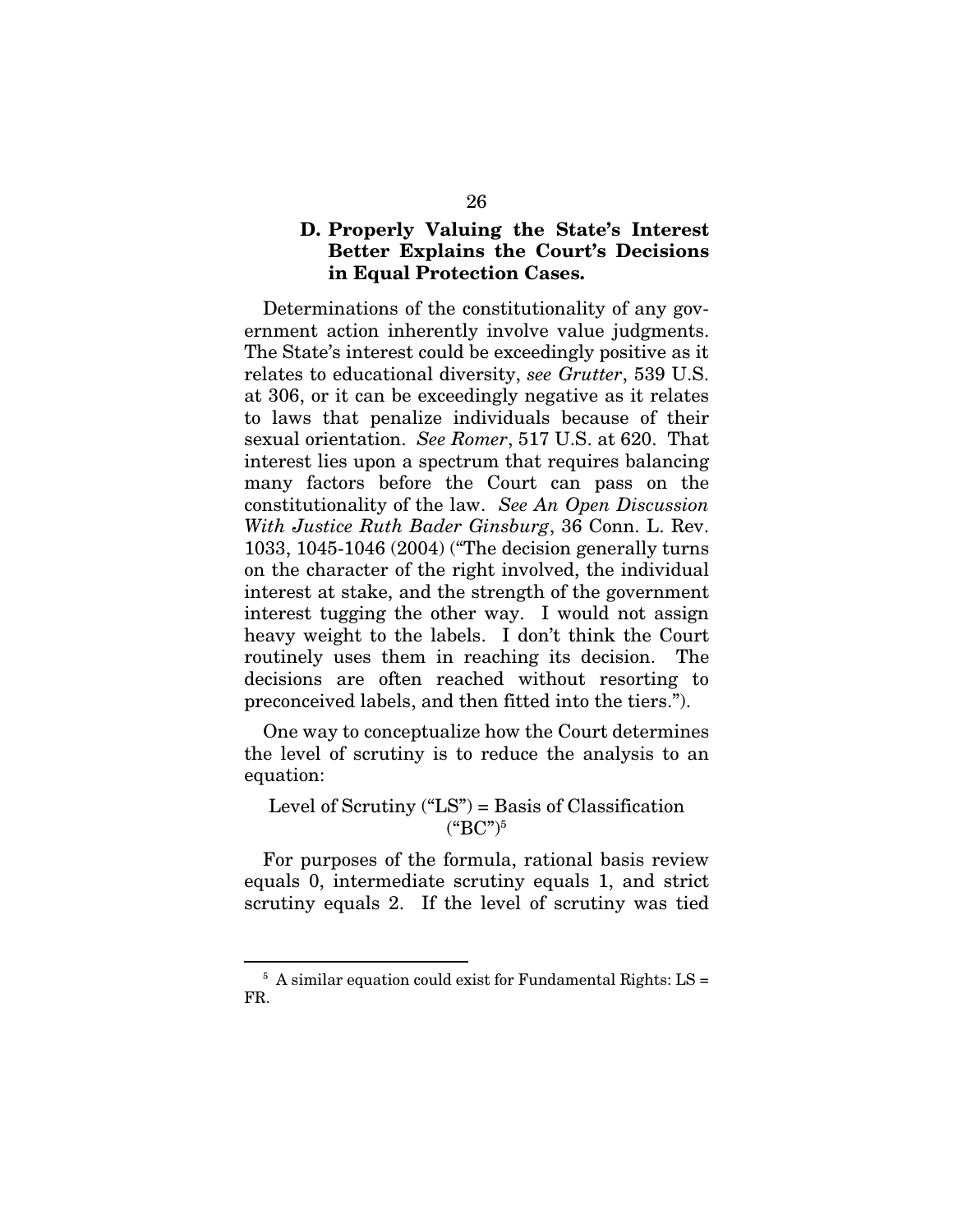solely to the protected status of the basis of classification, i.e. race  $= 2$ , sex  $= 1$ , everything else  $= 0$ , only three possible outcomes ensue. As the cases demonstrate, however, the level of scrutiny does not mirror this simple classification. In practice, the Court has considered the value of competing interests and applied a varying level of scrutiny relative to the weight assigned to the competing values. In effect, this has created a spectrum.

In cases involving a "suspect" class where the Court values the state interest highly, the deference afforded rises. In cases involving potential animus toward a group that warrants rational basis review, the Court engages in a more searching inquiry. A more accurate equation recognizes the value of the relative government interest:

#### $LS = BC - Government Interest$  ("GI")

When the government interest is strong and positive, it exerts a downward pull on the level of scrutiny that has been, and should be, applied by the Court. *Grutter* is illustrative. In theory, assuming BC is 2 because of the use of race, the level of scrutiny should also be 2 for strict scrutiny:

#### $2 = 2$

However, the level of scrutiny was not strict. Instead, the Court factored in the strength of the government interest. If we assigned a value to that interest of 0.5,<sup>6</sup> the formula becomes:

<sup>6</sup> While assignment of the 0.5 value in this case is simply an approximation for illustrative purposes, the relevant consideration is that the Court assigned the state interest a positive value.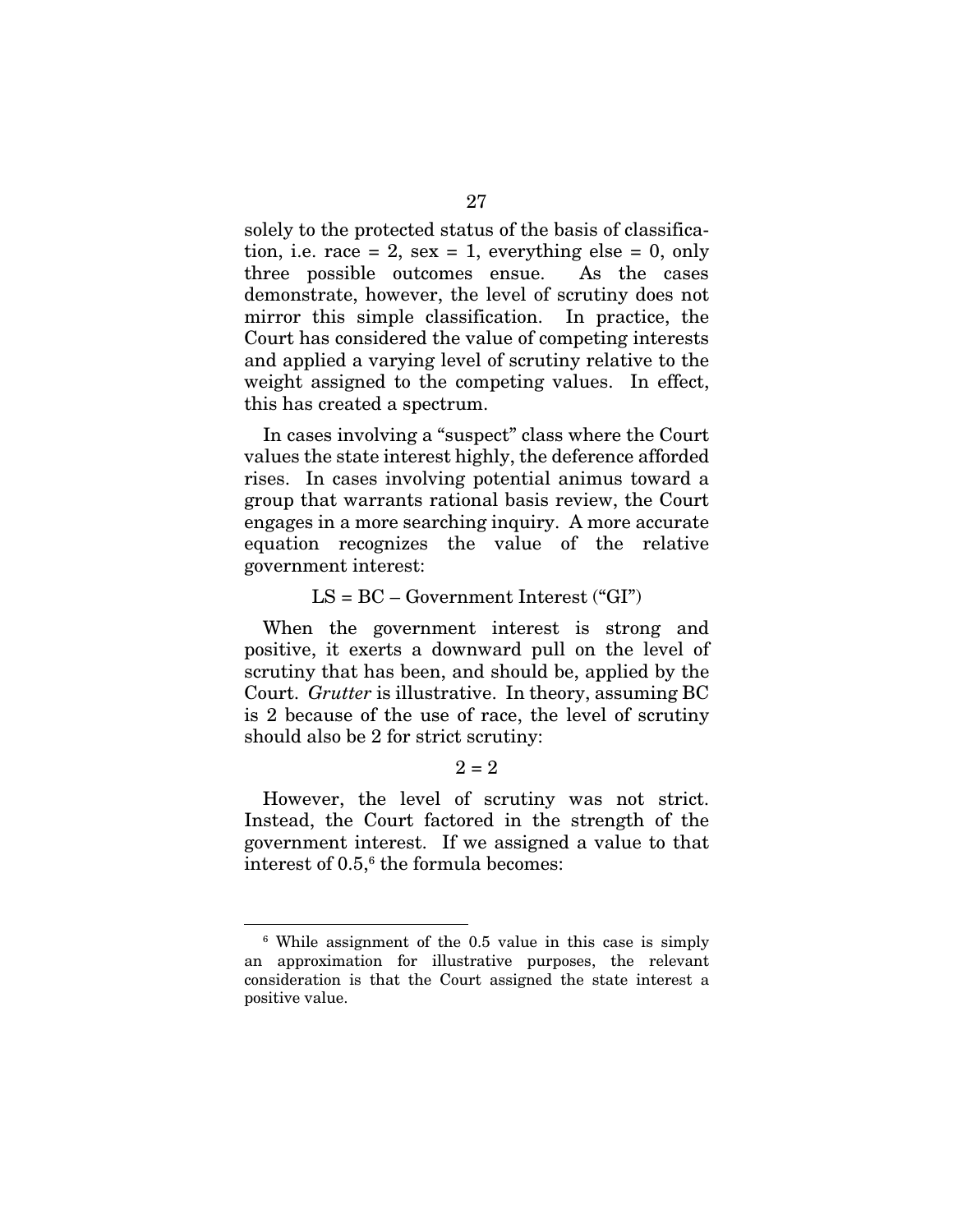### $1.5 = 2 - 0.5$

This formula more accurately reflects the level of scrutiny the Court used in upholding the Michigan Law School program; a level of inquiry somewhere between intermediate and strict scrutiny.

Conversely, when the State's purported interest is negative, it raises the level of scrutiny the Court applies. Here, *Cleburne* is illustrative. In theory, the Court used rational basis review because mental disability is not a protected class:

#### $0 = 0$

The Court actually applied a heightened form a scrutiny to strike down the ordinance. Assigning a value of -0.87 for the invidious intent employed by Cleburne, the formula denotes:

#### $.8 = 0 - (-0.8)$

Again, this formula more accurately reflects the heightened level of scrutiny the Court applied something more than rational basis review.

These formulae demonstrate the inherent flaw in a tiered analysis: Defining the level of scrutiny based on one variable (race, sex, mental disability) ignores the competing interests of the state (educational diversity, disapproval of lifestyle choices, property values) that are necessary considerations for any reasoned decision.

The irony in this rigid-tier approach is that the Court has encouraged and evaluated the nature of the government interest in myriad cases involving suspect classifications and fundamental rights, but prohibits

<sup>7</sup> The precise amount of the value is immaterial as long as the formula approximates a skeptical negative value to this variable.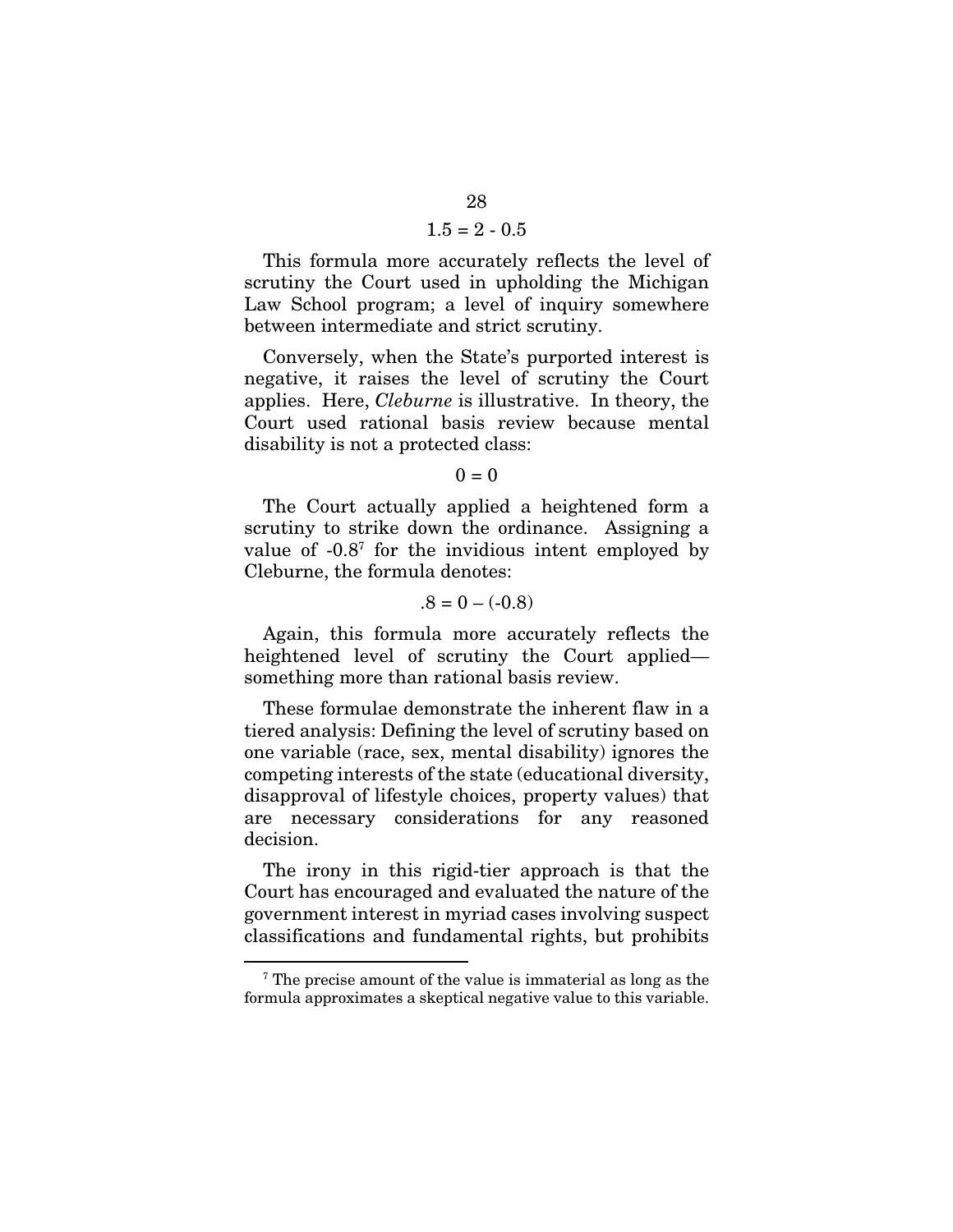it when weighing invidious or benign racial classifications. *Croson*, 488 U.S. at 493. In doing so, the law ignores:

[T]he difference between a "No Trespassing" sign and a welcome mat. It would treat a Dixiecrat Senator's decision to vote against Thurgood Marshall's confirmation in order to keep African-Americans off the Supreme Court as on a par with President Johnson's evaluation of his nominee's race as a positive factor. It would equate a law that made black citizens ineligible for military service with a program aimed at recruiting black soldiers. An attempt by the majority to exclude members of a minority race from a regulated market is fundamentally different from a subsidy that enables a relatively small group of newcomers to enter that market. An interest in 'consistency' does not justify treating differences as though they were similarities.

*Adarand Constructors, Inc*., 515 U.S. at 245 (Stevens, J., dissenting). To the extent the Court's refusal to distinguish invidious from benign programs in *Croson* and *Adarand* does not reflect the spectrum upon which the Court actually conducts its Equal Protection jurisprudence, the Court should overturn those cases and better provide guidance to lower courts regarding the proper weight to afford governmental interests. The Court can, and does, distinguish between invidious and benign laws and programs, and affording a more deferential review of benign racial classifications better reflects the constitutional purpose of the Equal Protection Clause.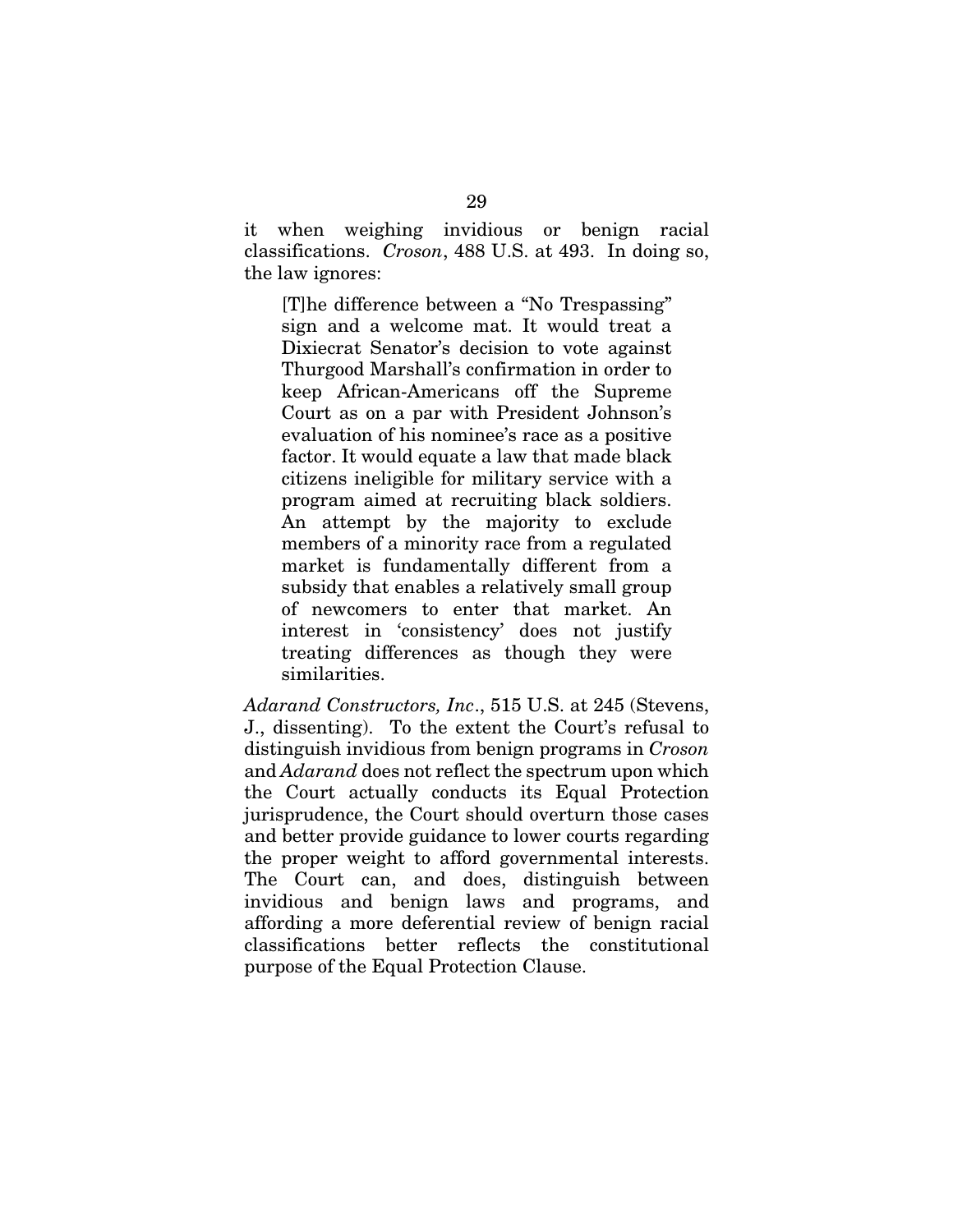## III. THE HOLISTIC CONSIDERATION OF RACE, WHICH ONLY PARTIALLY MODERATES THE ADVERSE IMPACT OF TEST SCORES ON MINORITIES, IS NOT AN IMPERMISSIBLE "RACIAL PREFERENCE."

The question presented is whether the "use of racial preferences in undergraduate admission decisions" violates the Equal Protection Clause. Brief for Petitioner at i. To describe UT-Austin's consideration of race as a "preference," however, grossly distorts UT-Austin's use of race in its admission process.<sup>8</sup> Using this Court's prior guidance, UT-Austin considers race not as a "preference," but rather as a part of a "holistic" review. SJA at 4a (citing *Grutter*, 539 U.S. at 306).

Minorities face comparative systemic and institutionalized disadvantages in the process as a whole. The SAT and ACT tests, which contribute heavily to the AI used as a baseline for admissions decisions, have severe adverse impacts on minority applicants. UT-Austin's modest consideration of race

<sup>8</sup> Petitioner mischaracterizes various documents to create the false impression UT-Austin awards racial "preferences" in its admissions decisions. For example, page 8 of Petitioner's brief cites pages 152a, 174a, and 280a of the Supplemental Joint Appendix ("SJA"): "In 2004, UT reintroduced racial preferences by adding "race" to the list of "special circumstances" that make up a key component of the PAI [Personal Achievement Index]." Page 152a of the SJA states that race may be considered as one of seven "special circumstances," but does not describe any "racial preference." Race is not assigned any specific weight in the PAI, but is one of many factors considered in a "holistic" review. SJA at 4a. Additionally, Petitioner's remaining page citations are not relevant. Page 174a of the SJA is from a Division of Diversity and Community Engagement report, which does not address the admissions process. Finally, page 280a does not exist.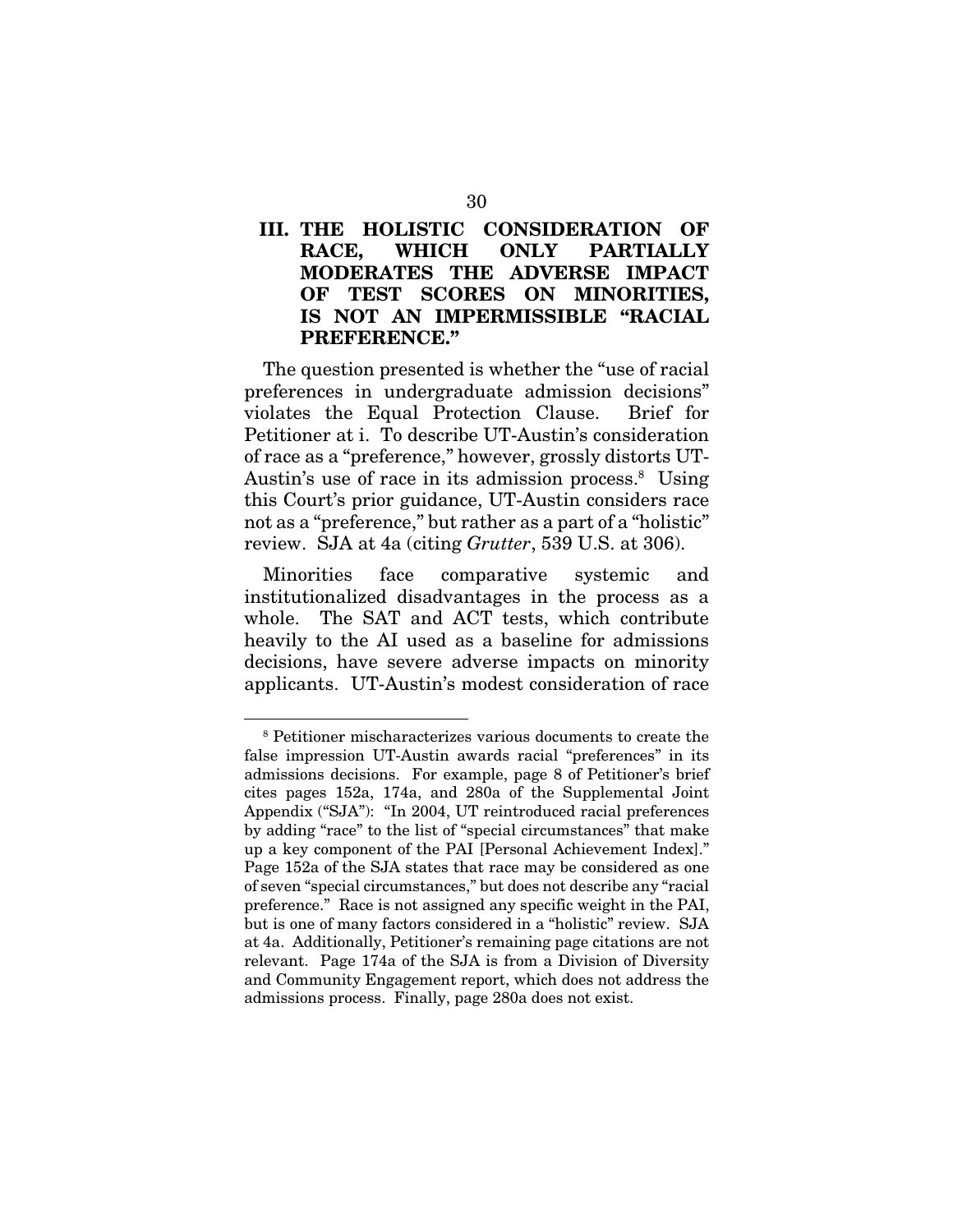has, at most, a small mitigating impact on the far more significant hurdles disadvantaged minorities must overcome.

### A. College Admission Tests Have Serious Adverse Impact on Minority Applicants.

The large and persistent racial gap in college admission test scores is well documented and widely recognized. In 2008, when Petitioner applied for admission to UT-Austin, average SAT scores among 858,561 white college-bound seniors were 528 for Critical Reading, 537 for Mathematics, and 518 for Writing. College Board, *2008 College-Bound Seniors Total Group Profile Report* 3 (2008) (hereinafter "*2008 Group Profile*") (Table 8). The corresponding averages for black college-bound seniors were 430, 426, and 424 for Critical Reading, Mathematics, and Writing, respectively. *Id*. In statistical terms, the disparities between average white and black scores for each of these tests exceeded 370 standard deviations.9 This dwarfs the statistical disparities noted in some of this Court's most widely noted discrimination decisions. *See, e.g., Dukes v. Wal-Mart Stores, Inc*., 222 F.R.D. 137, 165 (N.D. Cal. 2004) (47 standard deviations),

<sup>9</sup> Applying a two-sample t-test using the mean and standard deviation values reported in the *2008 Group Profile*, the disparities between white and black test scores were  $t = \frac{528 - 430}{2}$  $\sqrt{\frac{102^2}{858,561} - \frac{97^2}{174,383}}$  $= 381.25$  standard deviations for Critical Reading,  $t = \frac{537-426}{\sqrt{\frac{103^2}{858,561}-\frac{98^2}{174,383}}}$  $\frac{v}{\sigma^2}$  = 427.46 standard deviations for Mathematics, and  $t = \frac{518 - 424}{\sqrt{\frac{102^2}{858,561} - \frac{93^2}{174,383}}}$  $=$  378.38 standard deviations for Writing.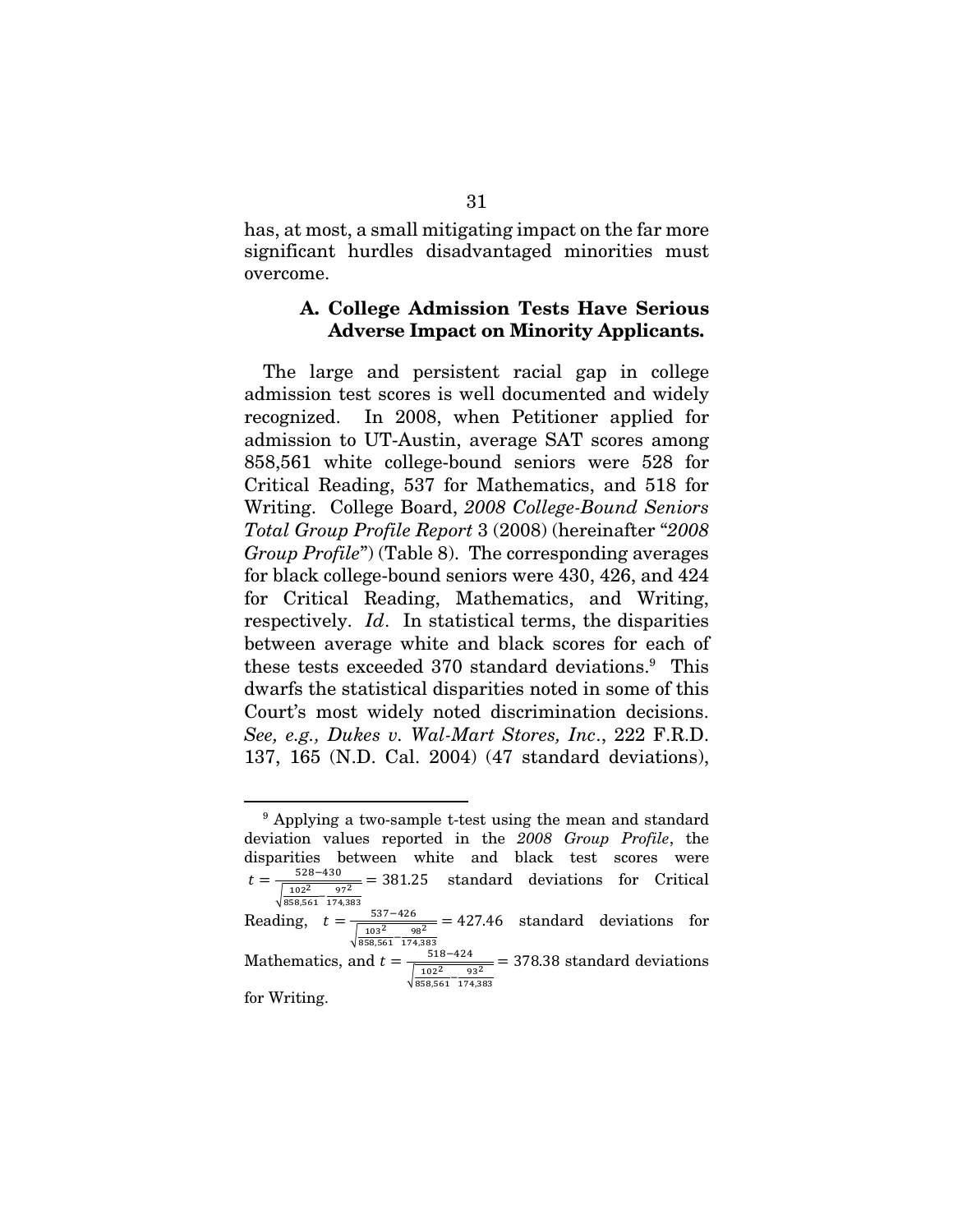*aff'd*, 474 F.3d 1214 (9th Cir. 2007), *rev'd on other grounds*, 113 S. Ct. 2541 (2001) (47 SDs); *Castaneda v. Partida*, 430 U.S. 482, 496 n.17 (1977) (29 standard deviations).

## B. Holistic Consideration of Race Is Essential to Mitigate the Racial Bias of Facially Neutral Admission Test Criteria.

Confronted with such glaring adverse impact, an admission system based on facially neutral objective standards would place minority college applicants at a distinct disadvantage. The severity of these barriers is illustrated by the following hypothetical scenario, derived from actual statistics.

Established by this Court in *Griggs v. Duke Power Co*., selection criteria with adverse impact on minority groups are discriminatory unless shown to have a "demonstrable relationship to successful performance." 401 U.S. 424, 431 (1971).10 When the selection criterion is a test, the "demonstrable relationship" must be established through research that measures test "validity" by means of a "correlation coefficient." *Hamer v. City of Atlanta*, 872 F.2d 1521, 1525-26 (11th Cir. 1989). A correlation coefficient of 1.0 establishes a perfect relationship between test performance and downstream success. Conversely, a 0.0 correlation coefficient denotes the lack of any relationship at all between test scores and performance. *Id*. at 1526.

<sup>10</sup> Although *Griggs* involved hiring discrimination, this principle has been extended to university admissions and testing. *See Bakke*, 438 U.S. at 308 n.44.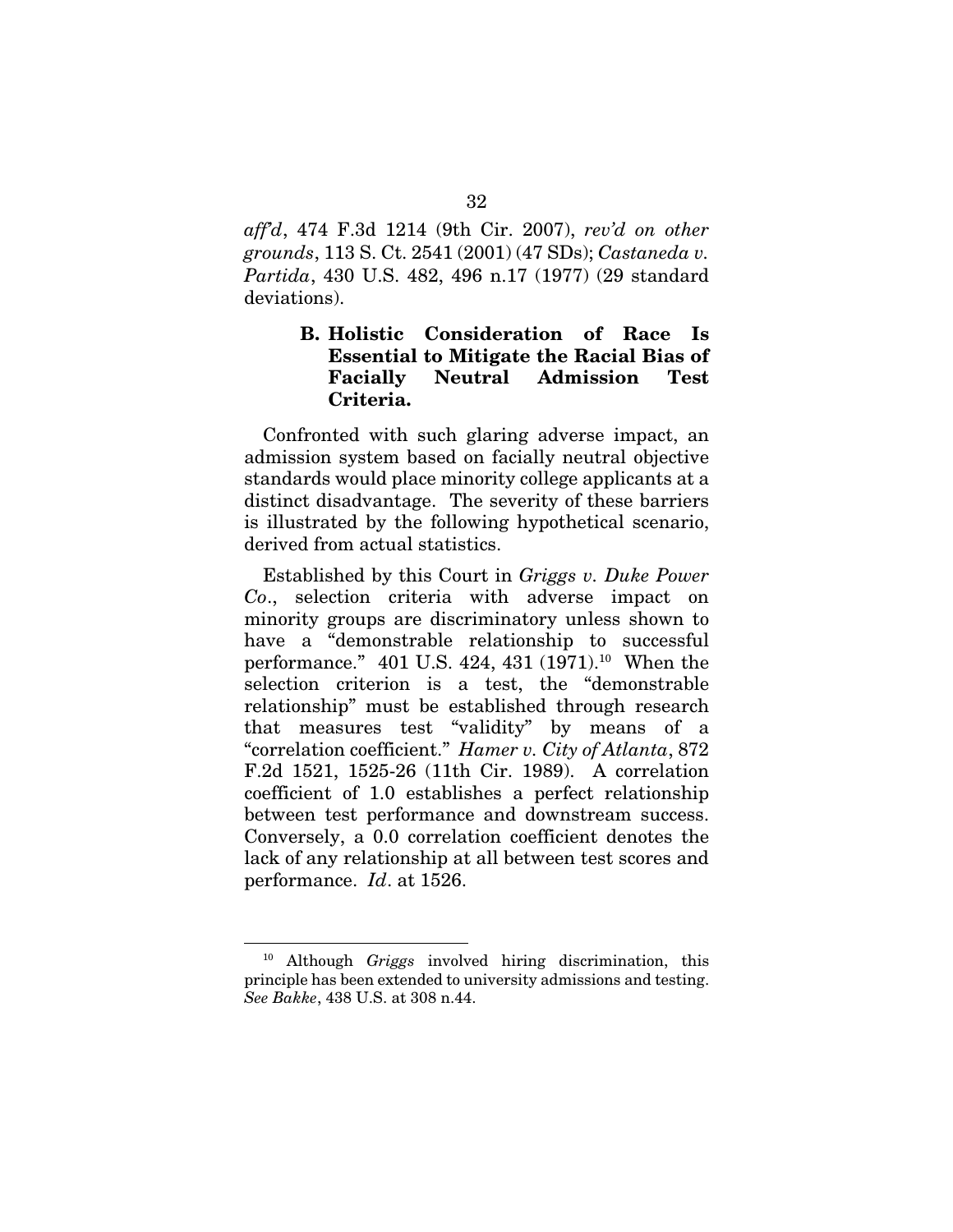A report released in the same year that Petitioner applied for college admission documented a 0.35 correlation between combined scoring on all three SAT segments and the selected measure of success, which was first-year college grade point average ("GPA"). College Board, *Validity of the SAT for Predicting First-Year College Grade Point Average*, Research Report No. 2008-5, at 5 (2008) (hereinafter, "*Validity of the SAT*") (Table 5). Because first-year GPA can be determined only for students admitted, researchers were restricted in their ability to assess correlations between SAT scores and GPA for candidates denied admission. To compensate, researchers calculated an "adjusted correlation coefficient," which was reported as 0.53. *Id*.

The practical impact of the SAT, with its adverse impact and its adjusted correlation coefficient of 0.53, is illustrated *infra*. Each of the points on this graph represents one individual among a randomly drawn sample of 200 candidates for college admission, including 100 white and 100 black applicants. The sample was drawn based on specifications that exactly mirror the broader SAT scoring and first year GPA patterns in existence at the time of Petitioner's application.<sup>11</sup> The diagonal line represents the

<sup>11</sup> SAT scores were specified to have a mean of 528 and standard deviation of 102 for the 100 hypothetical white students and a mean of 430 and standard deviation of 97 for the 100 hypothetical black students. This corresponds to the means and standard deviations on the SAT Critical Reading test for these groups reported in the *2008 Group Profile, supra*. First-year GPAs were specified to have a mean of 2.80 and standard deviation of 0.81, which corresponds to the median statistics reported in a 2012 ACT validation study based on data gathered between 2000 and 2006. ACT, *Predicting Long-Term College Success Through Degree Completion Using ACT Composite Score,*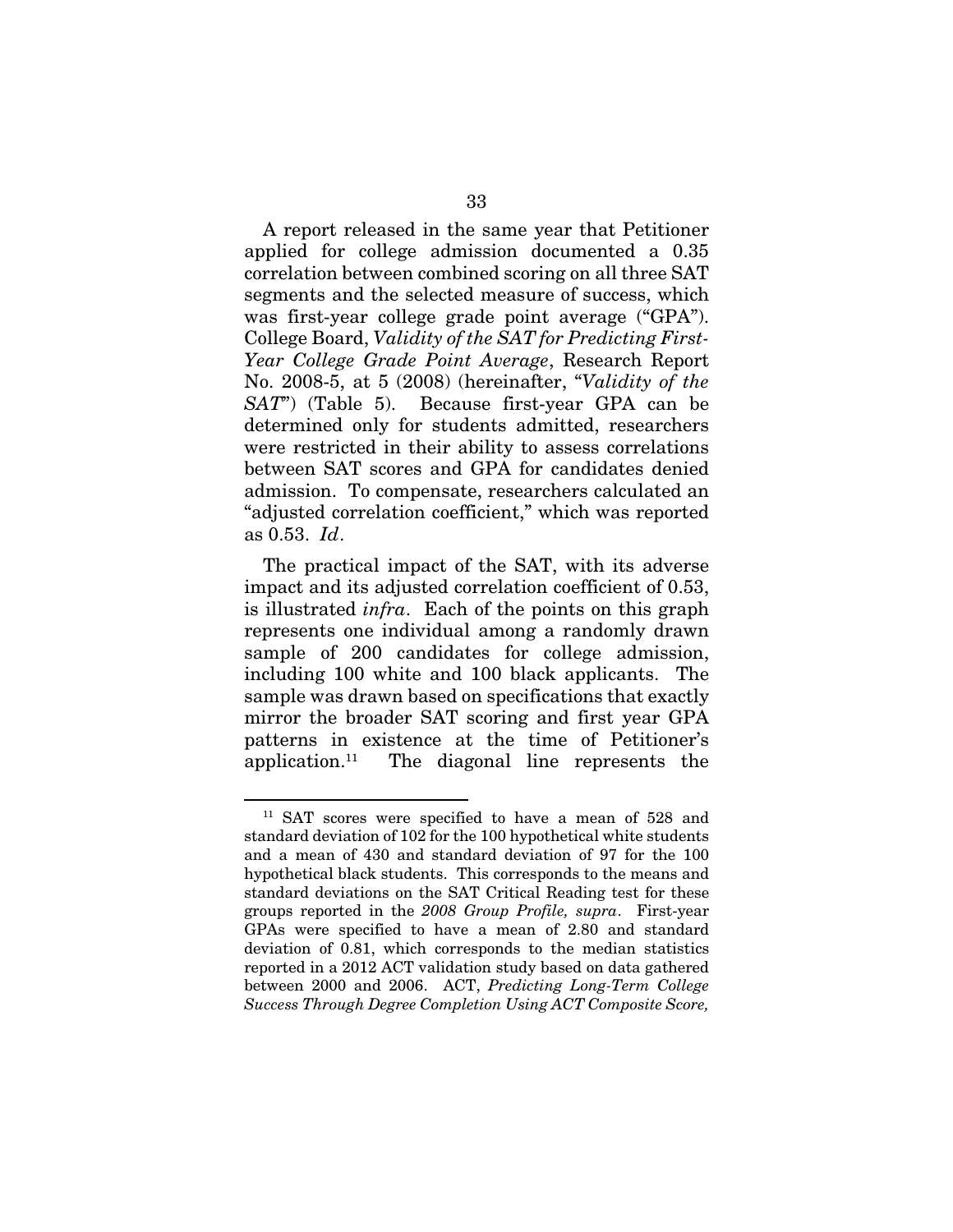positive 0.53 correlation between SAT score and firstyear GPA.



Despite the general positive relationship between SAT score and projected GPA, students with low SAT scores often achieve high GPAs and students with high SAT scores often have low GPAs. Notwithstanding this high degree of variability, a university that relies on test scores as a selection determinant will tend to admit more white applicants than black applicants. The concentration of triangular data points, representing white applicants, on the right side of the graph, reflects this tendency. Crucially, however, not all of these elevated test scores translate into

*ACT Benchmarks, and High School Grade Point Average*, at 16 (2012) (Table 3). Finally, correlations between SAT and first-year GPA, for both white and black students, were set at 0.53, consistent with the adjusted correlation coefficient in the 2008 *Validity of the SAT* report.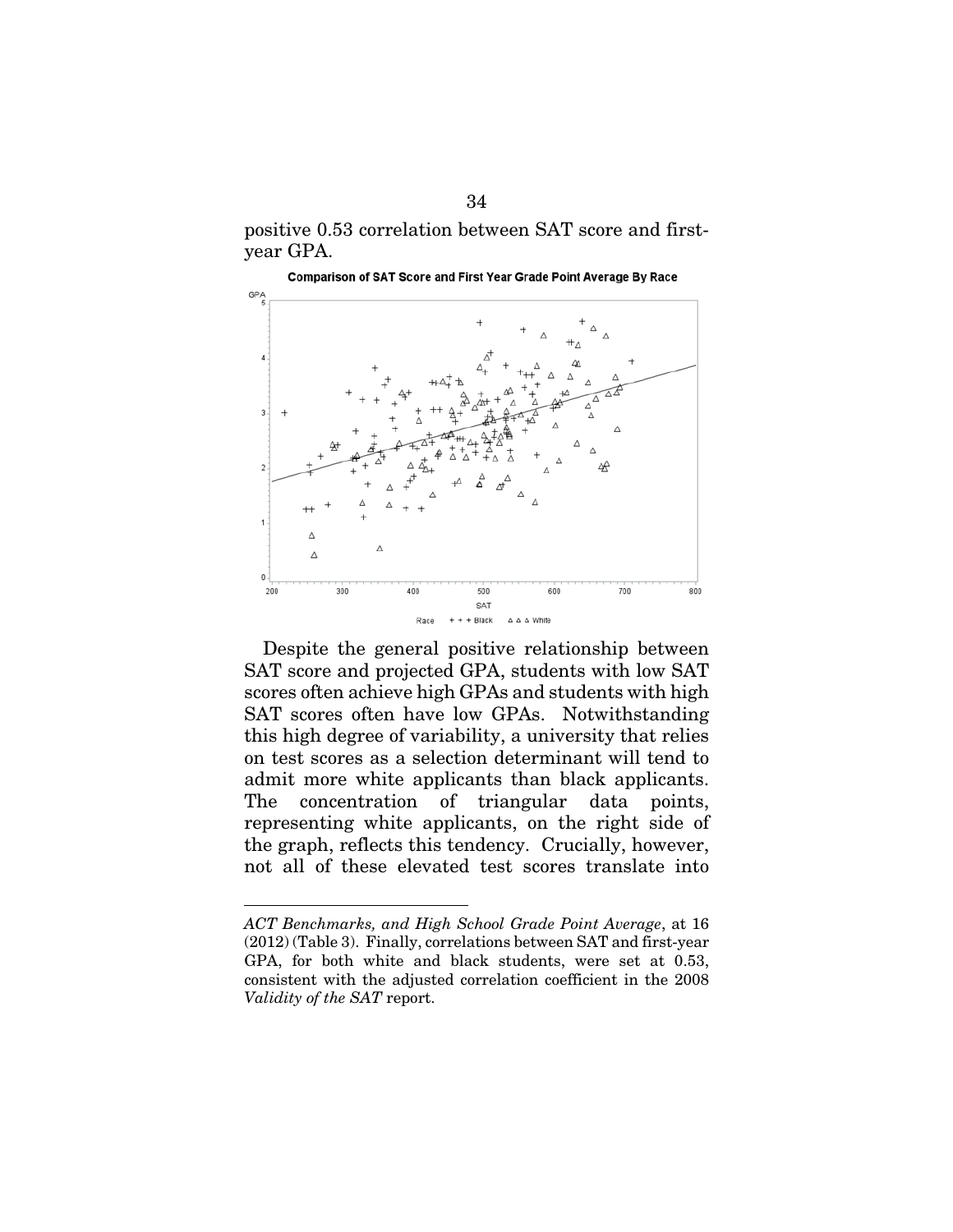collegiate success as the vertical distribution of these same high-scoring triangular data points demonstrates.

If admission decisions were based solely on test scores, the imbalance between white and black admission rates would be huge. The following chart illustrates the gap in success rates for the sample at various test score cutoffs:

| <b>SAT</b><br>Score | Percentage<br>Admitted |              |  |
|---------------------|------------------------|--------------|--|
| Cutoff              | White                  | <b>Black</b> |  |
| 700                 | 0                      | 1            |  |
| 650                 | 13                     | $\mathbf 1$  |  |
| 600                 | 26                     | 5            |  |
| 550                 | 36                     | 17           |  |
| 500                 | 57                     | 35           |  |
| 450                 | 76                     | 50           |  |
| 400                 | 85                     | 64           |  |
| 350                 | 92                     | 78           |  |
| 300                 | 96                     | 92           |  |

Such vast gaps in acceptance rates would only be acceptable if black students, by the same large margin, were inherently less capable of academic success. They are not. *See Fullilove*, 448 U.S. at 545 (Stevens, J., dissenting) ("[I]ncreased opportunities have produced an ever-increasing number of demonstrations that members of disadvantaged races are entirely capable not merely of competing on an equal basis, but also of excelling in the most demanding professions.").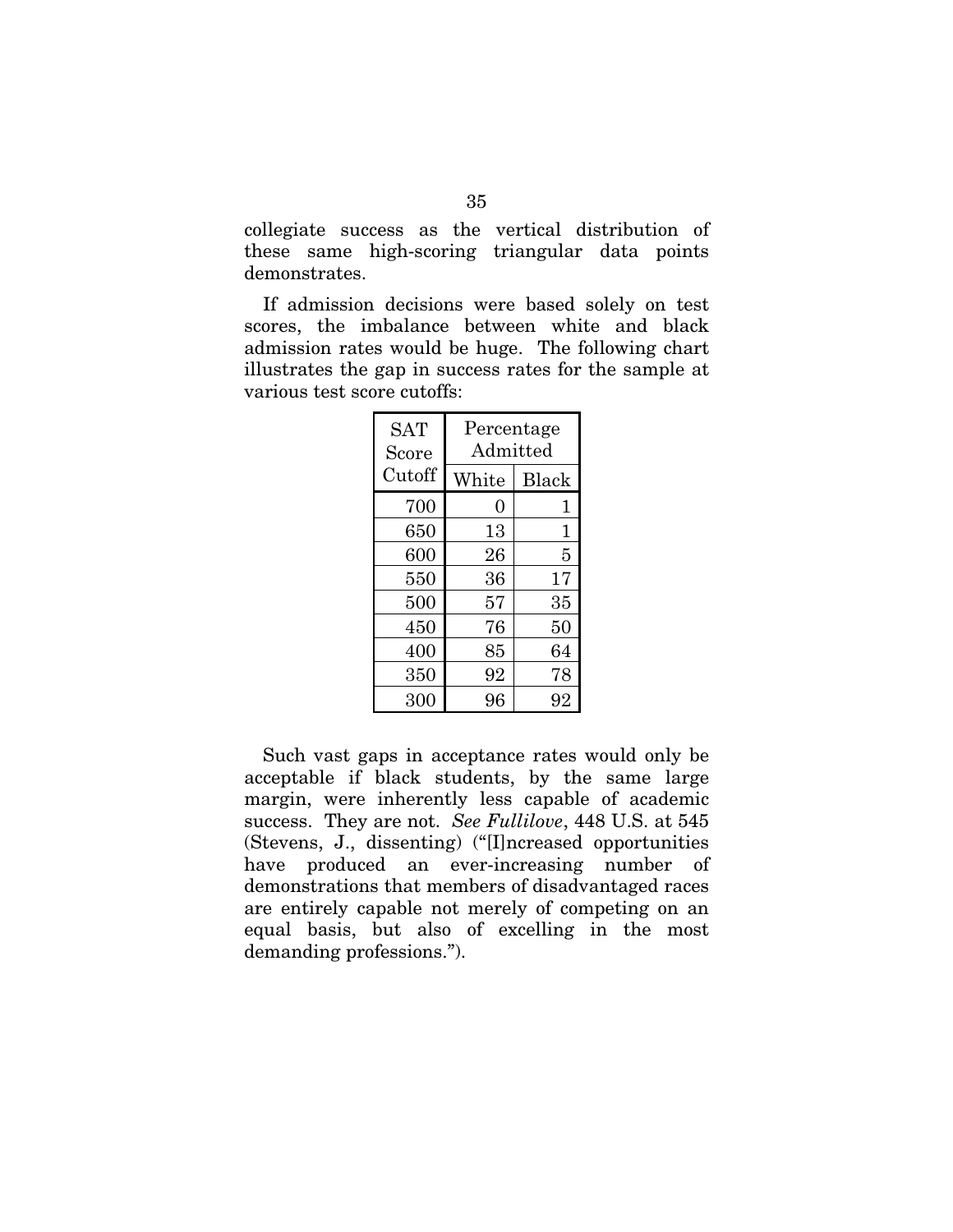Consistent with Justice Stevens' observation that students are equally capable of success regardless of race, a system that prefers white applicants effectively operates to disproportionately exclude more qualified black candidates. Statistics from the sample, presented in the following table, are demonstrable. At each potential scoring cutoff, the combined group of admitted students is projected to perform significantly better in college than those who were not admitted.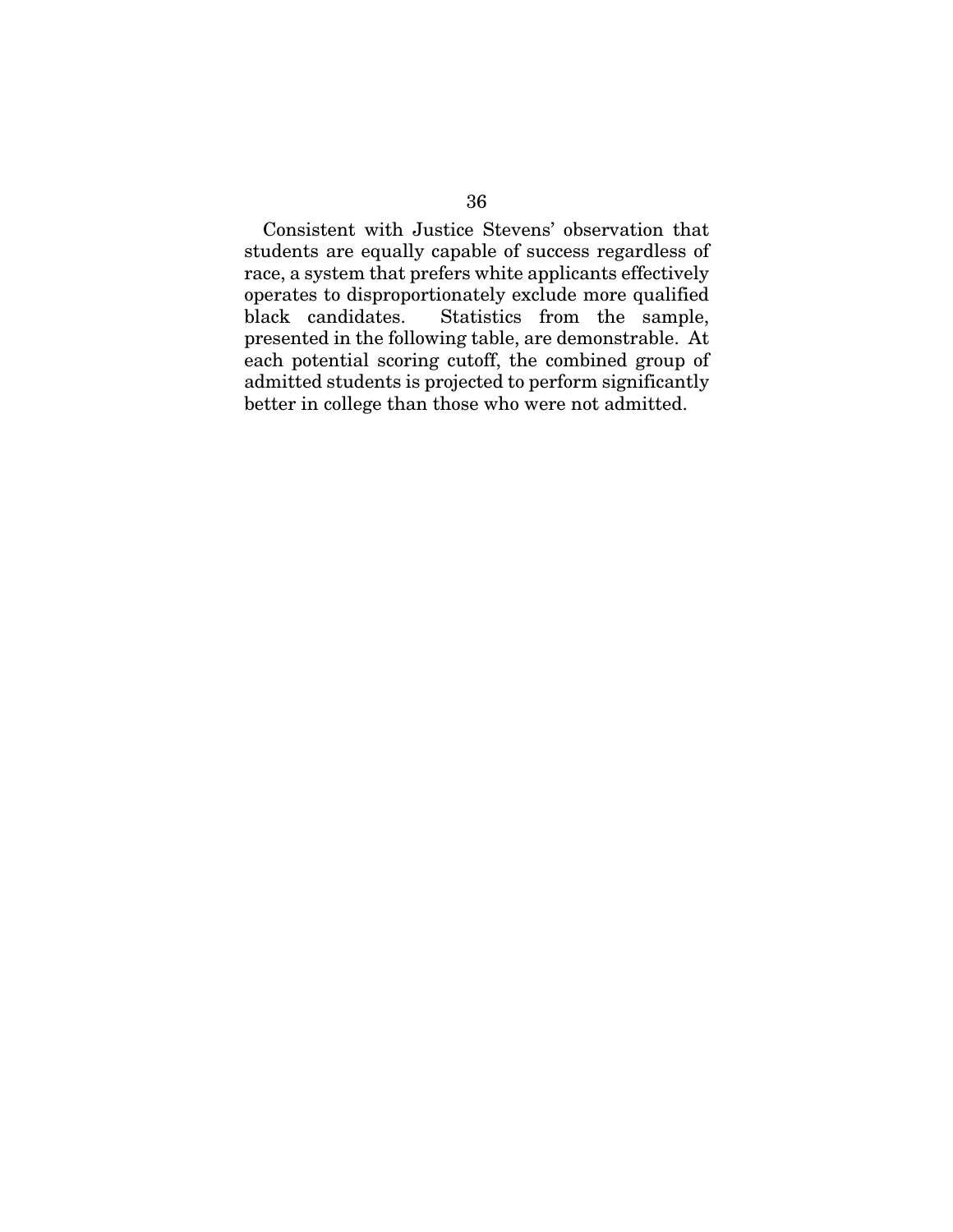| <b>SAT</b><br>Cutoff | Percentage<br>Admitted |                | Average GPA<br>(Admissions) |       | Average GPA<br>(Non-Admissions) |       |       |       |
|----------------------|------------------------|----------------|-----------------------------|-------|---------------------------------|-------|-------|-------|
|                      | White                  | <b>Black</b>   | Total                       | White | Black                           | Total | White | Black |
| 700                  | $\mathbf{0}$           | $\mathbf{1}$   | 3.95                        | --    | 3.95                            | 2.75  | 2.71  | 2.79  |
| 650                  | 13                     | $\mathbf{1}$   | 3.17                        | 3.11  | 3.95                            | 2.72  | 2.65  | 2.79  |
| 600                  | 26                     | $\overline{5}$ | 3.35                        | 3.20  | 4.12                            | 2.64  | 2.54  | 2.73  |
| 550                  | 36                     | 17             | 3.27                        | 3.12  | 3.58                            | 2.57  | 2.48  | 2.64  |
| 500                  | 57                     | 35             | 3.07                        | 2.97  | 3.24                            | 2.48  | 2.36  | 2.56  |
| 450                  | 76                     | 50             | 3.00                        | 2.91  | 3.13                            | 2.33  | 2.07  | 2.46  |
| 400                  | 85                     | 64             | 2.92                        | 2.86  | 3.01                            | 2.26  | 1.86  | 2.42  |
| 350                  | 92                     | 78             | 2.86                        | 2.79  | 2.94                            | 2.16  | 1.78  | 2.30  |
| 300                  | 96                     | 92             | 2.81                        | 2.76  | 2.87                            | 1.80  | 1.51  | 1.94  |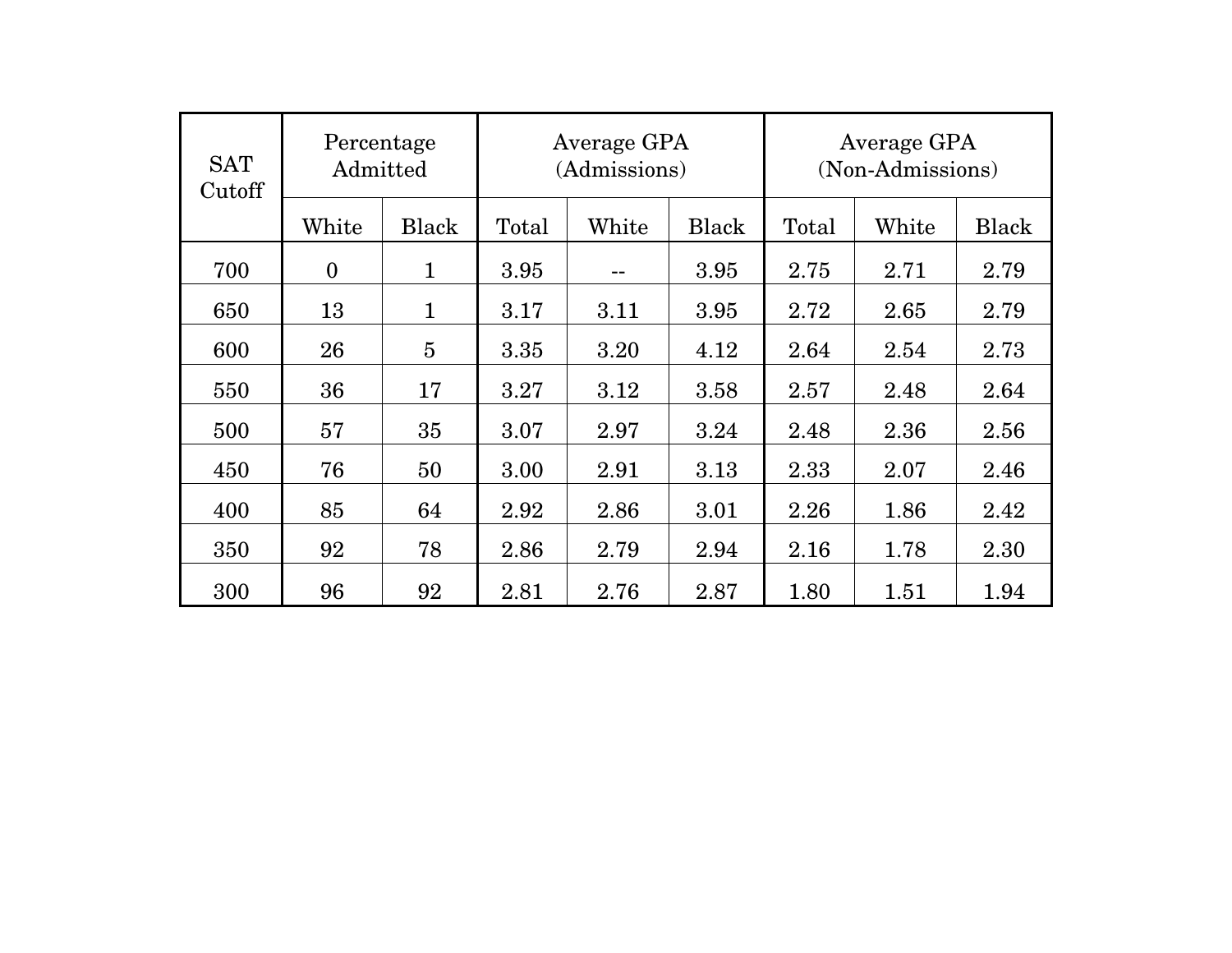The racial disparity in these decisions is obvious. Because white students tend to get higher SAT scores, but equivalent GPAs, the larger proportion of admitted white applicants will likely include individuals with lower projected GPAs. These admissions come at the expense of more qualified black applicants, who could have done as well, or even better, if afforded the opportunity.

### C. Removal of Race from the Admissions Process Will Not Result in Racial Neutrality.

Petitioner argues that the "racial preference" allegedly embodied in the UT-Austin's consideration of race must be removed to achieve "the imperative of racial neutrality." Brief for Petitioner at 4 (quoting *J.A. Croson Co*., 488 U.S. at 519 (Kennedy, J., concurring in part and concurring in the judgment). In truth, however, an admission system stripped of its ability to consider race as a "special circumstance," SJA at 152a, will not be facially neutral.<sup>12</sup> Petitioner asks the Court to return her and other white applicants to the advantaged position they have enjoyed historically and continue to enjoy. Such an outcome does not reflect racial neutrality.

There are many potential explanations for the existing racial bias in college admission test scoring. A seminal article by research psychologist Roy O. Freedle concludes that cultural and statistical biases contribute significantly to poorer outcomes for

 $12$  The sample illustration above is an oversimplification, since it focuses solely on test scores. Test scores, however, make up an important element of the UT-Austin's admissions process, and no other factor sufficiently mitigates against their disparate racial impact.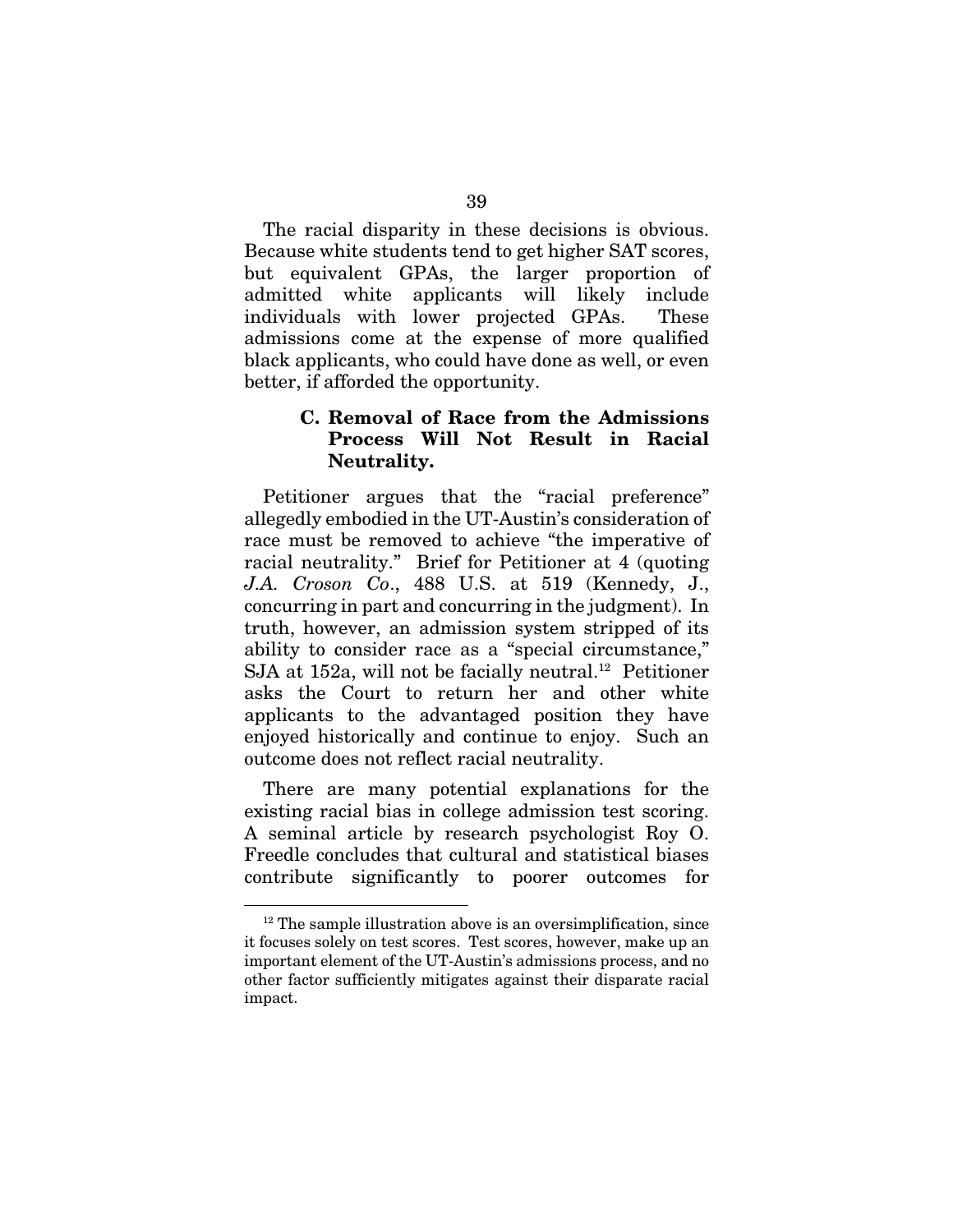African-Americans, evidenced by scoring differences being narrower for harder questions and wider for easier items more likely to be tainted by cultural differences in reactions to verbal cues. Freedle, *Correcting the SAT's Ethnic and Social-Class Bias: A Method for Reestimating SAT Scores*, 73 Harvard Ed. Rev. 1 (2003). Psychological factors such as "stereotype threat" also lead non-Asian minorities to underperform as compared to whites and Asians with similar cognitive and academic abilities. *See, e.g*., Scherbaum et al., *Examining the Effects of Stereotype Threat on Test-Taking Behaviors*, 14 Soc. Psychol. Ed. 361 (2011). Differences in test preparation appear to contribute further to racial disparities. *See* Ellis & Ryan, *Race and Cognitive-Ability Test Performance: The Mediating Effects of Test Preparation*, *Test-Taking Strategy Use and Self-Efficacy*, 33 J. Applied Soc. Psych. 2607 (2003).

Regardless of the exact causes of these wide racial differences, the most important truths for this case are that (1) they exist, and (2) they are not explained by corresponding differences in academic ability. UT-Austin's modest consideration of race, while arguably not sufficient, mitigates some of this impact. Interpreting the Equal Protection Clause to forbid such consideration ignores the fact that removal of this factor would result not in a racially neutral selection process, but rather a racially biased one.

#### **CONCLUSION**

Petitioner filed this case because she was denied admission to UT-Austin. Every year, thousands of students are denied admission to the academic institution of their choice. While certainly disappointing, Petitioner was not denied admission